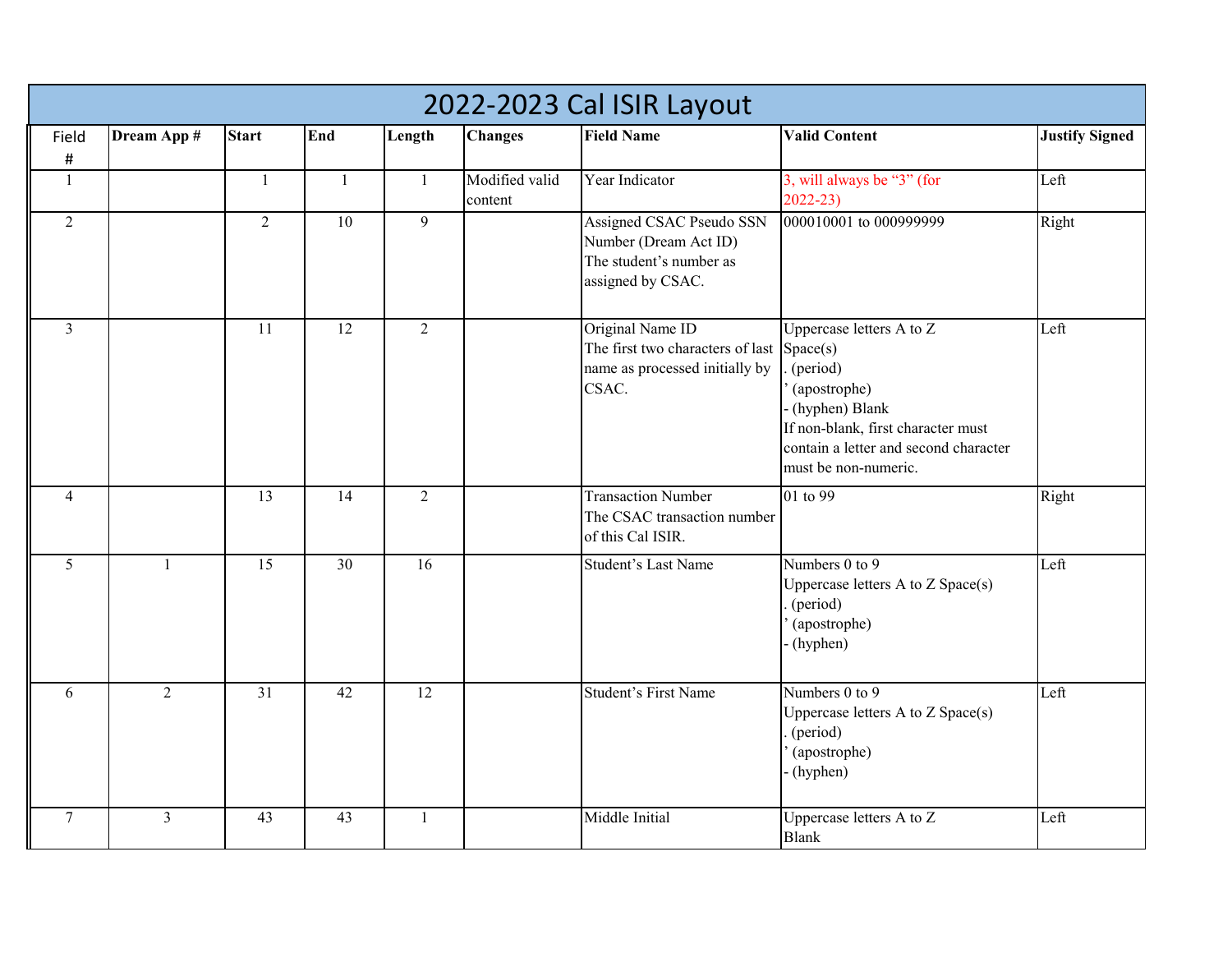|                 | 2022-2023 Cal ISIR Layout |              |                 |                 |                           |                                            |                                                                                                                                                                                                   |                       |  |  |  |  |
|-----------------|---------------------------|--------------|-----------------|-----------------|---------------------------|--------------------------------------------|---------------------------------------------------------------------------------------------------------------------------------------------------------------------------------------------------|-----------------------|--|--|--|--|
| Field           | Dream App #               | <b>Start</b> | End             | Length          | <b>Changes</b>            | <b>Field Name</b>                          | <b>Valid Content</b>                                                                                                                                                                              | <b>Justify Signed</b> |  |  |  |  |
| $\#$            |                           |              |                 |                 |                           |                                            |                                                                                                                                                                                                   |                       |  |  |  |  |
| 8               | $\overline{4}$            | 44           | 78              | $\overline{35}$ |                           | <b>Permanent Mailing</b><br>Address        | Numbers 0 to 9<br>Uppercase letters A to Z<br>(period)<br>(apostrophe)<br>(hyphen)<br>(comma)<br># (number)<br>$\omega$ (at)<br>% (percent or care of)<br>& (ampersand)<br>(slash) Space(s)       | Left                  |  |  |  |  |
| 9               | 5                         | 79           | $\overline{94}$ | 16              |                           | <b>Student's Permanent</b><br>City         | Numbers $0$ to $9$<br>Uppercase letters A to Z<br>(period)<br>(apostrophe)<br>(hyphen)<br>(comma)<br># (number)<br>$\omega$ (at)<br>$%$ (percent or care of)<br>& (ampersand)<br>(slash) Space(s) | Left                  |  |  |  |  |
| $\overline{10}$ | 6                         | 95           | $\overline{96}$ | $\overline{2}$  |                           | <b>Student's Permanent</b><br><b>State</b> | Uppercase letters A to Z<br>Valid two-letter postal code From<br>dropdown list                                                                                                                    | Left                  |  |  |  |  |
| 11              | $7\overline{ }$           | 97           | 101             | 5               |                           | <b>Student's Permanent</b><br>Zip Code     | 00000 to 99999                                                                                                                                                                                    | Right                 |  |  |  |  |
| 12              | 9                         | 102          | 109             | $8\,$           | Modified valid<br>content | Student's Date of Birth                    | Format is CCYYMMDD<br>19000101 to 20080930<br><b>Blank</b>                                                                                                                                        | Left                  |  |  |  |  |
| 13              | 10                        | 110          | 119             | 10              |                           | <b>Student's Permanent</b><br>Phone Number | 0000000000 to<br>9999999999<br><b>Blank</b>                                                                                                                                                       | Right                 |  |  |  |  |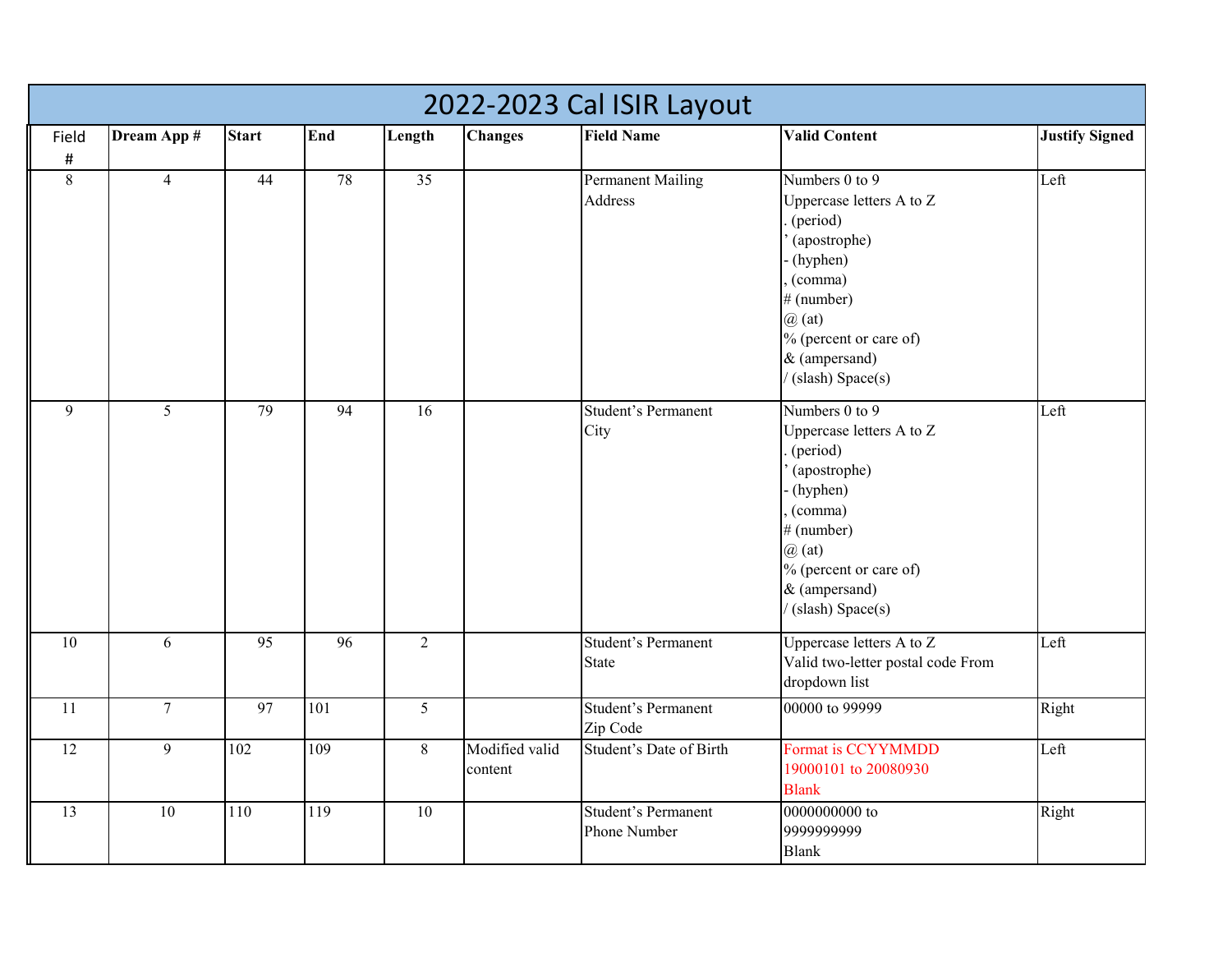|                 |                 |              |                  |                 |                | 2022-2023 Cal ISIR Layout                |                                                                                                                                                                                                                                                                                                                                                                                                                                                                                                                                                                              |                       |
|-----------------|-----------------|--------------|------------------|-----------------|----------------|------------------------------------------|------------------------------------------------------------------------------------------------------------------------------------------------------------------------------------------------------------------------------------------------------------------------------------------------------------------------------------------------------------------------------------------------------------------------------------------------------------------------------------------------------------------------------------------------------------------------------|-----------------------|
| Field<br>$\#$   | Dream App #     | <b>Start</b> | End              | Length          | <b>Changes</b> | <b>Field Name</b>                        | <b>Valid Content</b>                                                                                                                                                                                                                                                                                                                                                                                                                                                                                                                                                         | <b>Justify Signed</b> |
| 14              | 13              | 120          | 139              | 20              |                | Student's Driver's<br>License Number     | Numbers 0 to 9<br>Uppercase letters A to Z Space(s)<br>(hyphen)<br>* (asterisk) Blank                                                                                                                                                                                                                                                                                                                                                                                                                                                                                        | Left                  |
| $\overline{15}$ | 14              | 140          | $\overline{141}$ | $\overline{2}$  |                | Student's Driver's<br>License State Code | Uppercase letters A to Z<br>Valid two-letter postal code From<br>dropdown list<br><b>Blank</b>                                                                                                                                                                                                                                                                                                                                                                                                                                                                               | Left                  |
| 16              | $\overline{15}$ | 142          | 191              | $\overline{50}$ |                | Student's E-mail<br>Address              | <b>Blank</b><br>If non-blank:<br>One and only one " $@$ " (at-sign)<br>allowed. Before @:<br>· at least one valid character<br>· all characters in the range of ASCII 33-<br>126, except for the following 12<br>characters $\lt$ > () []<br>$\setminus$ , ; : " $@$<br>· period (.) cannot be first, last or<br>adjacent to another period<br>After @:<br>· at least one valid character<br>· only letters, digits, hyphen,<br>underscore, and period (A-Z, a- z, 0-9, -<br>$, \_$<br>• hyphen, underscore, and period cannot<br>be first, last, or<br>adjacent to a period | Left                  |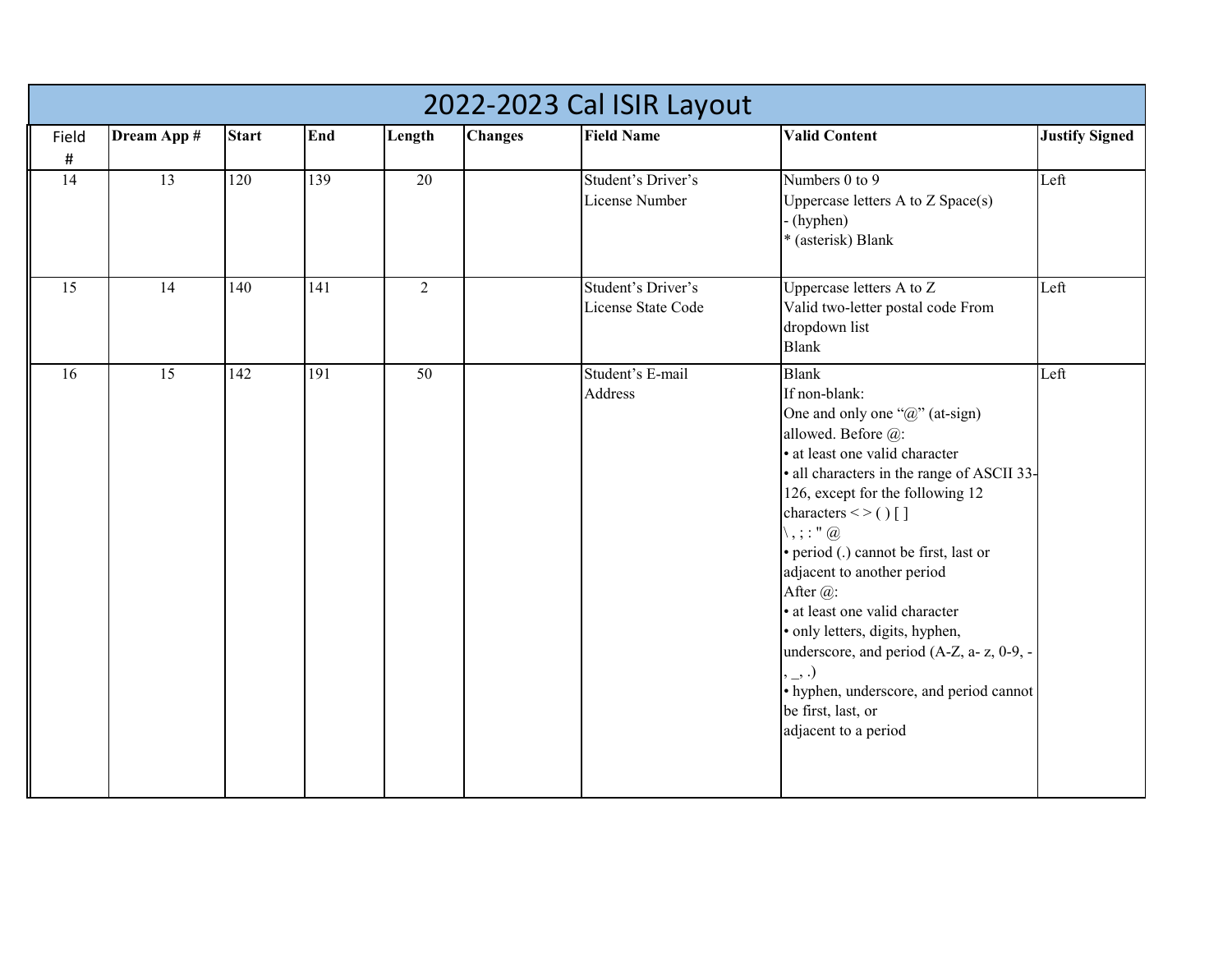|               | 2022-2023 Cal ISIR Layout |                  |     |                |                                          |                                                                                              |                                                                                                                                                  |                       |  |  |  |  |
|---------------|---------------------------|------------------|-----|----------------|------------------------------------------|----------------------------------------------------------------------------------------------|--------------------------------------------------------------------------------------------------------------------------------------------------|-----------------------|--|--|--|--|
| Field<br>$\#$ | Dream App #               | <b>Start</b>     | End | Length         | <b>Changes</b>                           | <b>Field Name</b>                                                                            | <b>Valid Content</b>                                                                                                                             | <b>Justify Signed</b> |  |  |  |  |
| 17            | 16                        | 192              | 192 | $\mathbf{1}$   |                                          | Student's Citizenship<br><b>Status</b><br>The value the student reported<br>for citizenship. | $1 = U.S.$ citizen (or U.S.<br>National)<br>$2$ = Eligible noncitizen<br>$3$ = Neither 1 nor 2, not eligible Blank                               | Left                  |  |  |  |  |
| 18            | 17                        | 193              | 201 | 9              |                                          | $<$ Filler>                                                                                  | <for csac="" only="" use=""></for>                                                                                                               | Left                  |  |  |  |  |
| 19            | 18                        | 202              | 202 | $\mathbf{1}$   |                                          | <b>Student's Marital Status</b>                                                              | $1 =$ Single<br>$2 =$ Married/remarried<br>$3 =$ Separated<br>$4 = Divored$ or widowed                                                           | Left                  |  |  |  |  |
| 20            | 19                        | 203              | 208 | 6              | Modified<br>valid content                | <b>Student's Marital Status</b><br>Date                                                      | Format is CCYYMM<br>190001 to 202309<br><b>Blank</b>                                                                                             | Left                  |  |  |  |  |
| 21            | 20                        | 209              | 210 | $\overline{2}$ |                                          | Student's State of Residence                                                                 | Uppercase letters A to Z<br>Valid two-letter postal code From<br>dropdown list<br><b>Blank</b>                                                   | Left                  |  |  |  |  |
| 22            | $\overline{21}$           | $\overline{211}$ | 211 | $\mathbf{1}$   | Modified<br>field name year<br>reference | <b>Student Resident</b><br>Before 01-01-2017?                                                | $1 = Yes$<br>$2 = No$                                                                                                                            | Left                  |  |  |  |  |
| 23            | 22                        | 212              | 217 | 6              | Modified<br>valid content                | Student's Legal<br>Residence Date                                                            | Format is CCYYMM<br>190001 to 202312<br><b>Blank</b><br>CSAC will accept: CCYYMM CCYY<br>with blank MM Blank CCYY with MM<br><b>Blank CCYYMM</b> | Left                  |  |  |  |  |
| 24            | 23                        | 218              | 218 | $\mathbf{1}$   |                                          | Are you male or female?                                                                      | $1 = Male$<br>$2$ = Female<br><b>Blank</b>                                                                                                       | Left                  |  |  |  |  |
| 25            | 23a                       | 219              | 219 | $\mathbf{1}$   |                                          | $<$ Filler $>$                                                                               | <for csac="" only="" use=""></for>                                                                                                               | Left                  |  |  |  |  |
| 26            |                           | 220              | 220 | 1              |                                          |                                                                                              | <b>Blank</b>                                                                                                                                     | Left                  |  |  |  |  |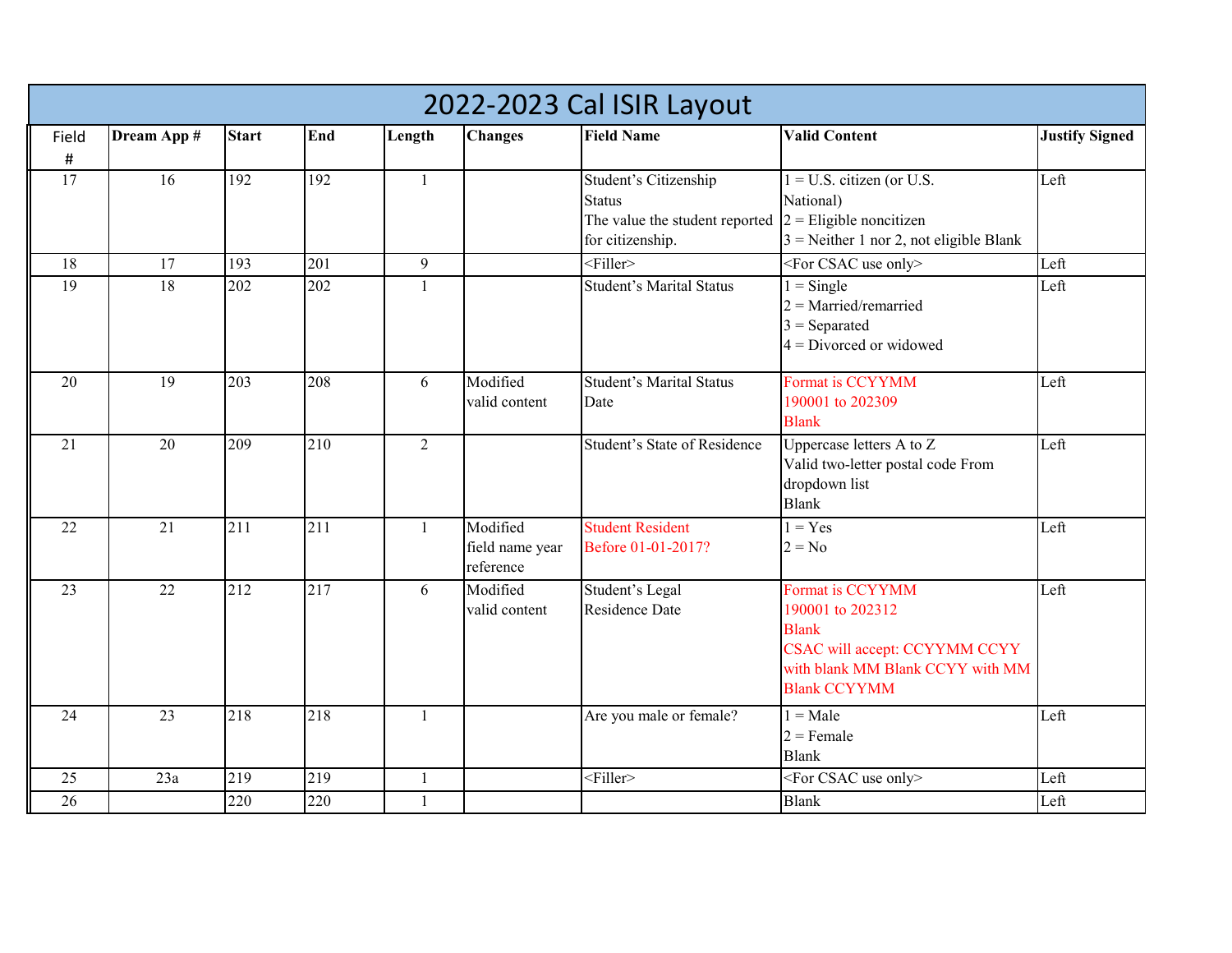|               | 2022-2023 Cal ISIR Layout |              |     |              |                |                                           |                                                                                                                                                                                                                                                          |                       |  |  |  |  |
|---------------|---------------------------|--------------|-----|--------------|----------------|-------------------------------------------|----------------------------------------------------------------------------------------------------------------------------------------------------------------------------------------------------------------------------------------------------------|-----------------------|--|--|--|--|
| Field<br>$\#$ | Dream App #               | <b>Start</b> | End | Length       | <b>Changes</b> | <b>Field Name</b>                         | <b>Valid Content</b>                                                                                                                                                                                                                                     | <b>Justify Signed</b> |  |  |  |  |
| 27            | 24                        | 221          | 221 | $\mathbf{1}$ |                | Parent 1 Highest Grade<br>Level Completed | $1 =$ Middle School/Jr.<br>High<br>$2 =$ High School<br>$3$ = College or beyond<br>$4 = Other/unknown Blank$                                                                                                                                             | Left                  |  |  |  |  |
| 28            | 25                        | 222          | 222 | $\mathbf{1}$ |                | Parent 2 Highest Grade<br>Level Completed | $1 =$ Middle School/Jr.<br>High<br>$2 =$ High School<br>$3$ = College or beyond<br>$4 = Other/unknown Blank$                                                                                                                                             | Left                  |  |  |  |  |
| 29            | $\overline{26}$           | 223          | 223 | $\mathbf{1}$ |                | HS Diploma or<br>Equivalent               | $1 =$ High school diploma<br>$2 =$ GED/State Equivalent Test<br>$3 =$ Home schooled<br>$4 =$ None of the above                                                                                                                                           | Left                  |  |  |  |  |
| 30            | 27                        | 224          | 273 | 50           |                | High School Name                          | Numbers 0 to 9<br>Uppercase letters A to Z<br>(period)<br>(apostrophe)<br>(hyphen)<br># (number)<br>$\omega$ (at)<br>$%$ (percent)<br>& (ampersand)<br>(slash)<br>(comma)<br>(colon)<br>$=$ (equal)<br>"" (quotation marks) () (parenthesis)<br>Space(s) | Left                  |  |  |  |  |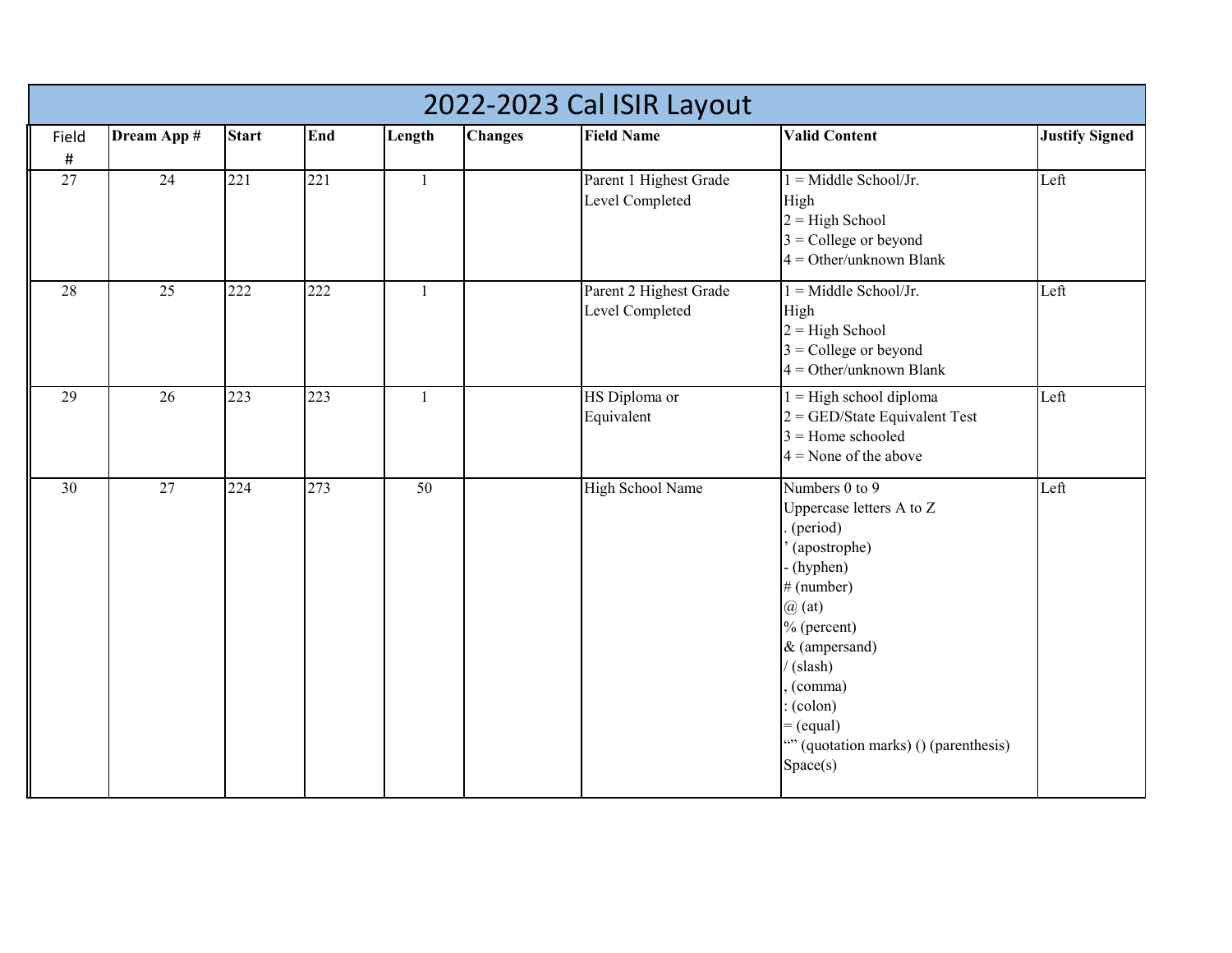|                 | 2022-2023 Cal ISIR Layout |                  |     |              |                                          |                                                  |                                                                                                                                                                                                                                                                                                |                       |  |  |  |  |
|-----------------|---------------------------|------------------|-----|--------------|------------------------------------------|--------------------------------------------------|------------------------------------------------------------------------------------------------------------------------------------------------------------------------------------------------------------------------------------------------------------------------------------------------|-----------------------|--|--|--|--|
| Field<br>$\#$   | Dream App #               | <b>Start</b>     | End | Length       | <b>Changes</b>                           | <b>Field Name</b>                                | <b>Valid Content</b>                                                                                                                                                                                                                                                                           | <b>Justify Signed</b> |  |  |  |  |
| $\overline{31}$ | 27                        | 274              | 301 | 28           |                                          | <b>High School City</b>                          | Numbers 0 to 9<br>Uppercase letters A to Z Space(s)<br>(period)<br>(apostrophe)<br>(hyphen)<br>$#$ (number)<br>$\omega$ (at)<br>% (percent)<br>& (ampersand)<br>(slash)<br><b>Blank</b>                                                                                                        | Left                  |  |  |  |  |
| 32              | 27                        | 302              | 303 | 2            |                                          | <b>High School State</b>                         | Uppercase letters A to Z Valid<br>two-letter postal code From dropdown<br>list<br><b>Blank</b>                                                                                                                                                                                                 | Left                  |  |  |  |  |
| 33              | N/A                       | 304              | 315 | 12           |                                          | High School Code                                 | Numbers 0 to 9<br>Uppercase letters A to Z                                                                                                                                                                                                                                                     | Left                  |  |  |  |  |
| 34              | 28                        | $\overline{316}$ | 316 | $\mathbf{1}$ | Modified<br>field name year<br>reference | <b>First Bachelor's Degree</b><br>By 07-01-2022? | $1 = Yes$<br>$2 = No$<br><b>Blank</b>                                                                                                                                                                                                                                                          | Left                  |  |  |  |  |
| 35              | 29                        | 317              | 317 | 1            |                                          | Grade Level in College                           | $0 = 1$ st year, never attended college<br>$1 = 1$ st year, attended college before<br>$2 = 2$ nd year/sophomore<br>$3 = 3$ rd year/junior<br>$4 = 4$ th year/senior<br>$5 = 5$ th year/other undergraduate<br>$6 = 1$ st year graduate/professional<br>$7$ = Continuing graduate/professional | Left                  |  |  |  |  |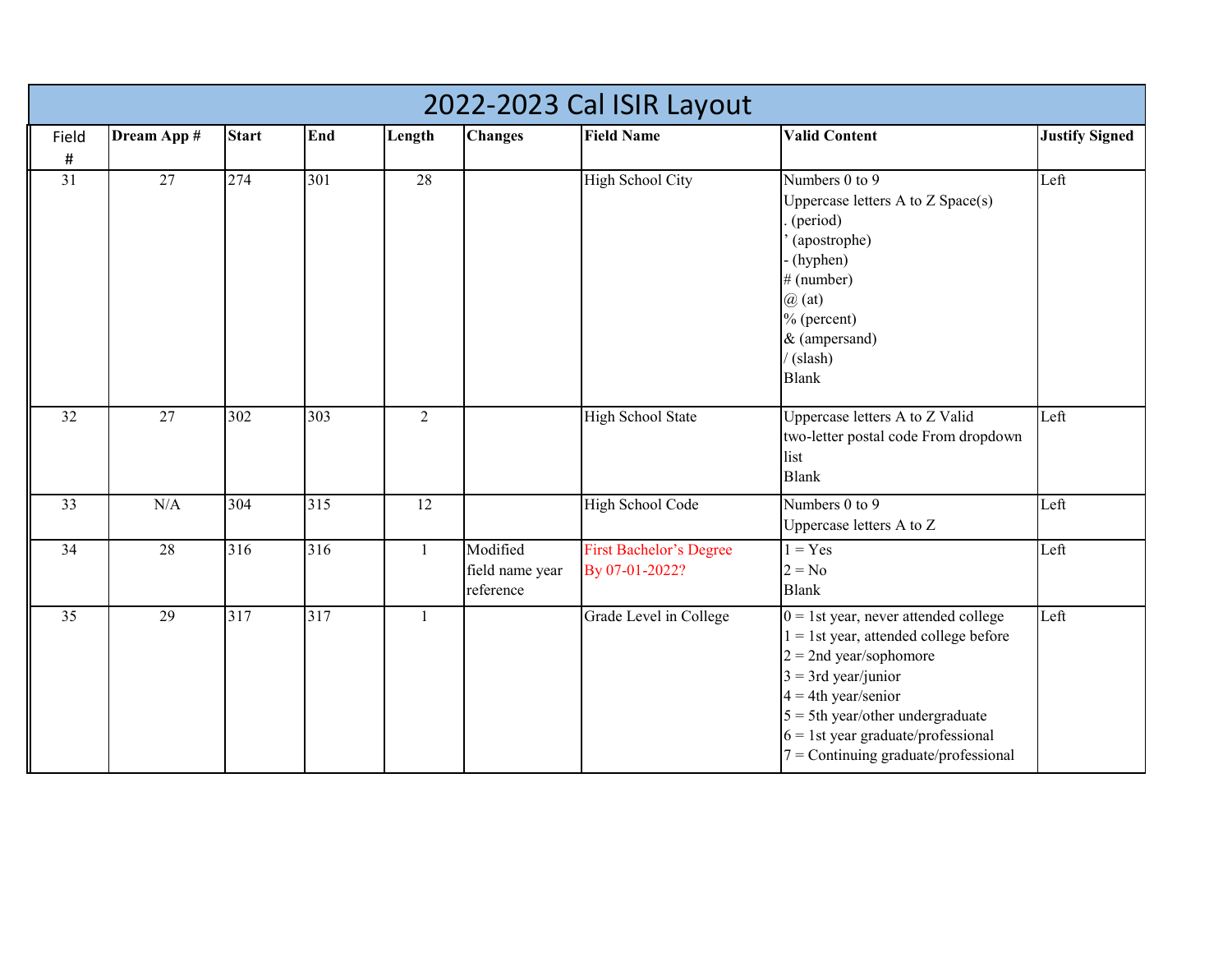|       | 2022-2023 Cal ISIR Layout |              |     |              |                |                                                                |                                                                                                                                                                                                                                                                                                                                                                                                                                                                                                                                                                                                                |                       |  |  |  |  |
|-------|---------------------------|--------------|-----|--------------|----------------|----------------------------------------------------------------|----------------------------------------------------------------------------------------------------------------------------------------------------------------------------------------------------------------------------------------------------------------------------------------------------------------------------------------------------------------------------------------------------------------------------------------------------------------------------------------------------------------------------------------------------------------------------------------------------------------|-----------------------|--|--|--|--|
| Field | Dream App #               | <b>Start</b> | End | Length       | <b>Changes</b> | <b>Field Name</b>                                              | <b>Valid Content</b>                                                                                                                                                                                                                                                                                                                                                                                                                                                                                                                                                                                           | <b>Justify Signed</b> |  |  |  |  |
| $\#$  |                           |              |     |              |                |                                                                |                                                                                                                                                                                                                                                                                                                                                                                                                                                                                                                                                                                                                |                       |  |  |  |  |
| 36    | $\overline{30}$           | 318          | 318 | $\mathbf{1}$ |                | Degree/Certificate                                             | $1 = 1$ st bachelor's degree<br>$2 = 2$ nd bachelor's degree<br>$3$ = Associate degree (occupational or<br>technical program)<br>$4 =$ Associate degree (general education<br>or transfer program)<br>$5$ = Certificate or diploma for<br>completing an occupational, technical,<br>or educational program of less than two<br>years<br>$6$ = Certificate or diploma for<br>completing an occupational, technical,<br>or educational program of at least two<br>years<br>$7 =$ Teaching Credential Program (non-<br>degree program)<br>$8$ = Graduate or professional degree<br>$9 = Other/undecided$<br>Blank | Right                 |  |  |  |  |
| 37    |                           | 319          | 319 | $\mathbf{1}$ |                | Not Used                                                       | $2 = No$                                                                                                                                                                                                                                                                                                                                                                                                                                                                                                                                                                                                       | Left                  |  |  |  |  |
| 38    |                           | 320          | 320 | $\mathbf{1}$ |                | California ISIR Indicator                                      | $1 = Yes$                                                                                                                                                                                                                                                                                                                                                                                                                                                                                                                                                                                                      | Left                  |  |  |  |  |
| 38a   | 12                        | 321          | 330 | 10           |                | Student's Alternate or Cell<br>Phone<br>Number                 | 0000000000 to<br>9999999999<br><b>Blank</b>                                                                                                                                                                                                                                                                                                                                                                                                                                                                                                                                                                    | Right                 |  |  |  |  |
| 38b   | $8\phantom{.}$            | 331          | 339 | 9            |                | Student's Individual Taxpayer<br>Identification Number (ITIN)  | 000000000 to 999999999<br><b>Blank</b>                                                                                                                                                                                                                                                                                                                                                                                                                                                                                                                                                                         | Right                 |  |  |  |  |
| 38c   | 11                        | 340          | 349 | 10           |                | <b>Student's State Student</b><br>Identification Number (SSID) | 00000000000<br>to 99999999999<br><b>Blank</b>                                                                                                                                                                                                                                                                                                                                                                                                                                                                                                                                                                  | Right                 |  |  |  |  |
| 38d   | 8a                        | 350          | 350 | $\mathbf{1}$ |                | <filler></filler>                                              | <for csac="" only="" use=""></for>                                                                                                                                                                                                                                                                                                                                                                                                                                                                                                                                                                             | Left                  |  |  |  |  |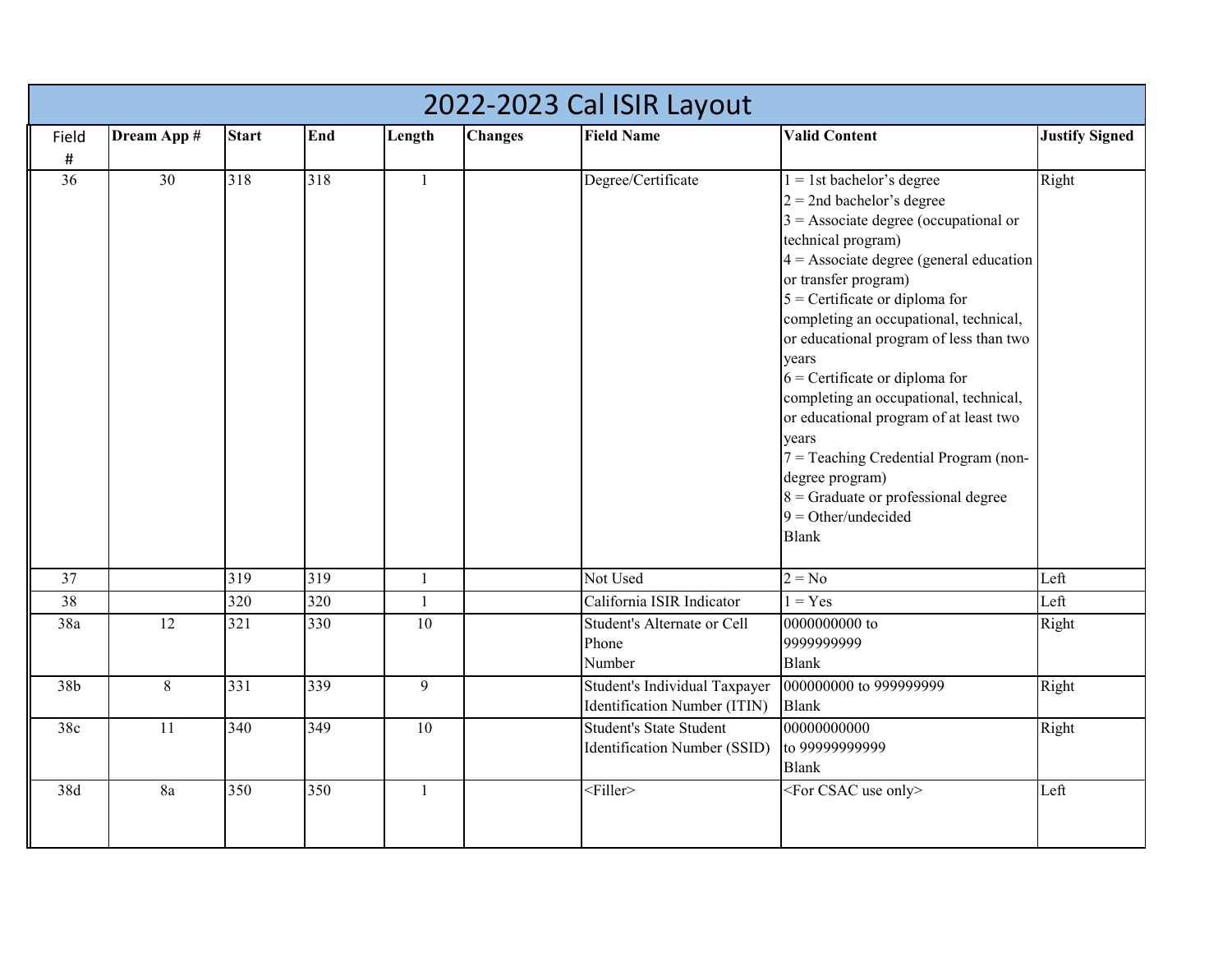|                 | 2022-2023 Cal ISIR Layout |              |     |                  |                                          |                                                  |                                                                                                                                                                                      |                       |  |  |  |  |
|-----------------|---------------------------|--------------|-----|------------------|------------------------------------------|--------------------------------------------------|--------------------------------------------------------------------------------------------------------------------------------------------------------------------------------------|-----------------------|--|--|--|--|
| Field           | Dream App #               | <b>Start</b> | End | Length           | <b>Changes</b>                           | <b>Field Name</b>                                | <b>Valid Content</b>                                                                                                                                                                 | <b>Justify Signed</b> |  |  |  |  |
| $\#$            |                           |              |     |                  |                                          |                                                  |                                                                                                                                                                                      |                       |  |  |  |  |
| 38e             | 31                        | 351          | 351 | $\mathbf{1}$     |                                          | $<$ Filler>                                      | <for csac="" only="" use=""></for>                                                                                                                                                   | Left                  |  |  |  |  |
| 38f             |                           | 352          | 369 | 18               |                                          | <filler></filler>                                | <for csac="" only="" use=""></for>                                                                                                                                                   |                       |  |  |  |  |
| $\overline{39}$ | $\overline{32}$           | 370          | 370 | $\mathbf{1}$     |                                          | Student's Tax Return<br>Completed?               | $1 =$ Already completed<br>$2 =$ Will file<br>$3$ = Will not file                                                                                                                    | Left                  |  |  |  |  |
| 40              | 33                        | 371          | 371 | $\mathbf{1}$     | Modified<br>field name year<br>reference | Student's Type of 2020<br>Tax Form Used?         | $1 = IRS 1040$<br>$3$ = Foreign tax return<br>$4 = A$ tax return from Puerto Rico, a<br>U.S. territory, or freely associated State<br><b>Blank</b>                                   | Left                  |  |  |  |  |
| 41              | 34                        | 372          | 372 | $\mathbf{1}$     |                                          | Student's Tax Return Filing<br><b>Status</b>     | $1 =$ Single<br>$2$ = Married-filed joint return<br>$3$ = Married-filed separate return<br>$4 =$ Head of household<br>$5 =$ Qualifying widow(er)<br>$6 = Don't know$<br><b>Blank</b> |                       |  |  |  |  |
| 42              | 35                        | 373          | 373 | $\mathbf{1}$     |                                          | Student filed a schedule 1?                      | $2 = Yes$<br>$1 = No$<br>$3 = Don't know$                                                                                                                                            | Left                  |  |  |  |  |
| 43              | 36                        | 374          | 380 | $\tau$           |                                          | Student's Adjusted<br>Gross Income from IRS form | -9999999 to 9999999<br><b>Blank</b>                                                                                                                                                  | <b>Right Signed</b>   |  |  |  |  |
| 44              | 37                        | 381          | 387 | $\boldsymbol{7}$ |                                          | Student's U.S. Income<br>Tax Paid                | 0000000 to 9999999<br><b>Blank</b>                                                                                                                                                   | Right                 |  |  |  |  |
| 45              | 39                        | 388          | 394 | $\tau$           |                                          | Student's Income<br>Earned from Work             | -9999999 to 9999999<br><b>Blank</b>                                                                                                                                                  | <b>Right Signed</b>   |  |  |  |  |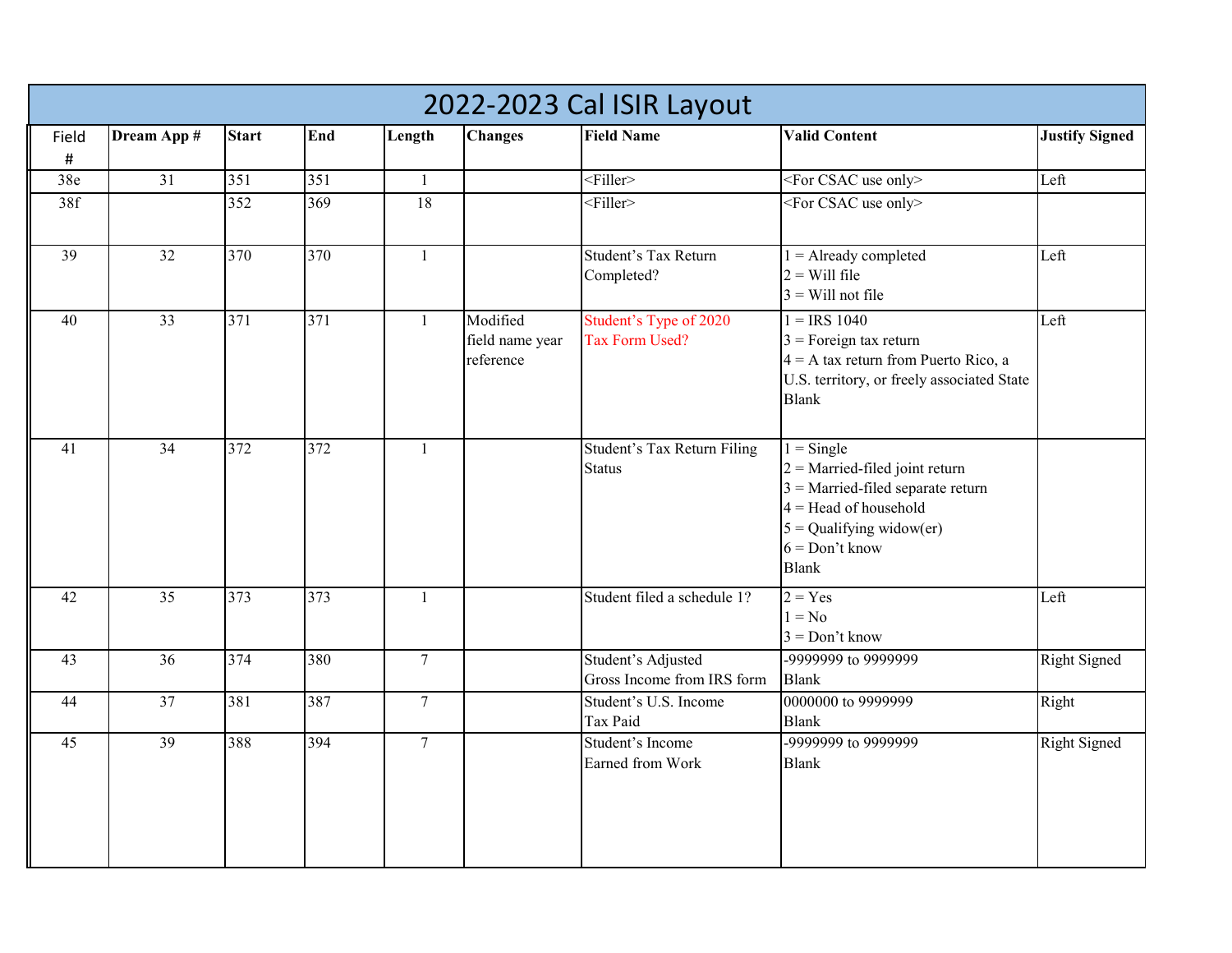|                 | 2022-2023 Cal ISIR Layout |              |     |                  |                |                                                     |                                     |                       |  |  |  |
|-----------------|---------------------------|--------------|-----|------------------|----------------|-----------------------------------------------------|-------------------------------------|-----------------------|--|--|--|
| Field           | Dream App #               | <b>Start</b> | End | Length           | <b>Changes</b> | <b>Field Name</b>                                   | <b>Valid Content</b>                | <b>Justify Signed</b> |  |  |  |
| $\#$            |                           |              |     |                  |                |                                                     |                                     |                       |  |  |  |
| 46              | 40                        | 395          | 401 | $\overline{7}$   |                | Spouse's Income<br>Earned from Work                 | -9999999 to 9999999<br><b>Blank</b> | Right<br>Signed       |  |  |  |
| 47              | 41                        | 402          | 408 | $7\phantom{.0}$  |                | Student's Cash,<br>Savings, and Checking            | 0000000 to 9999999<br><b>Blank</b>  | Right                 |  |  |  |
| 48              | 42                        | 409          | 415 | $\boldsymbol{7}$ |                | Student's Investment<br>Net Worth                   | 0000000 to 9999999<br><b>Blank</b>  | Right                 |  |  |  |
| 49              | 43                        | 416          | 422 | $\tau$           |                | <b>Student's Business</b><br>and/or Investment Farm | 0000000 to 9999999<br><b>Blank</b>  | Right                 |  |  |  |
| 50              | 44a                       | 423          | 429 | $\overline{7}$   |                | Student's Educational<br>Credits                    | 0000000 to 9999999<br><b>Blank</b>  | Right                 |  |  |  |
| 51              | 44b                       | 430          | 436 | $\tau$           |                | Student's Child Support<br>Paid                     | 0000000 to 9999999<br><b>Blank</b>  | Right                 |  |  |  |
| 52              | 44c                       | 437          | 443 | $\overline{7}$   |                | Student's Need-Based<br>Employment                  | 90000000 to 999999<br><b>Blank</b>  | Right                 |  |  |  |
| 53              | 44d                       | 444          | 450 | $\overline{7}$   |                | Student's<br>Grant/Scholarship Aid                  | 0000000 to 9999999<br><b>Blank</b>  | Right                 |  |  |  |
| $\overline{54}$ | 44e                       | 451          | 457 | $\overline{7}$   |                | Student's Combat Pay                                | 0000000 to 9999999<br><b>Blank</b>  | Right                 |  |  |  |
| 55              | 44f                       | 458          | 464 | $\overline{7}$   |                | Student's Co-op<br>Earnings                         | 0000900 to 9999999<br><b>Blank</b>  | Right                 |  |  |  |
| $\overline{56}$ | 45a                       | 465          | 471 | $\overline{7}$   |                | <b>Student's Pension</b><br>Payments                | 0000000 to 9999999<br><b>Blank</b>  | Right                 |  |  |  |
| 57              | 45 <sub>b</sub>           | 472          | 478 | $\overline{7}$   |                | Student's IRA<br>Payments                           | 0000000 to 9999999<br><b>Blank</b>  | Right                 |  |  |  |
| $\overline{58}$ | 45c                       | 479          | 485 | $\tau$           |                | Student's Child Support<br>Received                 | 0000000 to 9999999<br><b>Blank</b>  | Right                 |  |  |  |
| 59              | 45d                       | 486          | 492 | $\tau$           |                | Student's Tax Exempt Interest<br>Income             | 0000000 to 9999999<br><b>Blank</b>  | Right                 |  |  |  |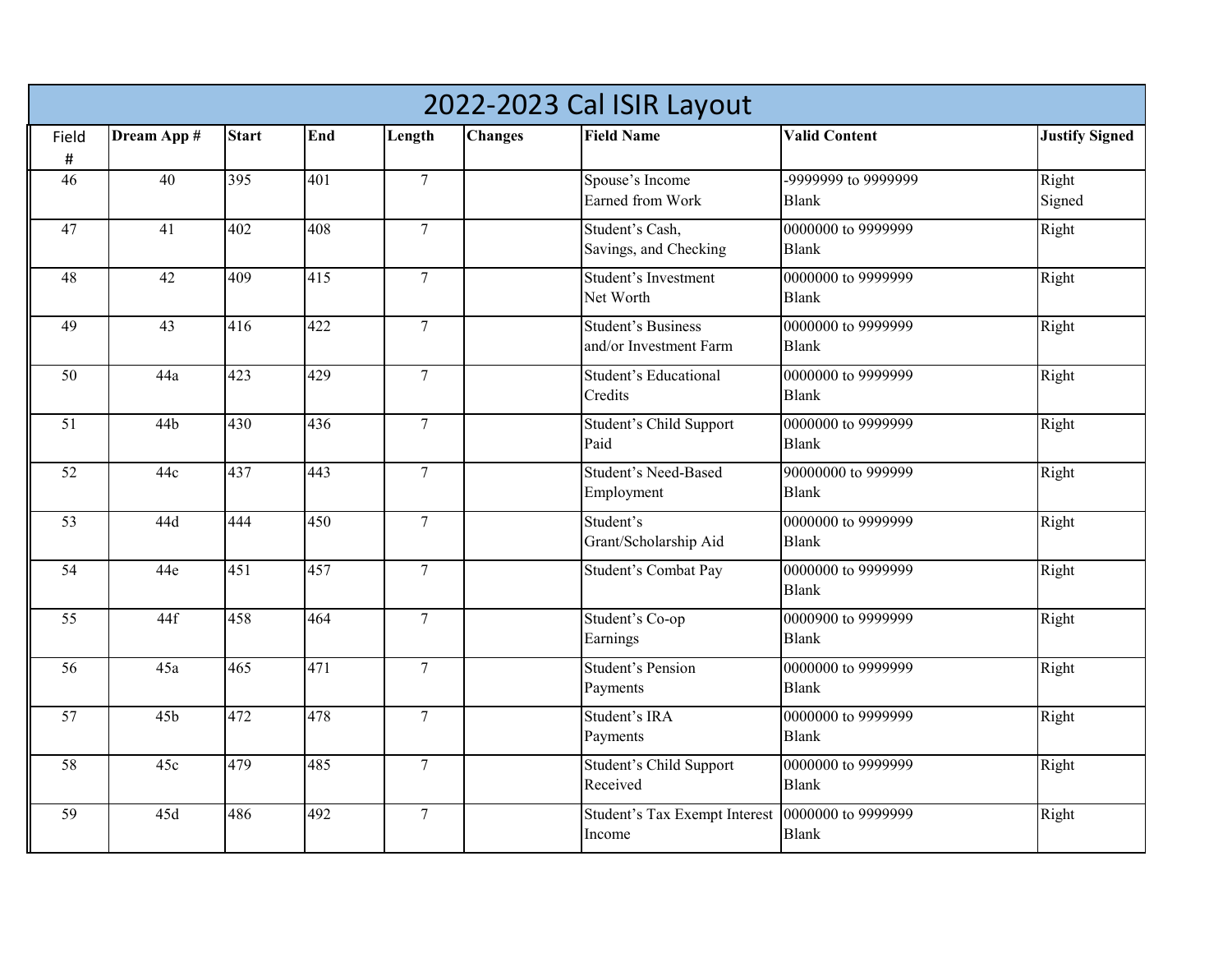|       | 2022-2023 Cal ISIR Layout |              |     |                  |                |                                                                    |                                                                                                                                                                                           |                       |  |  |  |
|-------|---------------------------|--------------|-----|------------------|----------------|--------------------------------------------------------------------|-------------------------------------------------------------------------------------------------------------------------------------------------------------------------------------------|-----------------------|--|--|--|
| Field | Dream App #               | <b>Start</b> | End | Length           | <b>Changes</b> | <b>Field Name</b>                                                  | <b>Valid Content</b>                                                                                                                                                                      | <b>Justify Signed</b> |  |  |  |
| #     |                           |              |     |                  |                |                                                                    |                                                                                                                                                                                           |                       |  |  |  |
| 60    | 45e                       | 493          | 499 | $\overline{7}$   |                | Student's Untaxed Portions of<br>IRA Distributions and<br>Pensions | 0000000 to 9999999<br><b>Blank</b>                                                                                                                                                        | Right                 |  |  |  |
| 61    | 45g                       | 500          | 506 | $\tau$           |                | Student's<br>Military/Clergy Allowances                            | 0000000 to 9999999<br><b>Blank</b>                                                                                                                                                        | Right                 |  |  |  |
| 62    | 45h                       | 507          | 513 | $\boldsymbol{7}$ |                | Student's Veterans<br>Noneducation Benefits                        | 0000000 to 9999999<br><b>Blank</b>                                                                                                                                                        | Right                 |  |  |  |
| 63    | 45i                       | 514          | 520 | $\tau$           |                | Student's Other<br><b>Untaxed Income</b>                           | 0000000 to 9999999<br><b>Blank</b>                                                                                                                                                        | Right                 |  |  |  |
| 64    | 45j                       | 521          | 527 | $\tau$           |                | Student's Other Non-<br>Reported Money                             | 0000000 to 9999999<br><b>Blank</b>                                                                                                                                                        | Right                 |  |  |  |
| 65    |                           | 528          | 536 | $\overline{9}$   |                | $<$ Filler>                                                        | <for csac="" only="" use=""></for>                                                                                                                                                        | Left                  |  |  |  |
| 66    | $\overline{59}$           | 537          | 537 | $\mathbf{1}$     |                | Foster care, 16 to 18?                                             | $1 = Yes$<br>$2 = No$<br><b>Blank</b>                                                                                                                                                     | Left                  |  |  |  |
| 66a   | 60                        | 538          | 552 | 15               |                | California County from list or<br>Other                            | Uppercase letters A to Z<br>Space(s)<br>(period)<br>(apostrophe)<br>(hyphen) Blank<br>If non-blank, first character must<br>contain a letter and second character<br>must be non-numeric. | Left                  |  |  |  |
| 66b   | 61                        | 553          | 554 | $\overline{2}$   |                | State of Wardship                                                  | Uppercase letters A to Z<br>Valid two-letter postal code<br><b>Blank</b>                                                                                                                  | Left                  |  |  |  |
| 66c   | $\overline{62}$           | 555          | 555 | $\mathbf{1}$     |                | Chafee Consideration                                               | $1 = Yes$<br><b>Blank</b>                                                                                                                                                                 | Left                  |  |  |  |
| 66d   |                           | 556          | 586 | 31               |                | Filler                                                             | For CSAC<br>use only                                                                                                                                                                      | Left                  |  |  |  |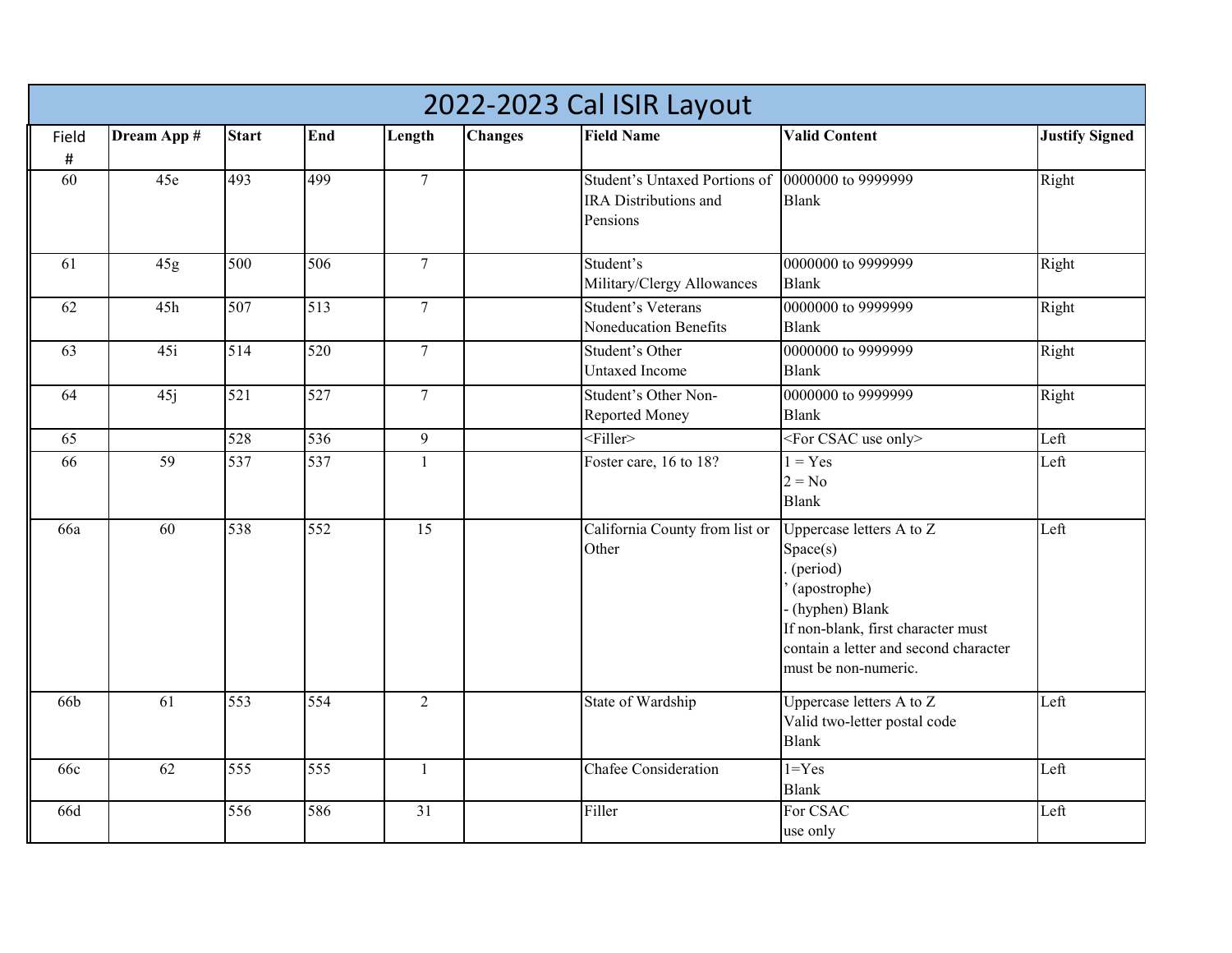|                 | 2022-2023 Cal ISIR Layout |              |     |              |                                          |                                                            |                                       |                       |  |  |  |
|-----------------|---------------------------|--------------|-----|--------------|------------------------------------------|------------------------------------------------------------|---------------------------------------|-----------------------|--|--|--|
| Field<br>#      | Dream App #               | <b>Start</b> | End | Length       | <b>Changes</b>                           | <b>Field Name</b>                                          | <b>Valid Content</b>                  | <b>Justify Signed</b> |  |  |  |
| 67              | 46                        | 587          | 587 | $\mathbf{1}$ | Modified<br>field name year<br>reference | Born Before 01-01-1999?                                    | $1 = Yes$<br>$2 = No$<br><b>Blank</b> | Left                  |  |  |  |
| 68              | 47                        | 588          | 588 | $\mathbf{1}$ |                                          | Is Student Married?                                        | $1 = Yes$<br>$2 = No$<br><b>Blank</b> | Left                  |  |  |  |
| 69              | 48                        | 589          | 589 | $\mathbf{1}$ |                                          | Working on a Master's<br>or Doctorate Program?             | $1 = Yes$<br>$2 = No$<br><b>Blank</b> | Left                  |  |  |  |
| 70              | 49                        | 590          | 590 | $\mathbf{1}$ |                                          | Are you on active duty<br>in U.S. Armed Forces?            | $1 = Yes$<br>$2 = No$<br><b>Blank</b> | Left                  |  |  |  |
| 71              | 50                        | 591          | 591 | $\mathbf{1}$ |                                          | Veteran of U.S. Armed<br>Forces?                           | $1 = Yes$<br>$2 = No$<br><b>Blank</b> | Left                  |  |  |  |
| 72              | 51                        | 592          | 592 | $\mathbf{1}$ |                                          | Have Children You<br>Support?                              | $1 = Yes$<br>$2 = No$<br><b>Blank</b> | Left                  |  |  |  |
| 73              | 52                        | 593          | 593 | $\mathbf{1}$ |                                          | Have Legal Dependents<br>Other than Children or<br>Spouse? | $1 = Yes$<br>$2 = No$<br><b>Blank</b> | Left                  |  |  |  |
| 74              | $\overline{53}$           | 594          | 594 | $\mathbf{1}$ |                                          | Orphan, Ward of Court,<br>or Foster Care?                  | $1 = Yes$<br>$2 = No$<br><b>Blank</b> | Left                  |  |  |  |
| $\overline{75}$ | $\overline{54}$           | 595          | 595 | $\mathbf{1}$ |                                          | Student is an<br>emancipated minor?                        | $1 = Yes$<br>$2 = No$<br><b>Blank</b> | Left                  |  |  |  |
| 76              | 55                        | 596          | 596 | 1            |                                          | Student is in legal<br>guardianship?                       | $1 = Yes$<br>$2 = No$<br><b>Blank</b> | Left                  |  |  |  |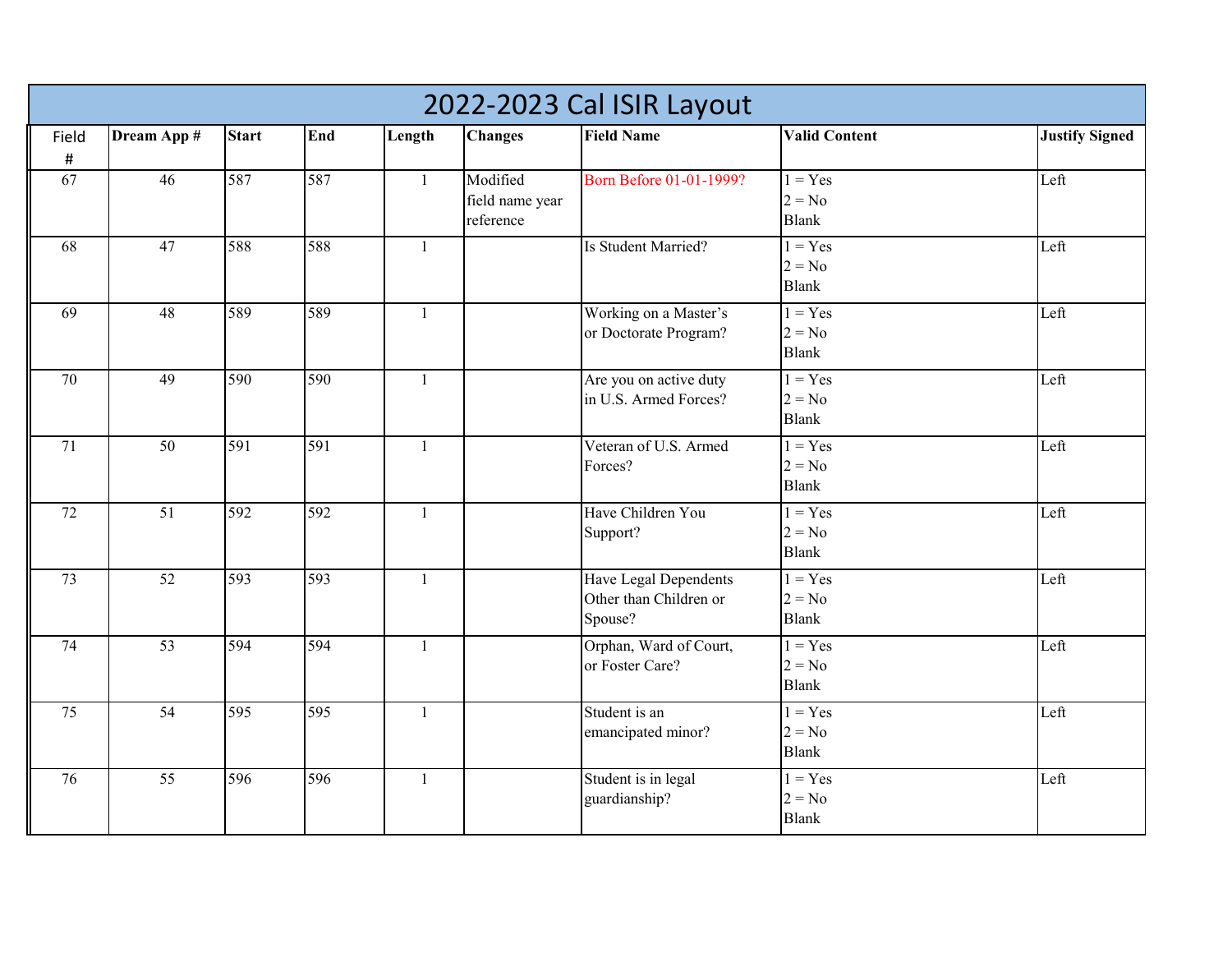|                   | 2022-2023 Cal ISIR Layout |              |     |                 |                           |                                                                  |                                                                                                                                                                   |                       |  |  |  |
|-------------------|---------------------------|--------------|-----|-----------------|---------------------------|------------------------------------------------------------------|-------------------------------------------------------------------------------------------------------------------------------------------------------------------|-----------------------|--|--|--|
| Field<br>$\sharp$ | Dream App #               | <b>Start</b> | End | Length          | <b>Changes</b>            | <b>Field Name</b>                                                | <b>Valid Content</b>                                                                                                                                              | <b>Justify Signed</b> |  |  |  |
| 77                | 56                        | 597          | 597 | $\mathbf{1}$    |                           | Unaccompanied youth<br>determined by school district<br>liaison? | $1 = Yes$<br>$2 = No$<br><b>Blank</b>                                                                                                                             | Left                  |  |  |  |
| 78                | 56                        | 598          | 598 | $\mathbf{1}$    |                           | Unaccompanied youth<br>determined by HUD?                        | $1 = Yes$<br>$2 = No$<br><b>Blank</b>                                                                                                                             | Left                  |  |  |  |
| 79                | 58                        | 599          | 599 | $\mathbf{1}$    |                           | At risk of<br>homelessness?                                      | $1 = Yes$<br>$2 = No$<br><b>Blank</b>                                                                                                                             | Left                  |  |  |  |
| 80                |                           | 600          | 604 | $5\overline{)}$ |                           | Filler                                                           | For CSAC<br>use only                                                                                                                                              | Left                  |  |  |  |
| 81                | 63                        | 605          | 605 | $\mathbf{1}$    |                           | Parents' Marital Status                                          | $1 =$ Married/remarried<br>$2$ = Never Married<br>$3 = Divored/separated$<br>$4$ = Widowed<br>$5 =$ Unmarried and both parents living<br>together<br><b>Blank</b> | Left                  |  |  |  |
| 82                | 64                        | 606          | 611 | 6               | Modified<br>valid content | Parents' Marital Status<br>Date                                  | Format is CCYYMM<br>190001 to 202309<br><b>Blank</b>                                                                                                              | Left                  |  |  |  |
| 83                | 65                        | 612          | 620 | 9               |                           | Parent 1<br>Social Security Number or<br>$\text{ITIN}{}$         | 000000000 to<br>999999999<br><b>Blank</b>                                                                                                                         | Right                 |  |  |  |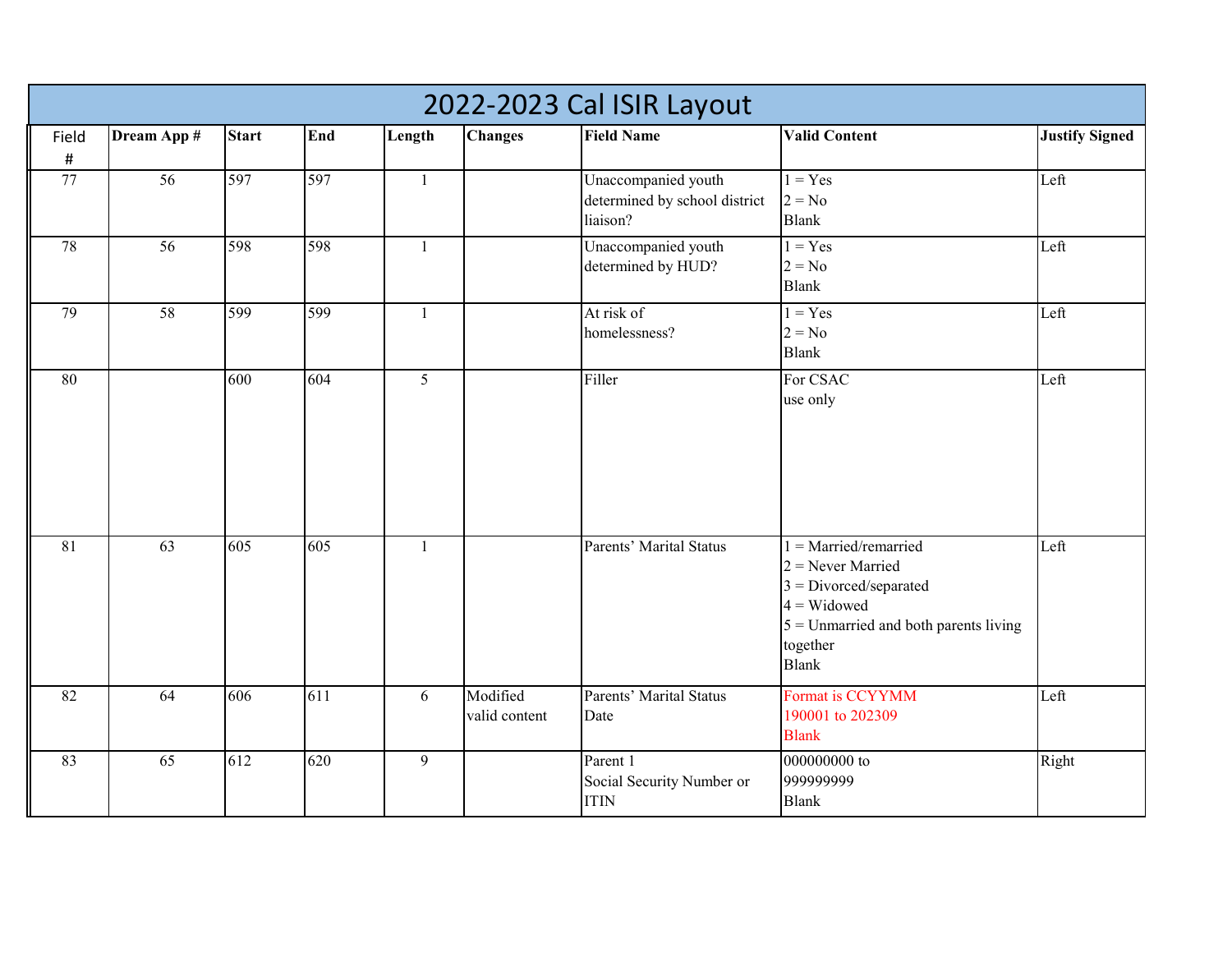|             | 2022-2023 Cal ISIR Layout |              |     |              |                           |                                                      |                                                                                                             |                       |  |  |  |  |
|-------------|---------------------------|--------------|-----|--------------|---------------------------|------------------------------------------------------|-------------------------------------------------------------------------------------------------------------|-----------------------|--|--|--|--|
| Field<br>Ħ, | Dream App #               | <b>Start</b> | End | Length       | <b>Changes</b>            | <b>Field Name</b>                                    | <b>Valid Content</b>                                                                                        | <b>Justify Signed</b> |  |  |  |  |
| 84          | 66                        | 621          | 636 | 16           |                           | Parent 1<br>Last Name                                | Numbers 0 to 9<br>Uppercase letters A to Z Space(s)<br>(period)<br>(apostrophe)<br>(hyphen)<br><b>Blank</b> | Left                  |  |  |  |  |
| 85          | 67                        | 637          | 637 | $\mathbf{1}$ |                           | Parent 1<br><b>First Name Initial</b>                | Uppercase letters A to Z<br><b>Blank</b>                                                                    | Left                  |  |  |  |  |
| 86          | 68                        | 638          | 645 | 8            | Modified<br>valid content | Parent 1<br>Date of Birth                            | Format is CCYYMMDD<br>19000101 to 20131231<br><b>Blank</b>                                                  | Left                  |  |  |  |  |
| 87          | 69                        | 646          | 654 | 9            |                           | Parent 2<br>Social Security Number or<br><b>ITIN</b> | 000000000 to<br>999999999<br><b>Blank</b>                                                                   | Right                 |  |  |  |  |
| 88          | 70                        | 655          | 670 | 16           |                           | Parent 2<br>Last Name                                | Numbers 0 to 9<br>Uppercase letters A to Z Space(s)<br>(period)<br>(apostrophe)<br>(hyphen)<br><b>Blank</b> | Left                  |  |  |  |  |
| 89          | 71                        | 671          | 671 | -1           |                           | Parent 2<br><b>First Name Initial</b>                | Uppercase letters A to Z<br><b>Blank</b>                                                                    | Left                  |  |  |  |  |
| 90          | 72                        | 672          | 679 | 8            | Modified<br>valid content | Parent 2<br>Date of Birth                            | Format is CCYYMMDD<br>19000101 to 20131231<br><b>Blank</b>                                                  | Left                  |  |  |  |  |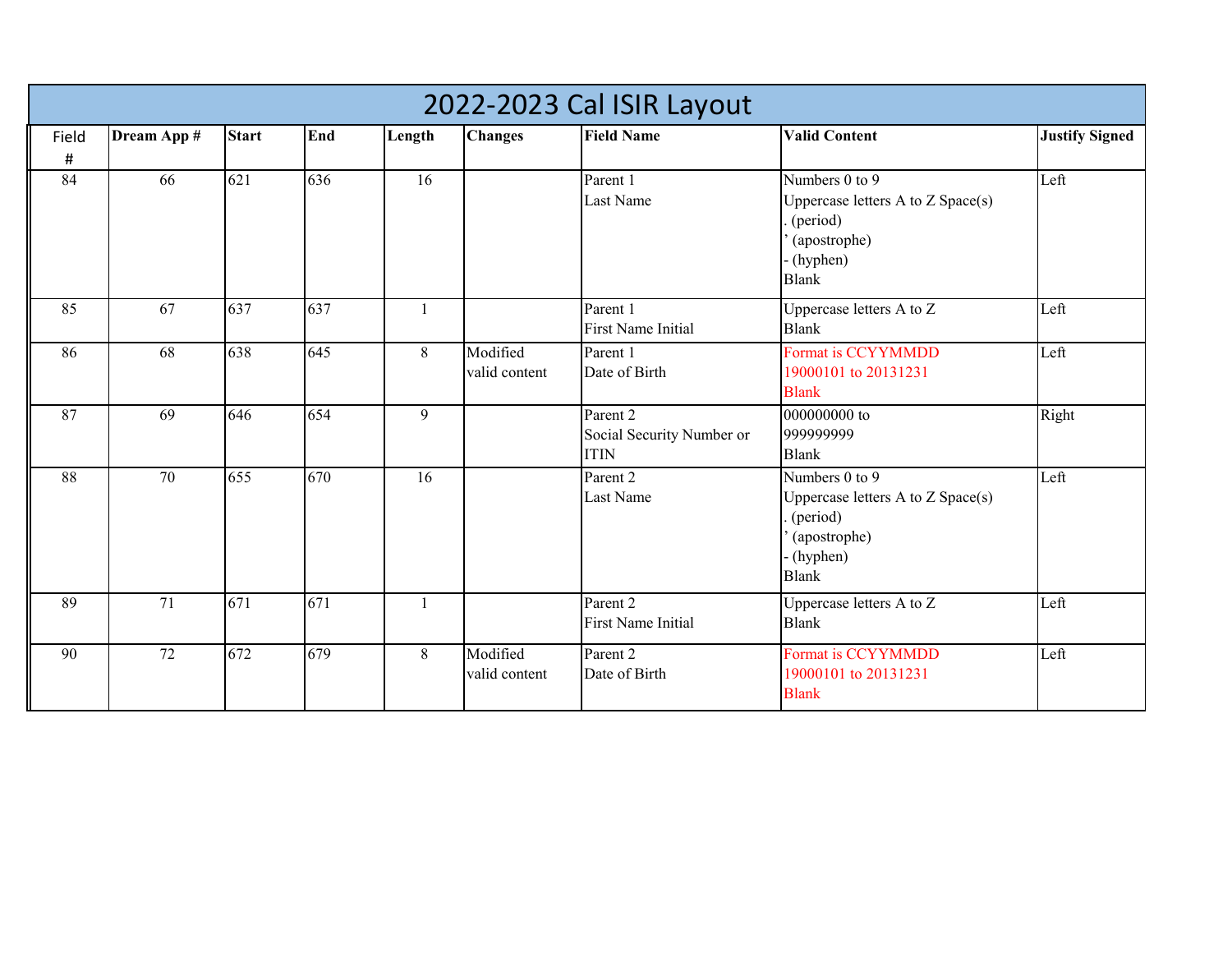|                 | 2022-2023 Cal ISIR Layout |              |     |              |                                          |                                                      |                                                                                                                                                                                                                                                                                                                                                                                                                                                                                                                                                                                                                            |                       |  |  |  |  |
|-----------------|---------------------------|--------------|-----|--------------|------------------------------------------|------------------------------------------------------|----------------------------------------------------------------------------------------------------------------------------------------------------------------------------------------------------------------------------------------------------------------------------------------------------------------------------------------------------------------------------------------------------------------------------------------------------------------------------------------------------------------------------------------------------------------------------------------------------------------------------|-----------------------|--|--|--|--|
| Field<br>#      | Dream App #               | <b>Start</b> | End | Length       | <b>Changes</b>                           | <b>Field Name</b>                                    | <b>Valid Content</b>                                                                                                                                                                                                                                                                                                                                                                                                                                                                                                                                                                                                       | <b>Justify Signed</b> |  |  |  |  |
| $\overline{91}$ | 73                        | 680          | 729 | 50           |                                          | Parent's E-mail<br>Address                           | <b>Blank</b><br>If non-blank:<br>One and only one " $@$ " (at-sign)<br>allowed. Before @:<br>· at least one valid character<br>· all characters in the range of ASCII 33-<br>126, except for the<br>following 12 characters < > $( )$ []<br>$\setminus$ , ; : " $\omega$<br>· period (.) cannot be first, last or<br>adjacent to another period<br>After $(a)$ :<br>· at least one valid character<br>· only letters, digits, hyphen,<br>underscore, and period (A-Z, a- z, 0-9, -<br>$, \underline{\hphantom{A}}, \hphantom{A})$<br>· hyphen, underscore, and period cannot<br>be first, last, or<br>adjacent to a period | Left                  |  |  |  |  |
| 92              | 74                        | 730          | 731 | 2            |                                          | Parents' State of Legal<br>Residence                 | Uppercase letters A to Z<br>Valid two-letter postal code<br>See State/Country/ Jurisdiction Codes in<br>the Processing Codes section of this<br>technical reference.<br><b>Blank</b>                                                                                                                                                                                                                                                                                                                                                                                                                                       | Left                  |  |  |  |  |
| 93              | 75                        | 732          | 732 | $\mathbf{1}$ | Modified<br>field name year<br>reference | <b>Parents Legal Residents</b><br>before 01-01-2017? | $1 = Yes$<br>$2 = No$<br><b>Blank</b>                                                                                                                                                                                                                                                                                                                                                                                                                                                                                                                                                                                      | Left                  |  |  |  |  |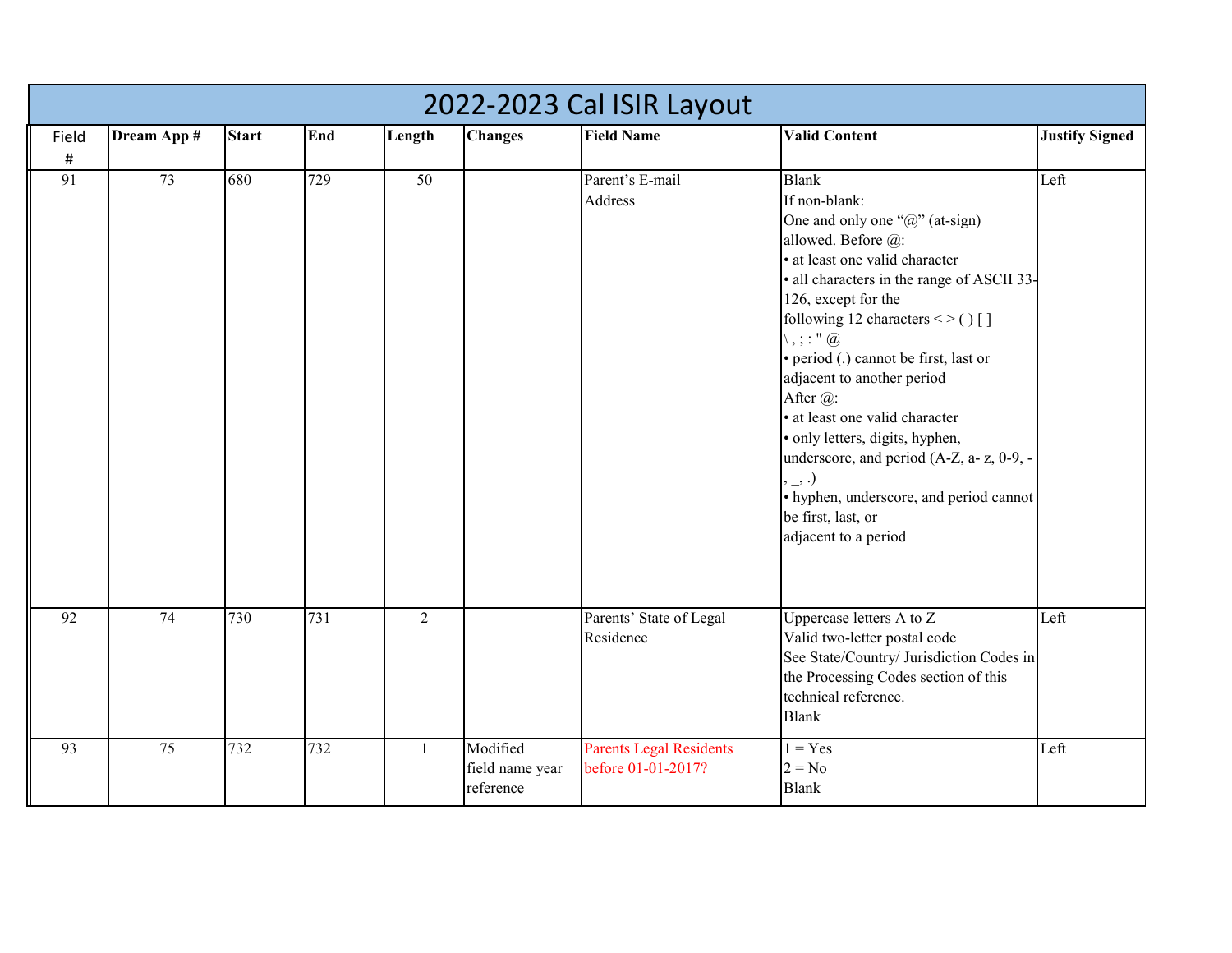|            | 2022-2023 Cal ISIR Layout |                  |     |                |                           |                                                                                           |                                                                                                                                                  |                       |  |  |  |  |
|------------|---------------------------|------------------|-----|----------------|---------------------------|-------------------------------------------------------------------------------------------|--------------------------------------------------------------------------------------------------------------------------------------------------|-----------------------|--|--|--|--|
| Field<br># | Dream App #               | <b>Start</b>     | End | Length         | <b>Changes</b>            | <b>Field Name</b>                                                                         | <b>Valid Content</b>                                                                                                                             | <b>Justify Signed</b> |  |  |  |  |
| 94         | 76                        | 733              | 738 | 6              | Modified<br>valid content | Parents' Legal<br><b>Residence Date</b>                                                   | Format is CCYYMM<br>190001 to 202312<br><b>Blank</b><br>CSAC will accept: CCYYMM CCYY<br>with blank MM Blank CCYY with MM<br><b>Blank CCYYMM</b> | Right                 |  |  |  |  |
| 95         | 77                        | 739              | 740 | $\overline{2}$ |                           | Parents' Number of<br><b>Family Members</b>                                               | 00 to 99<br><b>Blank</b>                                                                                                                         | Right                 |  |  |  |  |
| 96         | 78                        | 741              | 741 | $\mathbf{1}$   |                           | Parents' Number in<br>College                                                             | Numbers 0 to 9<br><b>Blank</b>                                                                                                                   | Left                  |  |  |  |  |
| 97         | 79                        | 742              | 742 | $\mathbf{1}$   |                           | Parent Medicaid or<br>Supplemental Security Income $2 = No$<br>(SSI) Benefits             | $1 = Yes$<br><b>Blank</b>                                                                                                                        | Left                  |  |  |  |  |
| 98         | 80                        | 743              | 743 | 1              |                           | Food Stamps<br>(Cal Fresh)                                                                | $1 = Yes$<br>$2 = No$<br><b>Blank</b>                                                                                                            | Left                  |  |  |  |  |
| 99         | $\overline{81}$           | 744              | 744 | $\mathbf{1}$   |                           | Parent Free or Reduced<br>Price School Lunch Benefits                                     | $1 = Yes$<br>$2 = No$<br><b>Blank</b>                                                                                                            | Left                  |  |  |  |  |
| 100        | $\overline{82}$           | $\overline{745}$ | 745 | $\mathbf{1}$   |                           | Parent Temporary<br>Assistance for Needy<br>Families (TANF) Benefits (Cal Blank<br>Works) | $1 = Yes$<br>$2 = No$                                                                                                                            | Left                  |  |  |  |  |
| 101        | 83                        | 746              | 746 | $\mathbf{1}$   |                           | Parent Women, Infants,<br>and Children (WIC)<br><b>Benefits</b>                           | $1 = Yes$<br>$2 = No$<br><b>Blank</b>                                                                                                            | Left                  |  |  |  |  |
| 102        | 84                        | 747              | 747 | $\mathbf{1}$   |                           | Parents' Tax Return<br>Completed?                                                         | $1 =$ Already completed<br>$2 =$ Will file<br>$3$ = Will not file                                                                                | Left                  |  |  |  |  |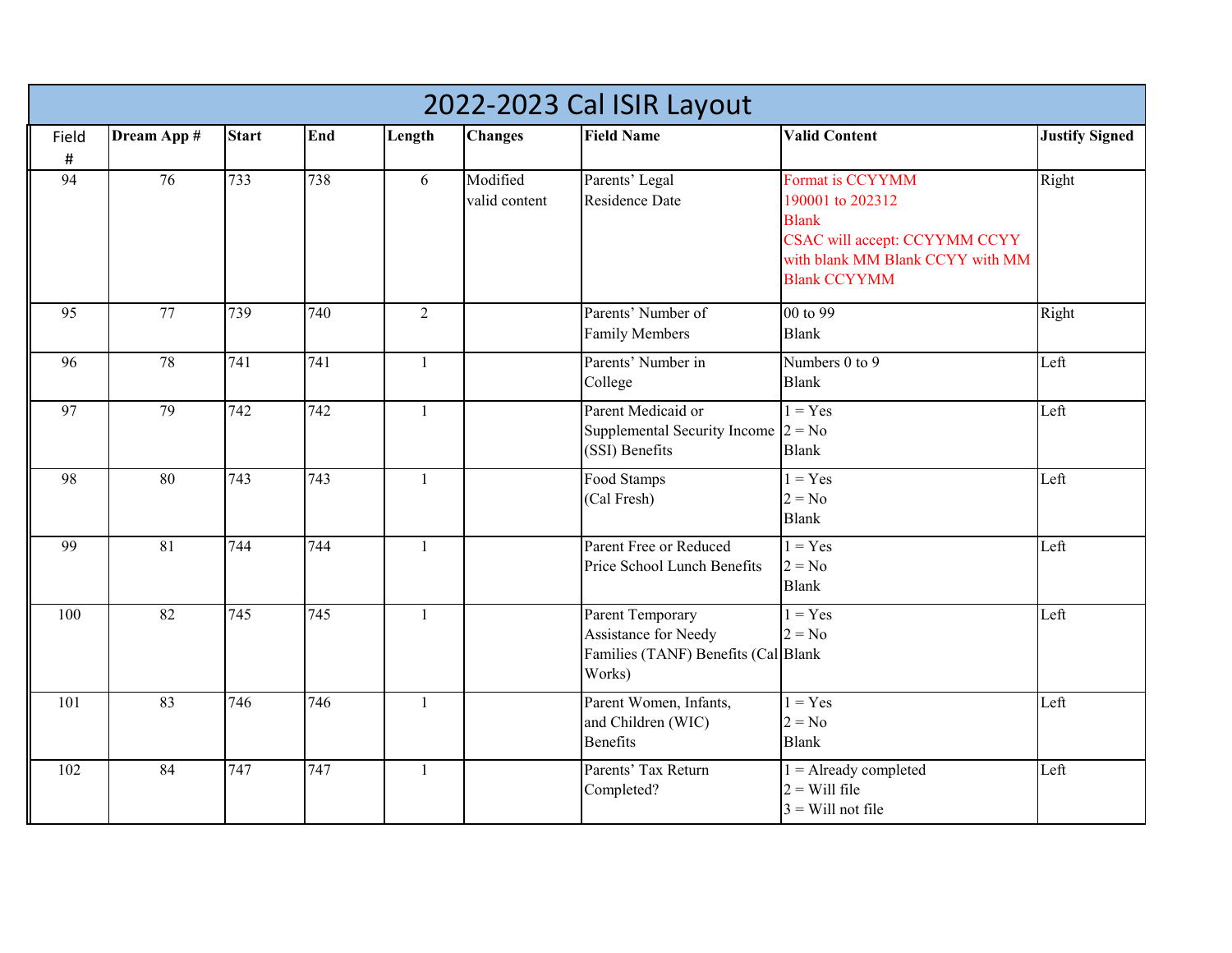|               | 2022-2023 Cal ISIR Layout |                  |     |                |                                          |                                                 |                                                                                                                                                                                      |                       |  |  |  |  |
|---------------|---------------------------|------------------|-----|----------------|------------------------------------------|-------------------------------------------------|--------------------------------------------------------------------------------------------------------------------------------------------------------------------------------------|-----------------------|--|--|--|--|
| Field<br>$\#$ | Dream App #               | <b>Start</b>     | End | Length         | <b>Changes</b>                           | <b>Field Name</b>                               | <b>Valid Content</b>                                                                                                                                                                 | <b>Justify Signed</b> |  |  |  |  |
| 103           | 85                        | 748              | 748 | $\mathbf{1}$   | Modified<br>field name year<br>reference | Parent's Type of 2020<br>Tax Form Used?         | $1 = IRS$ 1040<br>$3$ = Foreign tax return<br>$4 = A$ tax return from Puerto Rico, a<br>U.S. territory, or freely associated State<br><b>Blank</b>                                   | Left                  |  |  |  |  |
| 104           | 86                        | 749              | 749 | $\mathbf{1}$   |                                          | Parents' Tax Return Filing<br><b>Status</b>     | $1 =$ Single<br>$2$ = Married-filed joint return<br>$3$ = Married-filed separate return<br>$4 =$ Head of household<br>$5 =$ Qualifying widow(er)<br>$6 = Don't know$<br><b>Blank</b> | Left                  |  |  |  |  |
| 105           | 87                        | 750              | 750 | $\mathbf{1}$   |                                          | Parents Filed a Schedule 1?                     | $2 = Yes$<br>$1 = No$<br>$3 = Don't know$                                                                                                                                            | Left                  |  |  |  |  |
| 106           | 88                        | $\overline{751}$ | 751 | $\mathbf{1}$   |                                          | <b>Parent Dislocated</b><br>Worker              | $1 = Yes$<br>$2 = No$<br>$3 = Don't know$                                                                                                                                            | Left                  |  |  |  |  |
| 107           | 89                        | $\overline{752}$ | 758 | $\overline{7}$ |                                          | Parents' Adjusted<br>Gross Income from IRS form | -9999999 to 9999999<br><b>Blank</b>                                                                                                                                                  | <b>Right Signed</b>   |  |  |  |  |
| 108           | 90                        | 759              | 765 | $\overline{7}$ |                                          | Parents' U.S. Income<br>Tax Paid                | 0000000 to 9999999<br><b>Blank</b>                                                                                                                                                   | Right                 |  |  |  |  |
| 109           | $\overline{92}$           | 766              | 772 | $\overline{7}$ |                                          | Parent 1<br>Income Earned from Work             | -9999999 to 9999999<br><b>Blank</b>                                                                                                                                                  | <b>Right Signed</b>   |  |  |  |  |
| 110           | 93                        | 773              | 779 | $\overline{7}$ |                                          | Parent 2<br>Income Earned from Work             | -9999999 to 9999999<br><b>Blank</b>                                                                                                                                                  | <b>Right Signed</b>   |  |  |  |  |
| 111           | 94                        | 780              | 786 | $\tau$         |                                          | Parents' Cash, Savings,<br>and Checking         | 0000000 to 9999999<br><b>Blank</b>                                                                                                                                                   | Right                 |  |  |  |  |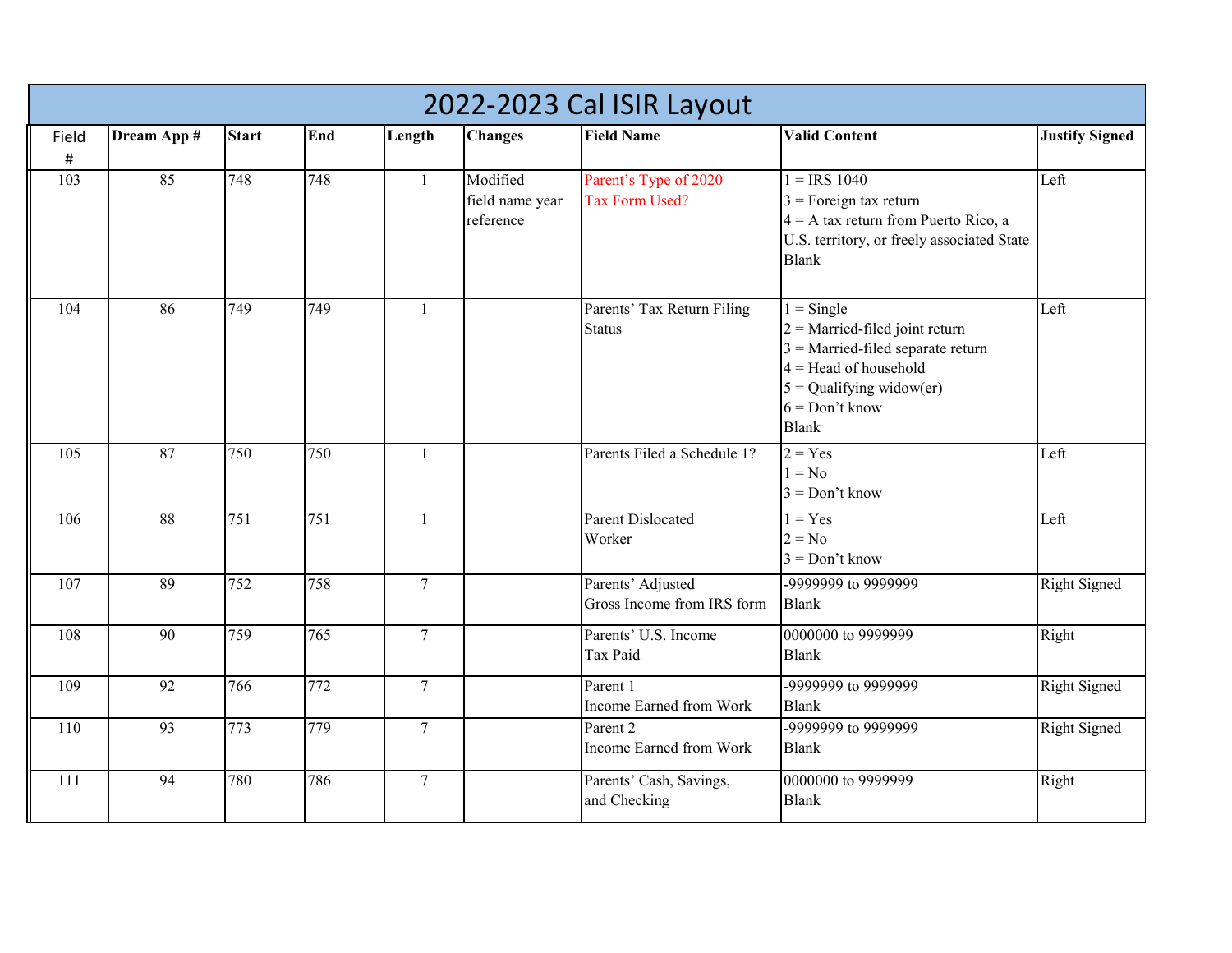| 2022-2023 Cal ISIR Layout |                 |              |     |                 |                |                                                          |                                    |                       |  |  |
|---------------------------|-----------------|--------------|-----|-----------------|----------------|----------------------------------------------------------|------------------------------------|-----------------------|--|--|
| Field<br>$\#$             | Dream App #     | <b>Start</b> | End | Length          | <b>Changes</b> | <b>Field Name</b>                                        | <b>Valid Content</b>               | <b>Justify Signed</b> |  |  |
| 112                       | 95              | 787          | 793 | $\overline{7}$  |                | Parents' Investment Net<br>Worth                         | 0000000 to 9999999<br><b>Blank</b> | Right                 |  |  |
| 113                       | 96              | 794          | 800 | $\overline{7}$  |                | Parents' Business<br>and/or Investment Farm Net<br>Worth | 0000000 to 9999999<br><b>Blank</b> | Right                 |  |  |
| 114                       | 97a             | 801          | 807 | $\overline{7}$  |                | Parents' Educational<br>Credits                          | 0000000 to 9999999<br><b>Blank</b> | Right                 |  |  |
| $\overline{115}$          | 97 <sub>b</sub> | 808          | 814 | $\overline{7}$  |                | Parents' Child Support<br>Paid                           | 0000000 to 9999999<br><b>Blank</b> | Right                 |  |  |
| 116                       | 97c             | 815          | 821 | $\overline{7}$  |                | Parents' Need-Based<br>Employment                        | 0000000 to 9999999<br><b>Blank</b> | Right                 |  |  |
| 117                       | 97d             | 822          | 828 | $\overline{7}$  |                | Parents'<br>Grant/Scholarship Aid                        | 0000000 to 9999999<br><b>Blank</b> | Right                 |  |  |
| 118                       | 97e             | 829          | 835 | $\overline{7}$  |                | Parents' Combat Pay                                      | 0000000 to 9999999<br><b>Blank</b> | Right                 |  |  |
| 119                       | 97f             | 836          | 842 | $\tau$          |                | Parents' Co-op<br>Earnings                               | 0000000 to 9999999<br><b>Blank</b> | Right                 |  |  |
| 120                       | 98a             | 843          | 849 | $\overline{7}$  |                | Parents' Pension<br>Payments                             | 0000000 to 9999999<br><b>Blank</b> | Right                 |  |  |
| 121                       | 98b             | 850          | 856 | $\tau$          |                | Parents' IRA Payments                                    | 0000000 to 9999999<br><b>Blank</b> | Right                 |  |  |
| 122                       | 98c             | 857          | 863 | $\overline{7}$  |                | Parents' Child Support<br>Received                       | 0000000 to 9999999<br><b>Blank</b> | Right                 |  |  |
| 123                       | 98d             | 864          | 870 | $7\overline{ }$ |                | Parents' Tax Exempt Interest<br>Income                   | 0000000 to 9999999<br><b>Blank</b> | Right                 |  |  |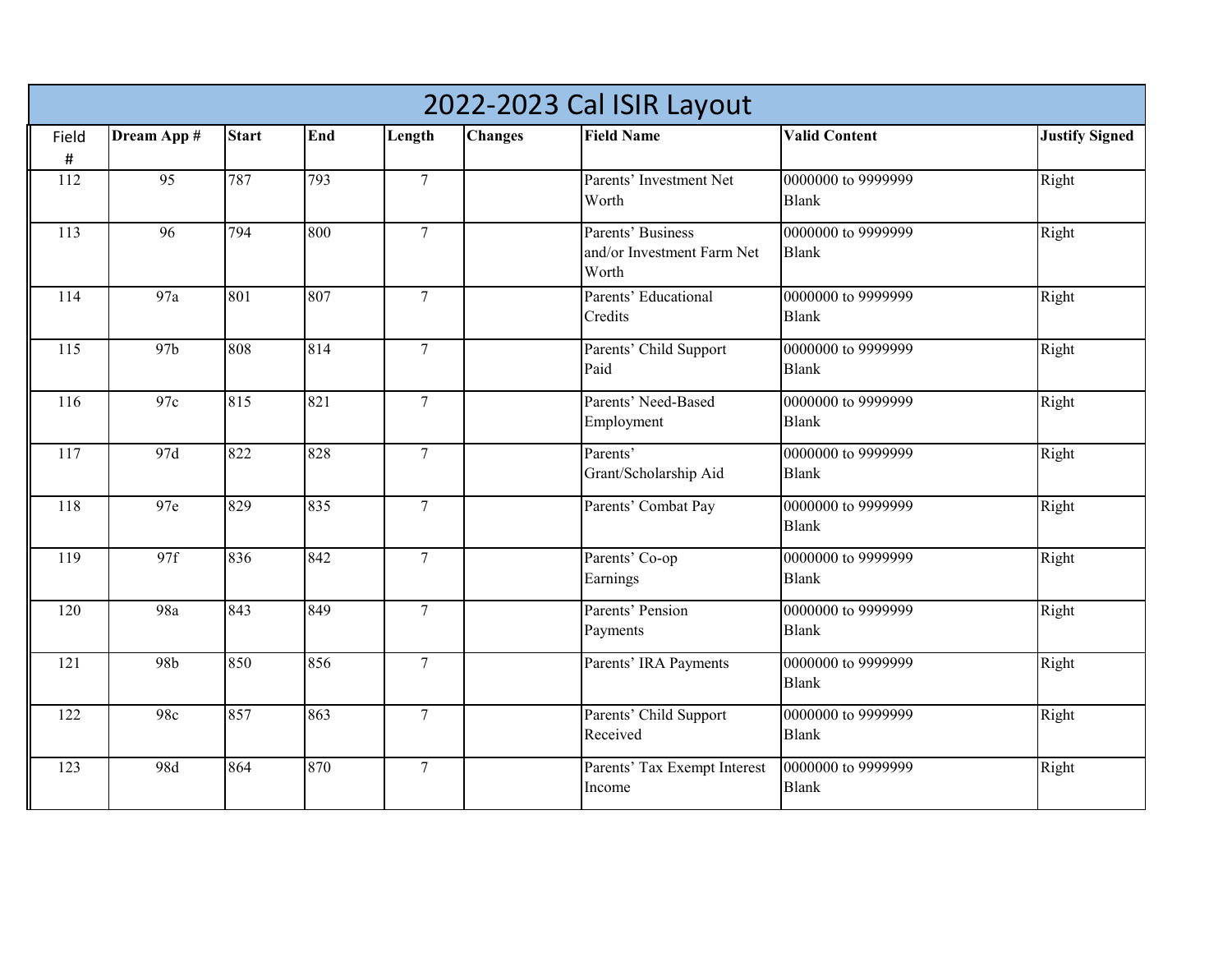|       | 2022-2023 Cal ISIR Layout |              |     |                  |                |                                       |                                    |                       |  |  |  |  |
|-------|---------------------------|--------------|-----|------------------|----------------|---------------------------------------|------------------------------------|-----------------------|--|--|--|--|
| Field | Dream App #               | <b>Start</b> | End | Length           | <b>Changes</b> | <b>Field Name</b>                     | <b>Valid Content</b>               | <b>Justify Signed</b> |  |  |  |  |
| #     |                           |              |     |                  |                |                                       |                                    |                       |  |  |  |  |
| 124   | 98e                       | 871          | 877 | $\overline{7}$   |                | Parents' Untaxed Portions of          | 0000000 to 9999999                 | Right                 |  |  |  |  |
|       |                           |              |     |                  |                | IRA Distributions and                 | <b>Blank</b>                       |                       |  |  |  |  |
|       |                           |              |     |                  |                | Pensions                              |                                    |                       |  |  |  |  |
| 125   | 98g                       | 878          | 884 | $\tau$           |                | Parents'                              | 0000000 to 9999999                 | Right                 |  |  |  |  |
|       |                           |              |     |                  |                | Military/Clergy Allowances            | <b>Blank</b>                       |                       |  |  |  |  |
| 126   | 98h                       | 885          | 891 | $\tau$           |                | Parents' Veterans                     | 0000000 to 9999999                 | Right                 |  |  |  |  |
|       |                           |              |     |                  |                | Noneducation Benefits                 | <b>Blank</b>                       |                       |  |  |  |  |
| 127   | 98i                       | 892          | 898 | $\boldsymbol{7}$ |                | Parents' Other Untaxed                | 0000000 to 9999999                 | Right                 |  |  |  |  |
|       |                           |              |     |                  |                | Income                                | <b>Blank</b>                       |                       |  |  |  |  |
| 128   |                           | 899          | 957 | 59               |                | $<$ Filler>                           | <for csac="" only="" use=""></for> | Left                  |  |  |  |  |
|       |                           |              |     |                  |                |                                       |                                    |                       |  |  |  |  |
|       |                           |              |     |                  |                |                                       |                                    |                       |  |  |  |  |
| 129   | 99                        | 958          | 959 | $\overline{2}$   |                | Student's Number of                   | 00 to 99                           | Right                 |  |  |  |  |
|       |                           |              |     |                  |                | <b>Family Members</b>                 | <b>Blank</b>                       |                       |  |  |  |  |
| 130   | 100                       | 960          | 960 | $\mathbf{1}$     |                | Student's Number in                   | $0$ to $9$                         | Left                  |  |  |  |  |
|       |                           |              |     |                  |                | College                               | <b>Blank</b>                       |                       |  |  |  |  |
| 131   | 101                       | 961          | 961 | $\mathbf{1}$     |                | Student Medicaid or                   | $1 = Yes$                          | Left                  |  |  |  |  |
|       |                           |              |     |                  |                | Supplemental Security Income $2 = No$ |                                    |                       |  |  |  |  |
|       |                           |              |     |                  |                | (SSI) Benefits                        | <b>Blank</b>                       |                       |  |  |  |  |
| 132   | 102                       | 962          | 962 | $\mathbf{1}$     |                | Food Stamps                           | $1 = Yes$                          | Left                  |  |  |  |  |
|       |                           |              |     |                  |                | (Cal Fresh)                           | $2 = No$                           |                       |  |  |  |  |
|       |                           |              |     |                  |                |                                       | <b>Blank</b>                       |                       |  |  |  |  |
| 133   | 103                       | 963          | 963 | $\mathbf{1}$     |                | Student Free or                       | $1 = Yes$                          | Left                  |  |  |  |  |
|       |                           |              |     |                  |                | Reduced Price School Lunch            | $2 = No$                           |                       |  |  |  |  |
|       |                           |              |     |                  |                | <b>Benefits</b>                       | <b>Blank</b>                       |                       |  |  |  |  |
| 134   | 104                       | 964          | 964 | $\mathbf{1}$     |                | <b>Student TANF Benefits</b>          | $1 = Yes$                          | Left                  |  |  |  |  |
|       |                           |              |     |                  |                | (Cal Works)                           | $2 = No$                           |                       |  |  |  |  |
|       |                           |              |     |                  |                |                                       | <b>Blank</b>                       |                       |  |  |  |  |
| 135   | 105                       | 965          | 965 | $\mathbf{1}$     |                | <b>Student WIC Benefits</b>           | $1 = Yes$                          | Left                  |  |  |  |  |
|       |                           |              |     |                  |                |                                       | $2 = No$                           |                       |  |  |  |  |
|       |                           |              |     |                  |                |                                       | <b>Blank</b>                       |                       |  |  |  |  |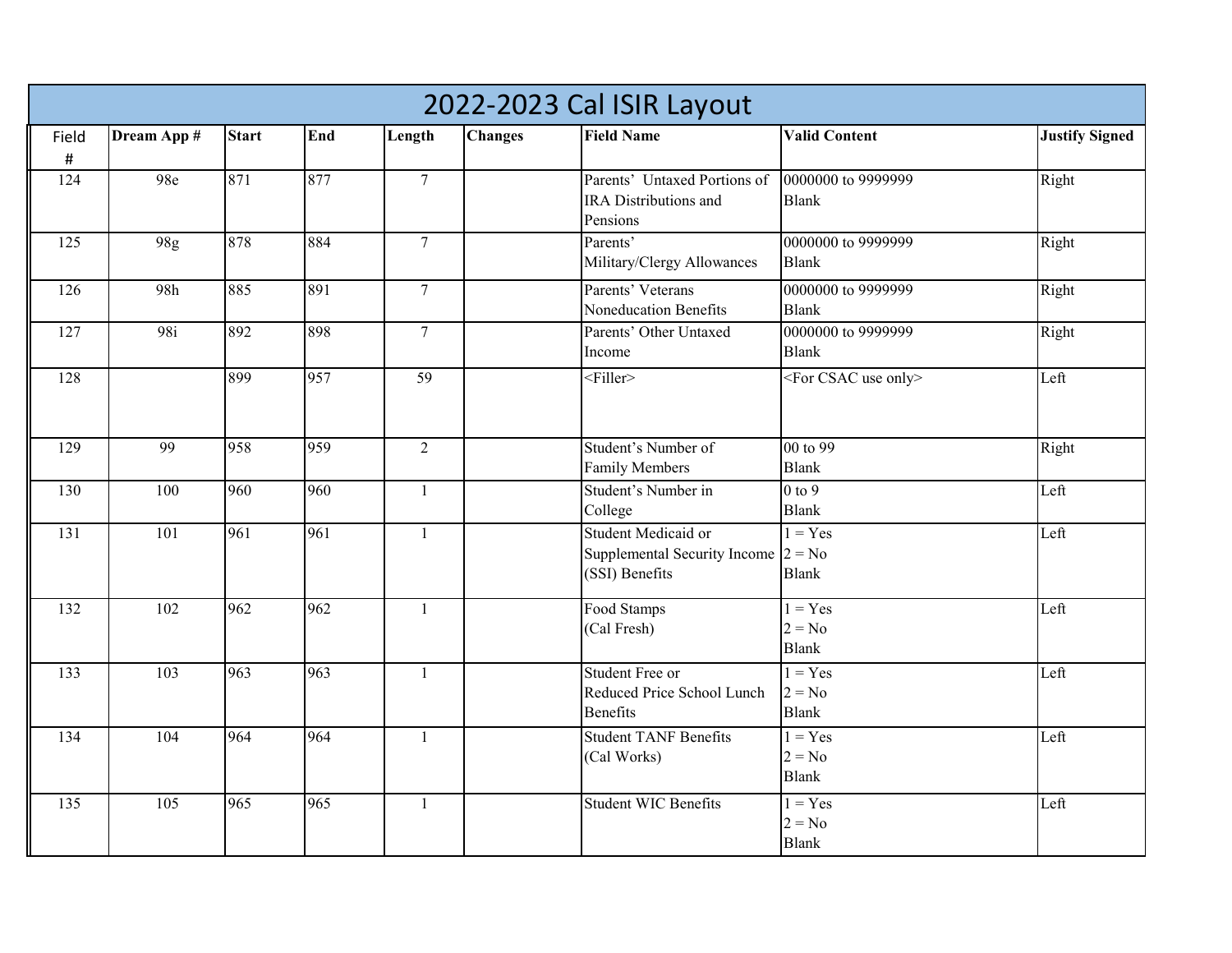|               | 2022-2023 Cal ISIR Layout |              |     |              |                |                                                |                                                                                                            |                       |  |  |  |  |
|---------------|---------------------------|--------------|-----|--------------|----------------|------------------------------------------------|------------------------------------------------------------------------------------------------------------|-----------------------|--|--|--|--|
| Field<br>$\#$ | Dream App #               | <b>Start</b> | End | Length       | <b>Changes</b> | <b>Field Name</b>                              | <b>Valid Content</b>                                                                                       | <b>Justify Signed</b> |  |  |  |  |
| 136           | 106                       | 966          | 966 | $\mathbf{1}$ |                | Student/Spouse<br>Dislocated Worker            | $1 = Yes$<br>$2 = No$<br>$3 = Don't know$<br><b>Blank</b>                                                  | Left                  |  |  |  |  |
| 137           |                           | 967          | 971 | 5            |                | $<$ Filler>                                    | <for csac="" only="" use=""></for>                                                                         | Left                  |  |  |  |  |
| 138           | 107a                      | 972          | 977 | 6            |                | Federal School Code #1                         | X00000 to X99999<br><b>Blank</b><br>Valid characters for the first position are<br>$0$ (zero), B, E, or G  | Left                  |  |  |  |  |
| 139           | 107 <sub>b</sub>          | 978          | 978 | $\mathbf{1}$ |                | Federal School Code #1<br><b>Housing Plans</b> | $1 = On$ campus<br>$2 = With parent$<br>$3 =$ Off campus<br><b>Blank</b>                                   | Left                  |  |  |  |  |
| 140           | 107c                      | 979          | 984 | 6            |                | Federal School Code #2                         | X00000 to X99999<br><b>Blank</b><br>Valid characters for the first position are<br>$0$ (zero), B, E, or G. | Left                  |  |  |  |  |
| 141           | 107d                      | 985          | 985 | $\mathbf{1}$ |                | Federal School Code #2<br><b>Housing Plans</b> | $1 = On$ campus<br>$2 = With parent$<br>$3 =$ Off campus<br><b>Blank</b>                                   | Left                  |  |  |  |  |
| 142           | 107e                      | 986          | 991 | 6            |                | Federal School Code #3                         | X00000 to X99999<br><b>Blank</b><br>Valid characters for the first position are<br>$0$ (zero), B, E, or G. | Left                  |  |  |  |  |
| 143           | 107f                      | 992          | 992 | $\mathbf{1}$ |                | Federal School Code #3<br><b>Housing Plans</b> | $1 = On$ campus<br>$2 = With parent$<br>$3 =$ Off campus<br><b>Blank</b>                                   | Left                  |  |  |  |  |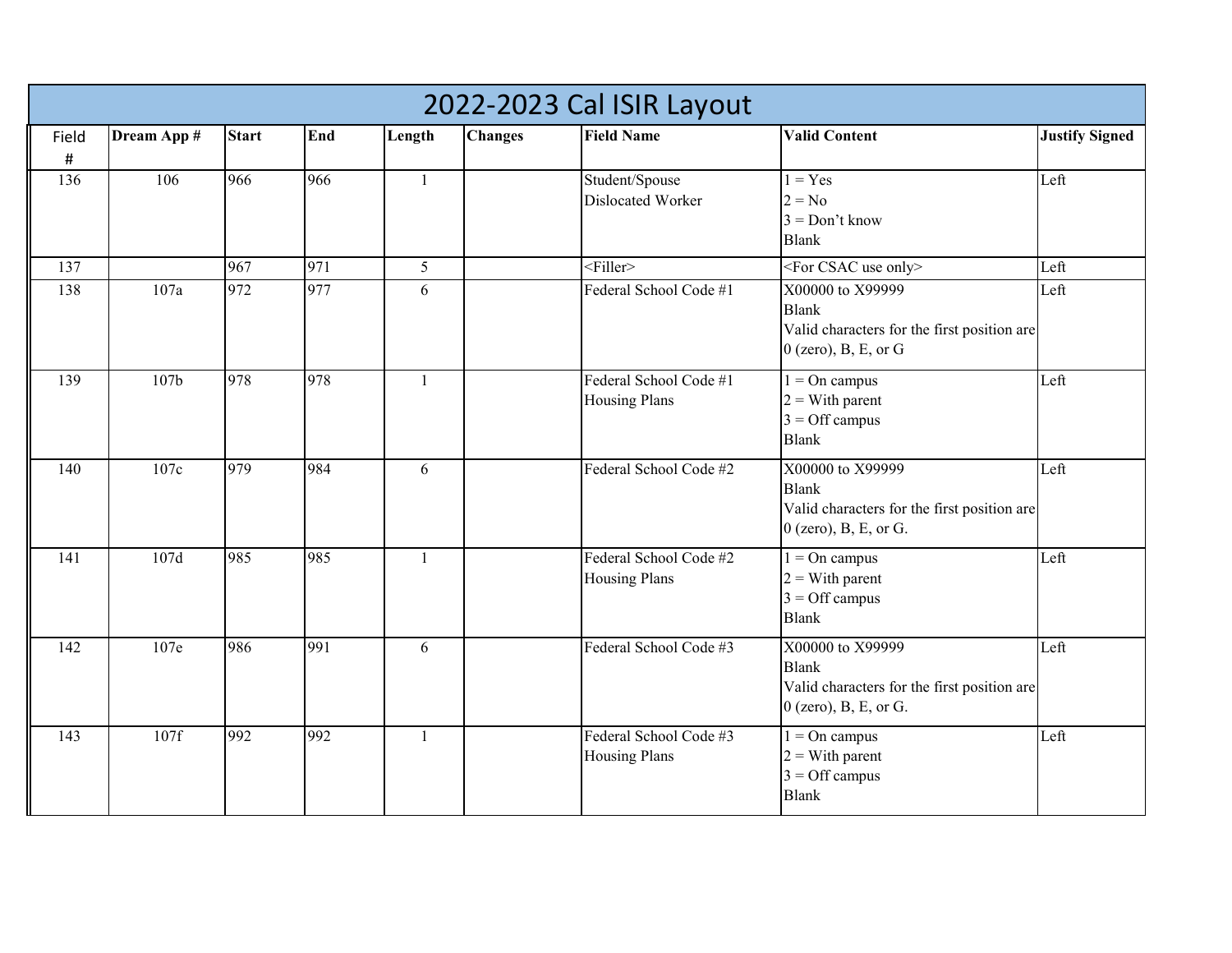|            | 2022-2023 Cal ISIR Layout               |              |      |              |                |                                                |                                                                                                            |                       |  |  |  |  |
|------------|-----------------------------------------|--------------|------|--------------|----------------|------------------------------------------------|------------------------------------------------------------------------------------------------------------|-----------------------|--|--|--|--|
| Field<br># | Dream App #                             | <b>Start</b> | End  | Length       | <b>Changes</b> | <b>Field Name</b>                              | <b>Valid Content</b>                                                                                       | <b>Justify Signed</b> |  |  |  |  |
| 144        | 107g                                    | 993          | 998  | 6            |                | Federal School Code #4                         | X00000 to X99999<br><b>Blank</b><br>Valid characters for the first position are<br>$0$ (zero), B, E, or G. | Left                  |  |  |  |  |
| 145        | 107h                                    | 999          | 999  | $\mathbf{1}$ |                | Federal School Code #4<br><b>Housing Plans</b> | $1 = On$ campus<br>$2 = With parent$<br>$3 =$ Off campus<br><b>Blank</b>                                   | Left                  |  |  |  |  |
| 146        | <b>Online Dream</b><br>Application only | 1000         | 1005 | 6            |                | Federal School Code #5                         | X00000 to X99999<br><b>Blank</b><br>Valid characters for the first position are<br>$0$ (zero), B, E, or G. | Left                  |  |  |  |  |
| 147        | <b>Online Dream</b><br>Application only | 1006         | 1006 | $\mathbf{1}$ |                | Federal School Code #5<br><b>Housing Plans</b> | $1 = On$ campus<br>$2 = With parent$<br>$3 =$ Off campus Blank                                             | Left                  |  |  |  |  |
| 148        | <b>Online Dream</b><br>Application only | 1007         | 1012 | 6            |                | Federal School Code #6                         | X00000 to X99999<br><b>Blank</b><br>Valid characters for the first position are<br>$0$ (zero), B, E, or G. | Left                  |  |  |  |  |
| 149        | <b>Online Dream</b><br>Application only | 1013         | 1013 | $\mathbf{1}$ |                | Federal School Code #6<br><b>Housing Plans</b> | $1 = On$ campus<br>$2 = With parent$<br>$3 =$ Off campus<br><b>Blank</b>                                   | Left                  |  |  |  |  |
| 150        | Online Dream<br>Application only        | 1014         | 1019 | 6            |                | Federal School Code #7                         | X00000 to X99999<br><b>Blank</b><br>Valid characters for the first position are<br>$0$ (zero), B, E, or G. | Left                  |  |  |  |  |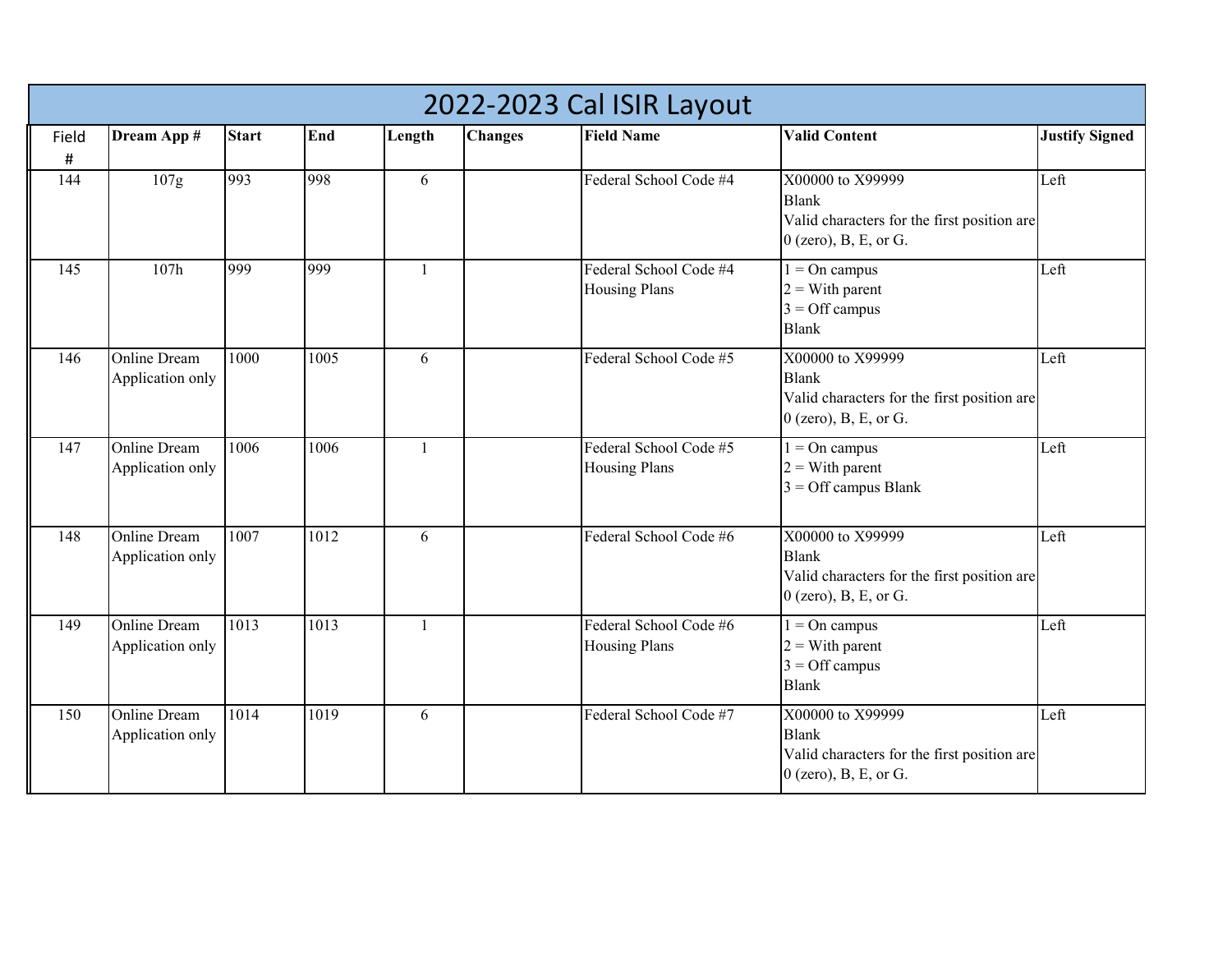|               | 2022-2023 Cal ISIR Layout               |              |      |              |                |                                                |                                                                                                            |                       |  |  |  |  |
|---------------|-----------------------------------------|--------------|------|--------------|----------------|------------------------------------------------|------------------------------------------------------------------------------------------------------------|-----------------------|--|--|--|--|
| Field<br>$\#$ | Dream App #                             | <b>Start</b> | End  | Length       | <b>Changes</b> | <b>Field Name</b>                              | <b>Valid Content</b>                                                                                       | <b>Justify Signed</b> |  |  |  |  |
| 151           | <b>Online Dream</b><br>Application only | 1020         | 1020 | $\mathbf{1}$ |                | Federal School Code #7<br><b>Housing Plans</b> | $1 = On$ campus<br>$2 = With parent$<br>$3 =$ Off campus<br><b>Blank</b>                                   | Left                  |  |  |  |  |
| 152           | <b>Online Dream</b><br>Application only | 1021         | 1026 | 6            |                | Federal School Code #8                         | X00000 to X99999<br><b>Blank</b><br>Valid characters for the first position are<br>$0$ (zero), B, E, or G. | Left                  |  |  |  |  |
| 153           | <b>Online Dream</b><br>Application only | 1027         | 1027 | $\mathbf{1}$ |                | Federal School Code #8<br><b>Housing Plans</b> | $1 = On$ campus<br>$2 = With parent$<br>$3 =$ Off campus<br><b>Blank</b>                                   | Left                  |  |  |  |  |
| 154           | <b>Online Dream</b><br>Application only | 1028         | 1033 | 6            |                | Federal School Code #9                         | X00000 to X99999<br><b>Blank</b><br>Valid characters for the first position are<br>$0$ (zero), B, E, or G. | Left                  |  |  |  |  |
| 155           | Online Dream<br>Application only        | 1034         | 1034 | 1            |                | Federal School Code #9<br><b>Housing Plans</b> | $1 = On$ campus<br>$2 = With parent$<br>$3 =$ Off campus<br><b>Blank</b>                                   | Left                  |  |  |  |  |
| 156           | <b>Online Dream</b><br>Application only | 1035         | 1040 | 6            |                | Federal School Code<br>#10                     | X00000 to X99999<br><b>Blank</b><br>Valid characters for the first position are<br>$0$ (zero), B, E, or G. | Left                  |  |  |  |  |
| 157           | Online Dream<br>Application only        | 1041         | 1041 | 1            |                | Federal School Code<br>#10 Housing Plans       | $1 = On$ campus<br>$2 = With parent$<br>$3 =$ Off campus<br><b>Blank</b>                                   | Left                  |  |  |  |  |
| 158           |                                         | 1042         | 1076 | 35           |                | $\leq$ Filler>                                 | <for csac="" only="" use=""></for>                                                                         | Left                  |  |  |  |  |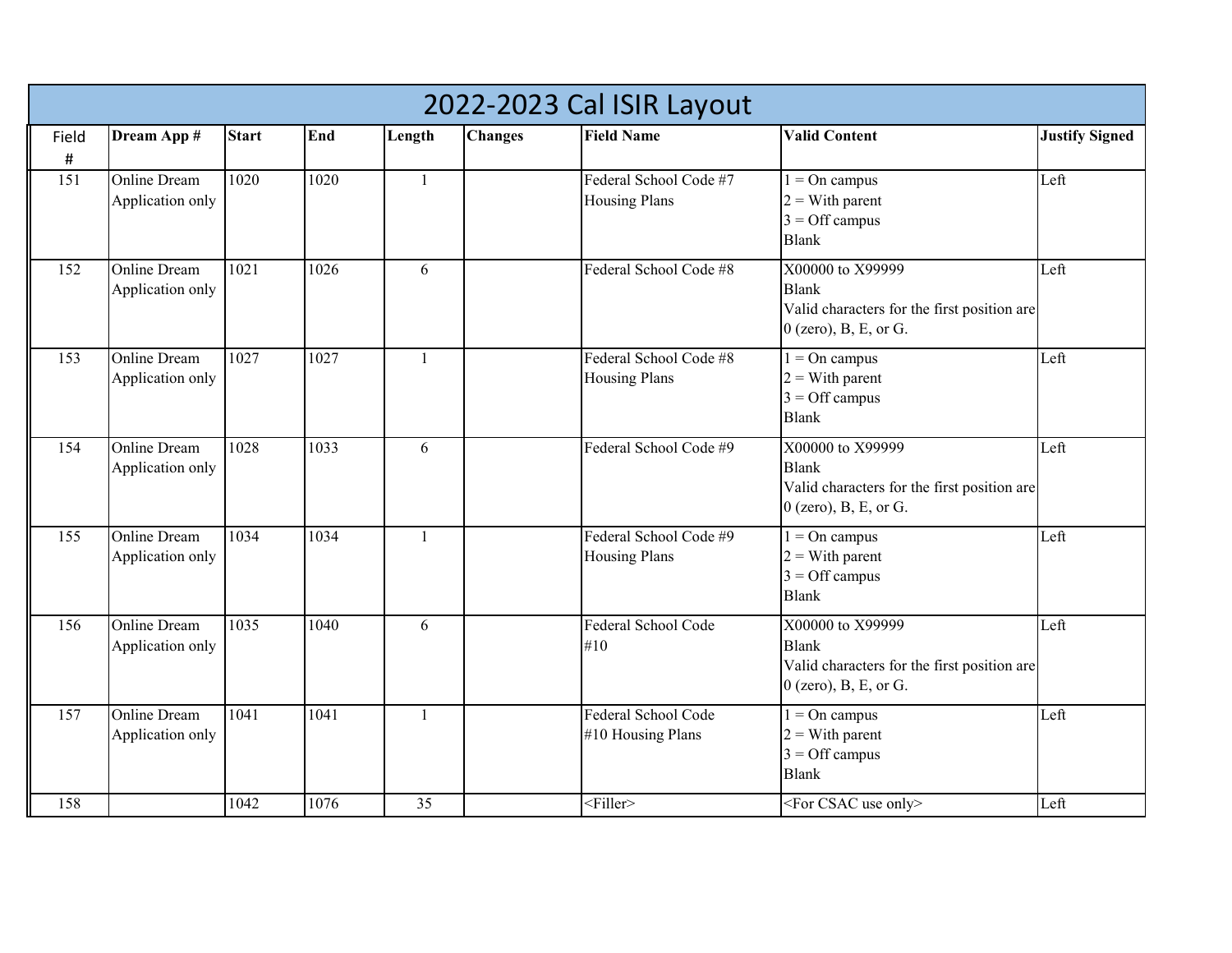|          | 2022-2023 Cal ISIR Layout |              |      |              |                           |                                                                                                                                                               |                                                                                                                                                        |                       |  |  |  |  |
|----------|---------------------------|--------------|------|--------------|---------------------------|---------------------------------------------------------------------------------------------------------------------------------------------------------------|--------------------------------------------------------------------------------------------------------------------------------------------------------|-----------------------|--|--|--|--|
| Field    | Dream App #               | <b>Start</b> | End  | Length       | <b>Changes</b>            | <b>Field Name</b>                                                                                                                                             | <b>Valid Content</b>                                                                                                                                   | <b>Justify Signed</b> |  |  |  |  |
| #<br>159 | 108                       | 1077         | 1084 | $8\,$        | Modified<br>valid content | Date Application<br>Completed                                                                                                                                 | Format is CCYYMMDD 20211001<br>to 20230930<br><b>Blank</b>                                                                                             | Left                  |  |  |  |  |
| 160      | 109                       | 1085         | 1085 | $\mathbf{1}$ |                           | Signed By<br>Indicates if only the applicant,<br>or only the parent, or both<br>applicant and parent signed the $\vert$ Blank = No signatures<br>transaction. | $A =$ Applicant only<br>$B =$ Applicant and parent<br>$P =$ Parent only                                                                                | Left                  |  |  |  |  |
| 161      |                           | 1086         | 1090 | 5            |                           | $\leq$ Filler>                                                                                                                                                | <for csac="" only="" use=""></for>                                                                                                                     | Left                  |  |  |  |  |
| 162      | 110                       | 1091         | 1099 | 9            |                           | Preparer's Social<br><b>Security Number</b><br>Indicates that the Preparer's<br>SSN is provided on the<br>transaction.                                        | 000000000 to<br>999999999<br><b>Blank</b>                                                                                                              | Right                 |  |  |  |  |
| 163      | 111                       | 1100         | 1108 | 9            |                           | Preparer's Employer<br>Identification Number (EIN)                                                                                                            | 000000000 to<br>999999999<br><b>Blank</b>                                                                                                              | Left                  |  |  |  |  |
| 164      | 112                       | 1109         | 1109 | $\mathbf{1}$ |                           | Preparer's Signature<br>Indicates that a preparer signed Blank<br>the transaction.                                                                            | $1 = Yes$                                                                                                                                              | Left                  |  |  |  |  |
| 165      |                           | 1110         | 1119 | 10           |                           | $<$ Filler>                                                                                                                                                   | <for csac="" only="" use=""></for>                                                                                                                     | Left                  |  |  |  |  |
| 166      | College<br>Use Only box   | 1120         | 1120 | $\mathbf{1}$ |                           | Dependency Override<br>Indicator<br>Indicates that a dependency<br>override was requested on this<br>transaction.                                             | $1 = FAA$ override from<br>dependent to independent<br>$2 = FAA$ override canceled<br>$Blank = No FAA override$                                        | Left                  |  |  |  |  |
| 167      | College<br>Use Only box   | 1121         | 1126 | 6            |                           | FAA Federal School<br>Code<br>Indicates the Federal School<br>Code that requested a<br>dependency override or<br>professional judgment request.               | X00000 to X99999<br>Valid characters for first position are 0<br>(zero), B, E, or G<br>Blank = No dependency override or<br>professional judgment done | Left                  |  |  |  |  |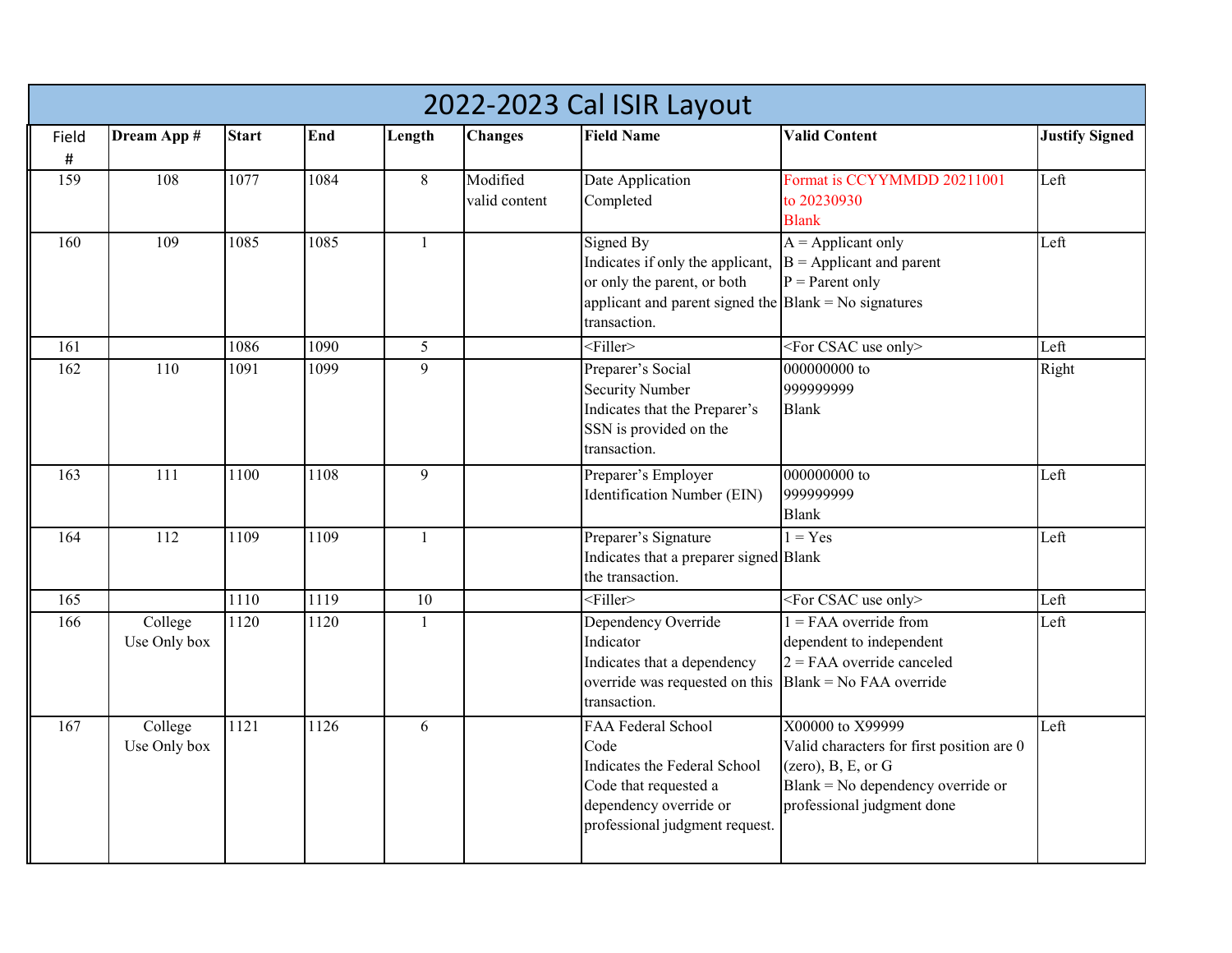|       | 2022-2023 Cal ISIR Layout |              |      |                |                           |                                                                                                                                                                                                                                                                                                            |                                                                                                                                                                                                                                      |                       |  |  |  |  |
|-------|---------------------------|--------------|------|----------------|---------------------------|------------------------------------------------------------------------------------------------------------------------------------------------------------------------------------------------------------------------------------------------------------------------------------------------------------|--------------------------------------------------------------------------------------------------------------------------------------------------------------------------------------------------------------------------------------|-----------------------|--|--|--|--|
| Field | Dream App #               | <b>Start</b> | End  | Length         | <b>Changes</b>            | <b>Field Name</b>                                                                                                                                                                                                                                                                                          | <b>Valid Content</b>                                                                                                                                                                                                                 | <b>Justify Signed</b> |  |  |  |  |
| #     |                           |              |      |                |                           |                                                                                                                                                                                                                                                                                                            |                                                                                                                                                                                                                                      |                       |  |  |  |  |
| 168   |                           | 1127         | 1127 | $\mathbf{1}$   |                           | $\leq$ Filler>                                                                                                                                                                                                                                                                                             | <for csac="" only="" use=""></for>                                                                                                                                                                                                   | Left                  |  |  |  |  |
| 169   |                           | 1128         | 1137 | 10             |                           | $\leq$ Filler>                                                                                                                                                                                                                                                                                             | <for csac="" only="" use=""></for>                                                                                                                                                                                                   | Left                  |  |  |  |  |
| 170   |                           | 1138         | 1138 | 1              |                           | Dependency Status<br>Determined by CSAC based<br>on dependency status data<br>provided.                                                                                                                                                                                                                    | $D = Dependent,$<br>calculated Expected Family<br>Contribution (EFC) provided<br>$I =$ Independent, calculated EFC<br>provided<br>$X =$ Dependent rejected, no EFC<br>calculated<br>$Y =$ Independent rejected, no EFC<br>calculated | Left                  |  |  |  |  |
| 171   |                           | 1139         | 1140 | $\overline{2}$ |                           | <b>Transaction Data</b><br>Source/Type Code Indicates<br>the origin of the transaction.<br>The first byte describes source:<br>$2 =$ Web Student<br>$3 =$ Web FAA<br>$4 = Paper$<br>$5 = CSAC$<br>The second byte describes<br>type:<br>$A = Application$<br>$B =$ Application Spanish<br>$C =$ Correction | $2A = Application$<br>$2B =$ Application Spanish<br>$2C = Online Student Correction$<br>$3C$ = Web FAA Correction<br>4A= Application<br>$4B =$ Application Spanish<br>$5C = CSAC$ Correction                                         | Left                  |  |  |  |  |
| 172   |                           | 1141         | 1148 | $8\,$          | Modified<br>valid content | <b>Transaction Receipt</b><br>Date<br>Date the transaction was<br>received by CSAC.                                                                                                                                                                                                                        | Format is CCYYMMDD<br>20211001 to 20230930                                                                                                                                                                                           | Left                  |  |  |  |  |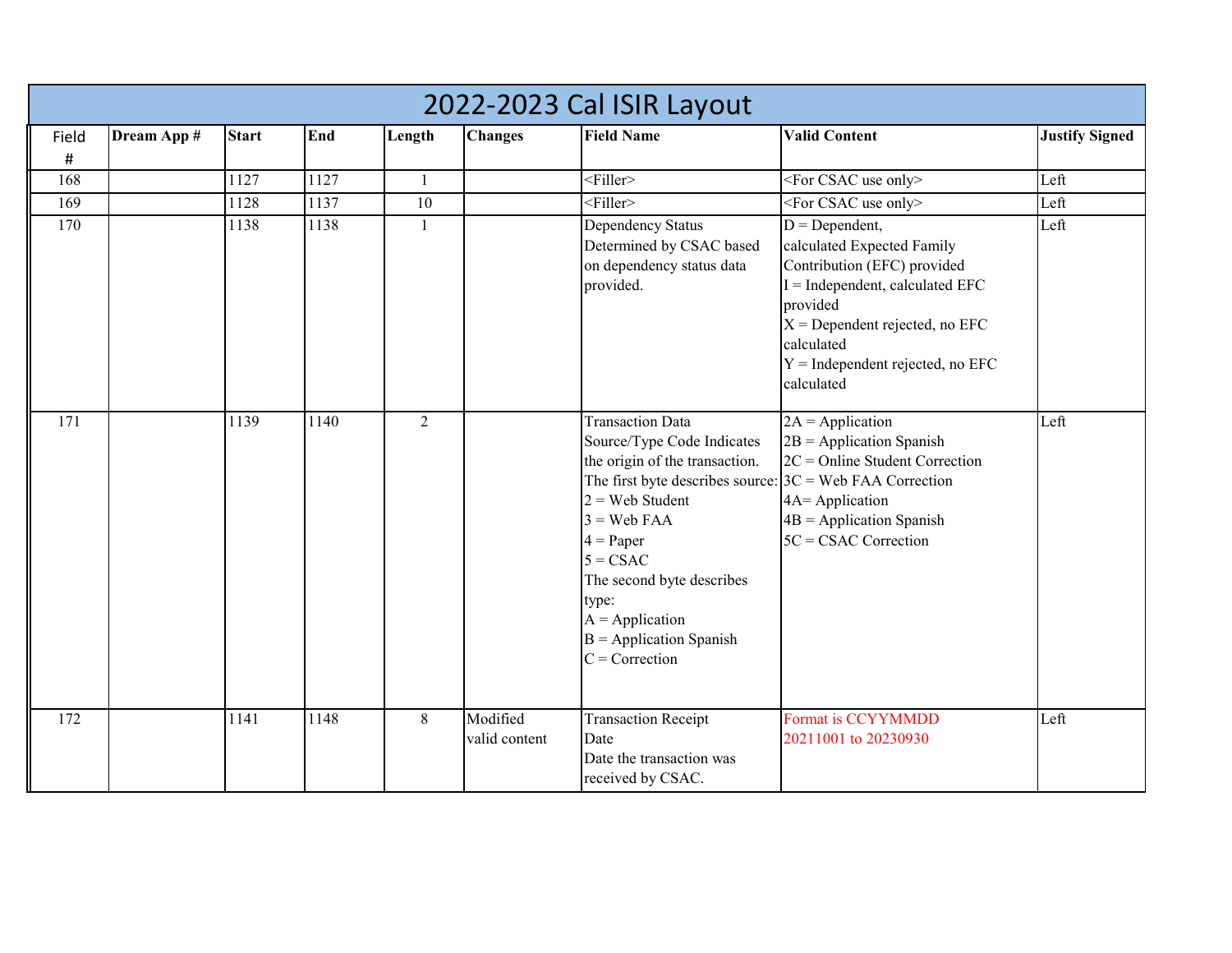|               | 2022-2023 Cal ISIR Layout |              |      |                |                |                                                                                         |                                                                                                                                      |                       |  |  |  |  |
|---------------|---------------------------|--------------|------|----------------|----------------|-----------------------------------------------------------------------------------------|--------------------------------------------------------------------------------------------------------------------------------------|-----------------------|--|--|--|--|
| Field<br>$\#$ | Dream App #               | <b>Start</b> | End  | Length         | <b>Changes</b> | <b>Field Name</b>                                                                       | <b>Valid Content</b>                                                                                                                 | <b>Justify Signed</b> |  |  |  |  |
| 173           |                           | 1149         | 1149 | $\mathbf{1}$   |                | <b>Special Circumstances</b><br>Flag                                                    | $1 =$ Dependent record<br>submitted without parental data<br>$2$ = Correction made to parental data<br>$Blank = Flag$ is not set     | Left                  |  |  |  |  |
| 174           |                           | 1150         | 1151 | $\overline{2}$ |                | <b>Student IRS Request</b><br>Flag<br>(Not used by CSAC)                                | $00 =$ Student was ineligible to use the<br>IRS Data Retrieval Tool and was<br>therefore not presented with the option<br>to use it. | Left                  |  |  |  |  |
| 175           |                           | 1152         | 1153 | $\overline{2}$ |                | Parent IRS Request<br>Flag<br>(Not used by CSAC)                                        | $00$ = Parent was ineligible to use the<br>IRS Data Retrieval Tool and was<br>therefore not presented with the option<br>to use it   | Left                  |  |  |  |  |
| 176           |                           | 1154         | 1154 | $\mathbf{1}$   |                | Parent Asset Threshold<br>Exceeded                                                      | $1 = Yes$<br>$2 = No$<br><b>Blank</b>                                                                                                | Left                  |  |  |  |  |
| 177           |                           | 1155         | 1155 | $\mathbf{1}$   |                | <b>Student Asset</b><br>Threshold Exceeded                                              | $1 = Yes$<br>$2 = No$<br><b>Blank</b>                                                                                                | Left                  |  |  |  |  |
| 178           |                           | 1156         | 1156 | 1              |                | IRS Student Adjusted<br>Gross Income (AGI) Data<br>Field Flag<br>(Not used by CSAC)     | <b>Blank</b>                                                                                                                         | Left                  |  |  |  |  |
| 179           |                           | 1157         | 1157 | $\mathbf{1}$   |                | <b>IRS</b> Student Federal<br>Income Tax (FIT) Data Field<br>Flag<br>(Not used by CSAC) | <b>Blank</b>                                                                                                                         | Left                  |  |  |  |  |
| 180           |                           | 1158         | 1158 | $\mathbf{1}$   |                | <b>IRS Parent AGI Data</b><br>Field Flag<br>(Not used by CSAC)                          | <b>Blank</b>                                                                                                                         | Left                  |  |  |  |  |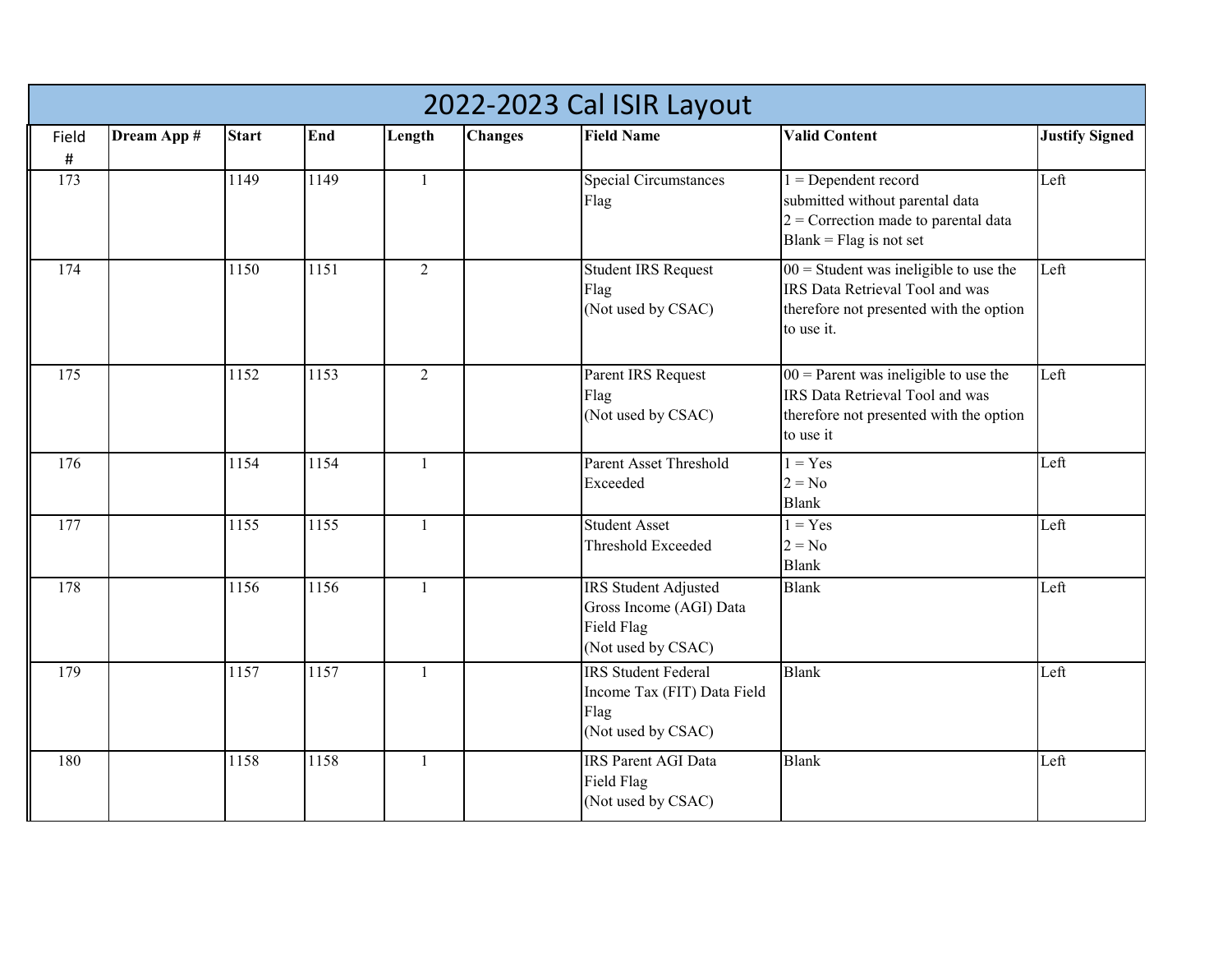|       | 2022-2023 Cal ISIR Layout |              |      |              |                |                                                                                                                                                                            |                                    |                       |  |  |  |
|-------|---------------------------|--------------|------|--------------|----------------|----------------------------------------------------------------------------------------------------------------------------------------------------------------------------|------------------------------------|-----------------------|--|--|--|
| Field | Dream App #               | <b>Start</b> | End  | Length       | <b>Changes</b> | <b>Field Name</b>                                                                                                                                                          | <b>Valid Content</b>               | <b>Justify Signed</b> |  |  |  |
| #     |                           |              |      |              |                |                                                                                                                                                                            |                                    |                       |  |  |  |
| 181   |                           | 1159         | 1159 | $\mathbf{1}$ |                | <b>IRS Parent FIT Data</b><br>Field Flag<br>(Not used by CSAC)                                                                                                             | <b>Blank</b>                       | Left                  |  |  |  |
| 182   |                           | 1160         | 1160 | $\mathbf{1}$ |                | Filler                                                                                                                                                                     | For CSAC use only                  | Left                  |  |  |  |
| 183   |                           | 1161         | 1161 | $\mathbf{1}$ |                | Filler                                                                                                                                                                     | For CSAC use only                  |                       |  |  |  |
| 184   |                           | 1162         | 1181 | $20\,$       |                | Filler                                                                                                                                                                     | For CSAC use only                  |                       |  |  |  |
| 185   |                           | 1182         | 1182 | $\mathbf{1}$ |                | Children of Fallen Heroes<br>Indicator (Not Used by CSAC)                                                                                                                  | For CSAC use only                  |                       |  |  |  |
| 186   |                           | 1183         | 1244 | 62           |                | $\overline{\leq}$ Filler>                                                                                                                                                  | <for csac="" only="" use=""></for> |                       |  |  |  |
| 187   |                           | 1245         | 1245 | $\mathbf{1}$ |                | Assumption Override 1<br>Parents' Number in College<br>assumed to be<br>1 when the number in college<br>is greater than 6.                                                 | $1 = Yes$<br><b>Blank</b>          | Left                  |  |  |  |
| 188   |                           | 1246         | 1246 | $\mathbf{1}$ |                | <b>Assumption Override 2</b><br>Parents' AGI assumed equal to Blank<br>sum of parent 1 and parent 2<br>earned income portions.                                             | $1 = Yes$                          | Left                  |  |  |  |
| 189   |                           | 1247         | 1247 | $\mathbf{1}$ |                | <b>Assumption Override 3</b><br>Student's Number in College<br>assumed to be 1 when number<br>in college equals number in the<br>household and both are greater<br>than 2. | $1 = Yes$<br><b>Blank</b>          | Left                  |  |  |  |
| 190   |                           | 1248         | 1248 | $\mathbf{1}$ |                | <b>Assumption Override 4</b><br>Student's AGI assumed equal<br>to the sum of student and<br>spouse earned income<br>portions.                                              | $1 = Yes$<br><b>Blank</b>          | Left                  |  |  |  |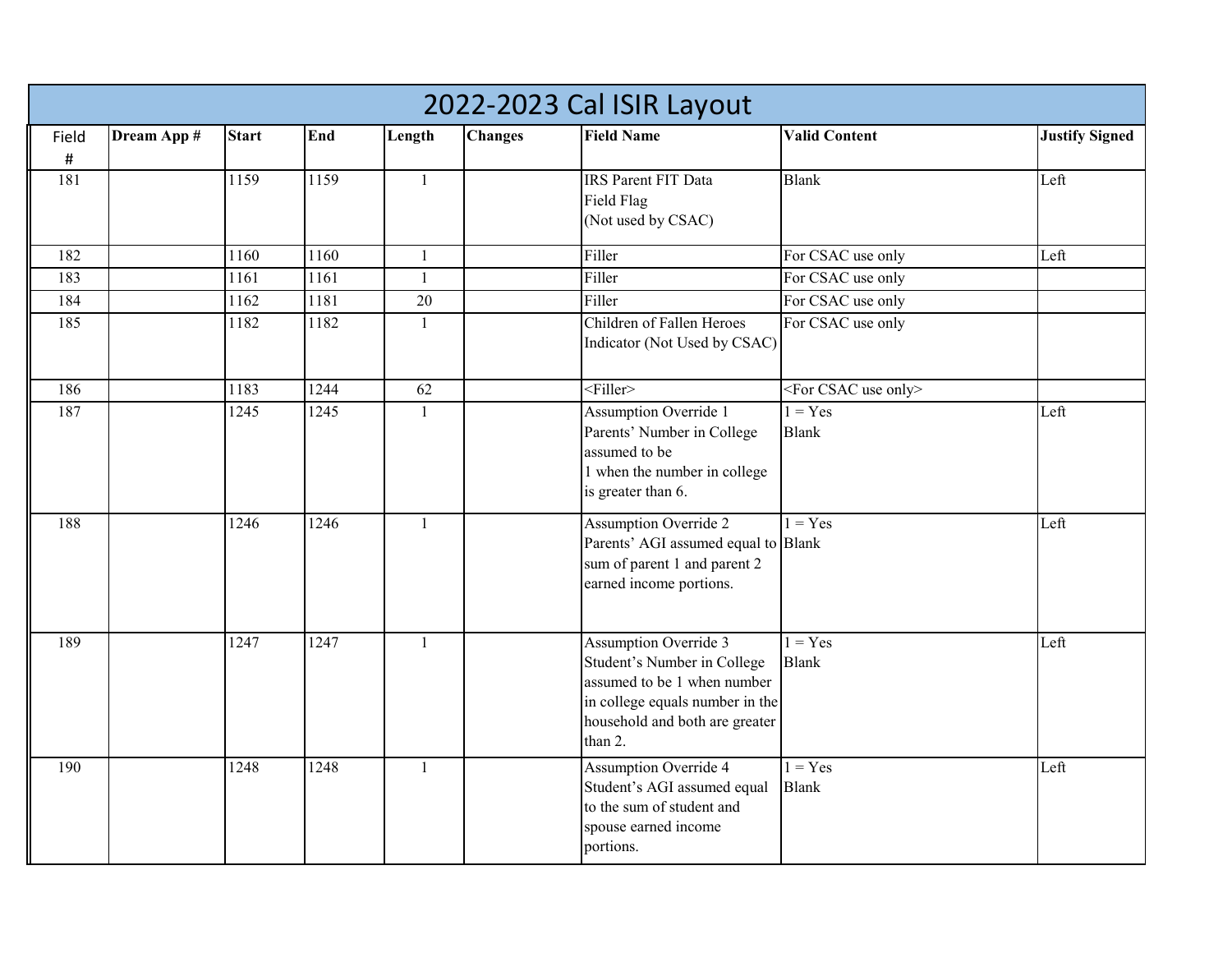|               | 2022-2023 Cal ISIR Layout |              |      |                |                                                 |                                                                                                              |                           |                       |  |  |  |
|---------------|---------------------------|--------------|------|----------------|-------------------------------------------------|--------------------------------------------------------------------------------------------------------------|---------------------------|-----------------------|--|--|--|
| Field<br>$\#$ | Dream App #               | <b>Start</b> | End  | Length         | <b>Changes</b>                                  | <b>Field Name</b>                                                                                            | <b>Valid Content</b>      | <b>Justify Signed</b> |  |  |  |
| 191           |                           | 1249         | 1249 | 1              |                                                 | Assumption Override 5<br>Parents' Additional Financial<br>Information Total assumed to<br>be zero.           | $1 = Yes$<br><b>Blank</b> | Left                  |  |  |  |
| 192           |                           | 1250         | 1250 | $\mathbf{1}$   |                                                 | Assumption Override 6<br>Student's Additional Financial Blank<br>Information Total assumed to<br>be zero.    | $1 = Yes$                 | Left                  |  |  |  |
| 193           |                           | 1251         | 1257 | $\overline{7}$ |                                                 | <b>Electronic Transaction</b><br>Indicator (ETI) Destination<br>Number<br>TG number assigned by SAIG.        | <b>Blank</b>              | Left                  |  |  |  |
| 194           |                           | 1258         | 1258 | $\mathbf{1}$   |                                                 | Reject Override 3<br>Student's taxes paid is greater<br>than zero and equal to or<br>greater than AGI.       | <b>Blank</b>              | Left                  |  |  |  |
| 195           |                           | 1259         | 1259 | $\mathbf{1}$   |                                                 | Reject Override 12<br>Parents' taxes paid is greater<br>than zero and equal to or<br>greater than AGI.       | <b>Blank</b>              | Left                  |  |  |  |
| 196           |                           | 1260         | 1260 | $\mathbf{1}$   |                                                 | Reject Override 20<br>A non-tax filer is reporting an<br>income that is above the IRS<br>filing requirement. | <b>Blank</b>              | Left                  |  |  |  |
| 197           |                           | 1261         | 1261 | $\mathbf{1}$   | Modified<br>field description<br>vear reference | Reject Override A<br>Date of Birth year is 1900 to<br>1947.                                                  | <b>Blank</b>              | Left                  |  |  |  |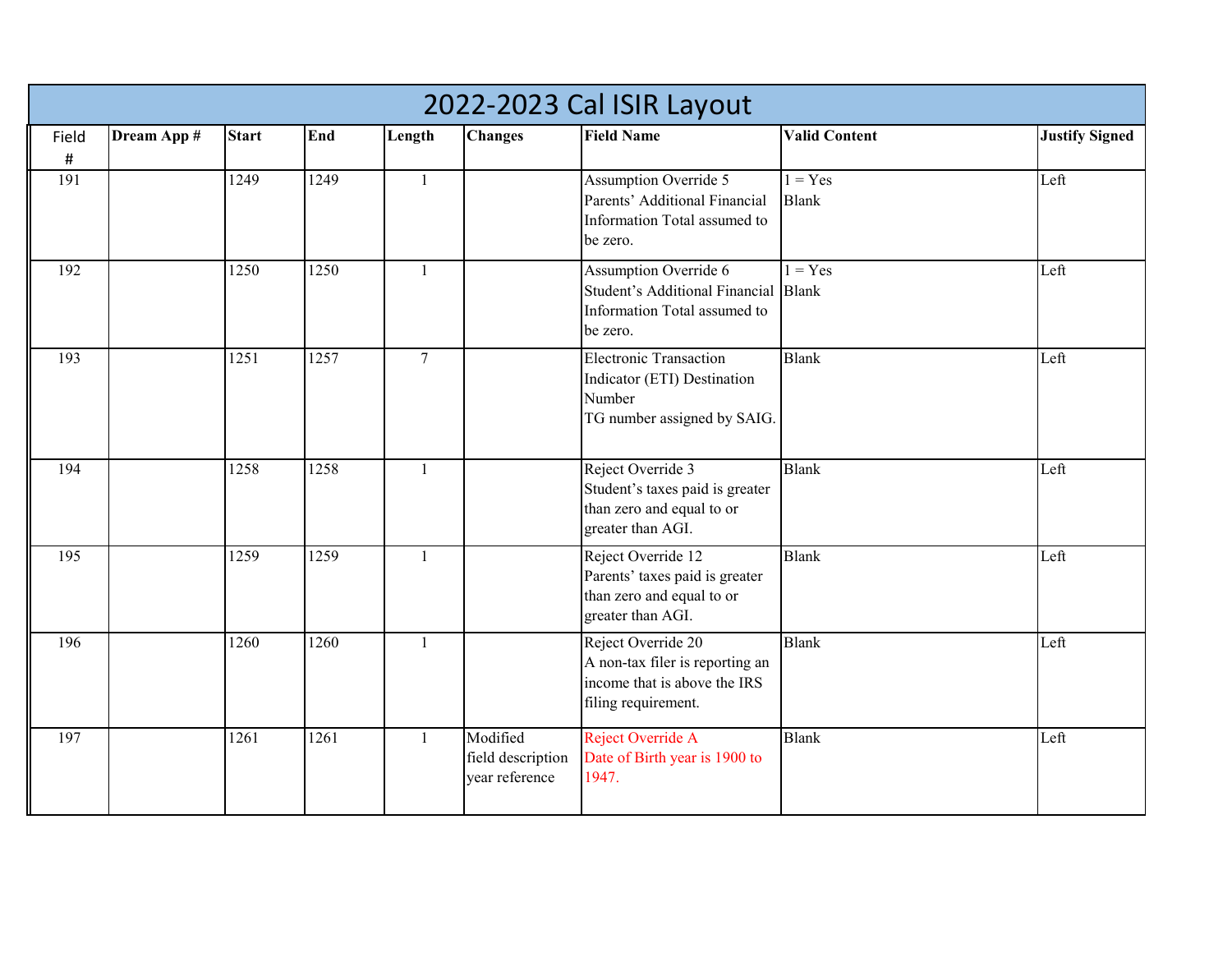|             |             |              |      |              |                                                        | 2022-2023 Cal ISIR Layout                                                                                                                                                                               |                      |                       |
|-------------|-------------|--------------|------|--------------|--------------------------------------------------------|---------------------------------------------------------------------------------------------------------------------------------------------------------------------------------------------------------|----------------------|-----------------------|
| Field       | Dream App # | <b>Start</b> | End  | Length       | <b>Changes</b>                                         | <b>Field Name</b>                                                                                                                                                                                       | <b>Valid Content</b> | <b>Justify Signed</b> |
| $\#$<br>198 |             | 1262         | 1262 | $\mathbf{1}$ | Modified<br>field description<br>and year<br>reference | Reject Override B<br>Date of Birth on or after<br>September 1, 2006.                                                                                                                                    | <b>Blank</b>         | Left                  |
| 199         |             | 1263         | 1263 | $\mathbf{1}$ |                                                        | Reject Override C<br>Parents' or independent<br>student's taxes paid is greater<br>than zero and greater than or<br>equal to a fixed percentage of<br>the AGI, but not equal to or<br>greater than AGI. | <b>Blank</b>         | Left                  |
| 200         |             | 1264         | 1264 | $\mathbf{1}$ |                                                        | Reject Override G<br>Dependent student's taxes paid<br>is greater than zero and greater<br>than or equal to a fixed<br>percentage of the AGI, but not<br>equal to or greater than AGI.                  | <b>Blank</b>         | Left                  |
| 201         |             | 1265         | 1265 | $\mathbf{1}$ |                                                        | Reject Override J<br>Parent 1 SSN contains all<br>zeroes and reported as a tax<br>filer.                                                                                                                | <b>Blank</b>         | Left                  |
| 202         |             | 1266         | 1266 | $\mathbf{1}$ |                                                        | Reject Override K<br>Parent 2 SSN contains all<br>zeroes and reported as a tax<br>filer.                                                                                                                | <b>Blank</b>         | Left                  |
| 203         |             | 1267         | 1267 | $\mathbf{1}$ |                                                        | Reject Override N<br>Missing first or last name.                                                                                                                                                        | <b>Blank</b>         | Left                  |
| 204         |             | 1268         | 1268 | $\mathbf{1}$ |                                                        | Reject Override W<br>Unusually high number of<br>family members.                                                                                                                                        | <b>Blank</b>         | Left                  |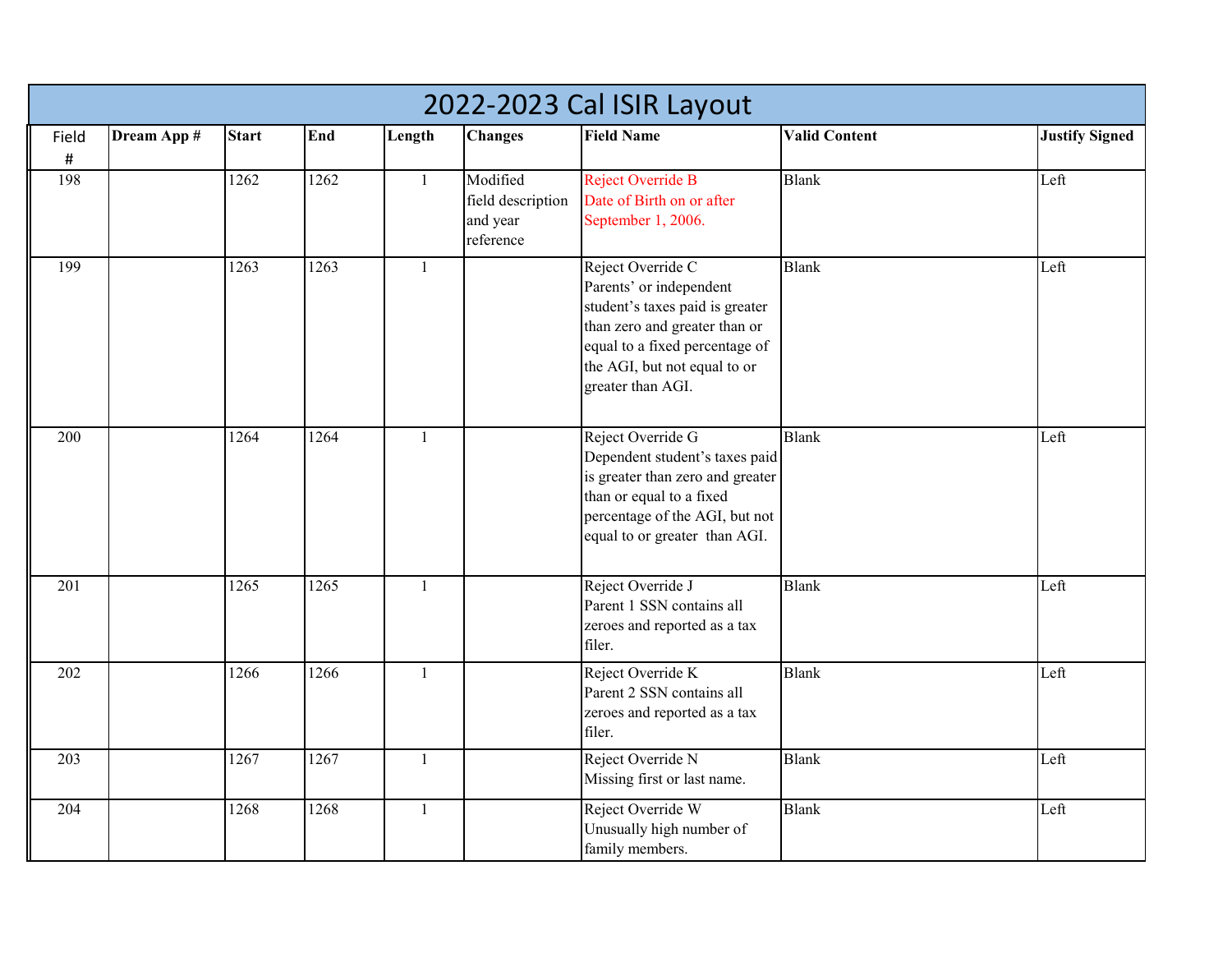|             | 2022-2023 Cal ISIR Layout |              |      |                |                |                                                                                                                                                                                                                              |                                                                                                                      |                       |  |  |  |  |
|-------------|---------------------------|--------------|------|----------------|----------------|------------------------------------------------------------------------------------------------------------------------------------------------------------------------------------------------------------------------------|----------------------------------------------------------------------------------------------------------------------|-----------------------|--|--|--|--|
| Field       | Dream App #               | <b>Start</b> | End  | Length         | <b>Changes</b> | <b>Field Name</b>                                                                                                                                                                                                            | <b>Valid Content</b>                                                                                                 | <b>Justify Signed</b> |  |  |  |  |
| $\#$<br>205 |                           | 1269         | 1269 | $\mathbf{1}$   |                | Reject Override 21<br>Student's corrected marital<br>status date is greater than or<br>equal to application receipt<br>date and less than or equal to<br>transaction receipt date.                                           | Blank                                                                                                                | Left                  |  |  |  |  |
| 206         | $\,8\,$                   | 1270         | 1348 | 79             |                | Filler                                                                                                                                                                                                                       | For CSAC<br>use only                                                                                                 | Left                  |  |  |  |  |
| 207         |                           | 1349         | 1357 | $\mathbf{9}$   |                | Student's Current<br>Pseudo Social Security<br>Number Student's PSSN on<br>this transaction.                                                                                                                                 | 001010001 to<br>999999999                                                                                            | Right                 |  |  |  |  |
| 208         |                           | 1358         | 1359 | $\overline{2}$ |                | <b>Correction Applied</b><br>against Transaction Number                                                                                                                                                                      | 01 to 99<br>Blank = Transaction not a result of a<br>correction                                                      | Left                  |  |  |  |  |
| 209         |                           | 1360         | 1363 | $\overline{4}$ |                | $<$ Filler>                                                                                                                                                                                                                  | <for csac="" only="" use=""></for>                                                                                   | Left                  |  |  |  |  |
| 210         |                           | 1364         | 1364 | $\mathbf{1}$   |                | Professional Judgment<br>Indicates whether a FAA<br>requested an EFC adjustment<br>and if it was processed.                                                                                                                  | $1 = EFC$ adjustment<br>processed<br>$2 = EFC$ adjustment request failed<br>$Blank = No EFC$<br>adjustment requested | Left                  |  |  |  |  |
| 211         |                           | 1365         | 1374 | 10             |                | $<$ Filler>                                                                                                                                                                                                                  | $\leq$ For CSAC use only>                                                                                            | Left                  |  |  |  |  |
| 212         |                           | 1375         | 1376 | $\overline{2}$ |                | <b>Application Data</b><br>Source/Type Code Indicates<br>the origin of the initial<br>application. The first byte<br>describes source:<br>$2 =$ Web Student<br>$4 = Paper$<br>$A = Application$<br>$B =$ Application Spanish | $2A = Web Student$<br>$2B$ = Web Student Spanish<br>$4A = Application Paper$<br>$4B =$ Application Spanish           | Left                  |  |  |  |  |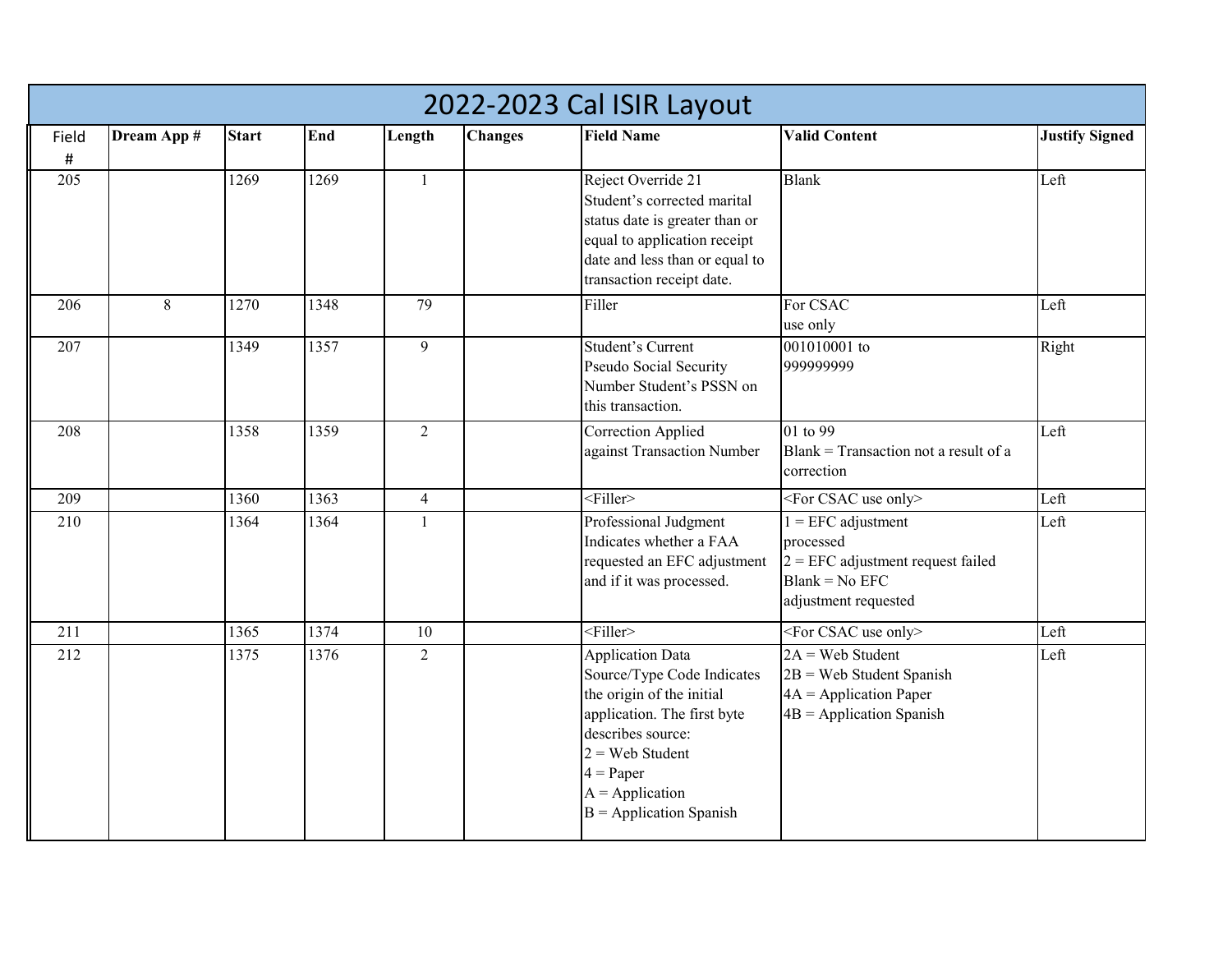|          |             |              |      |              |                           | 2022-2023 Cal ISIR Layout                                                                                                                                                                                                          |                                                                                                                                                                                                             |                       |
|----------|-------------|--------------|------|--------------|---------------------------|------------------------------------------------------------------------------------------------------------------------------------------------------------------------------------------------------------------------------------|-------------------------------------------------------------------------------------------------------------------------------------------------------------------------------------------------------------|-----------------------|
| Field    | Dream App # | <b>Start</b> | End  | Length       | <b>Changes</b>            | <b>Field Name</b>                                                                                                                                                                                                                  | <b>Valid Content</b>                                                                                                                                                                                        | <b>Justify Signed</b> |
| #<br>213 |             | 1377         | 1384 | 8            | Modified<br>valid content | <b>Application Receipt Date</b><br>Date the application was<br>received by CSAC.                                                                                                                                                   | Format is CCYYMMDD<br>20211001 to 20230930                                                                                                                                                                  | Left                  |
| 214      |             | 1385         | 1385 | $\mathbf{1}$ |                           | Address Only Change<br>Flag<br>If an address is the only<br>change to a record, this field<br>will be filled. Corrections to<br>the Signed By and Special<br>Handle fields may also be<br>included with the address<br>correction. | $1 = Student's mailing$<br>address corrected<br>$2$ = Student's e-mail address corrected<br>$3$ = Parent's e-mail address corrected<br>$4 =$ More than one of the above<br>corrected<br>$Blank = No change$ | Left                  |
| 215      |             | 1386         | 1386 | $\mathbf{1}$ |                           | All Cal ISIRs are sent to all<br>schools<br>listed                                                                                                                                                                                 | $Y = T$ ransaction automatically<br>sent to school                                                                                                                                                          | Left                  |
| 216      |             | 1387         | 1387 | $\mathbf{1}$ |                           | <b>EFC Change Flag</b><br>Indicates if the EFC has gone<br>up or down from the<br>transaction being applied<br>against.                                                                                                            | $1 = EFC$ increase<br>$2 = EFC$ decrease<br>$Blank = No change$                                                                                                                                             | Left                  |
| 217      |             | 1388         | 1388 | $\mathbf{1}$ |                           | <b>Student Last Name Change</b><br>Flag<br>If the student's last name is<br>different from the<br>transaction being corrected,<br>this field is updated according<br>to the valid content.                                         | $N =$ Last name change<br>$Blank = No change$                                                                                                                                                               | Left                  |
| 218      |             | 1389         | 1389 | $\mathbf{1}$ |                           | Reject Status Change<br>Flag<br>If the rejected status changes<br>from the transaction being<br>corrected, this field is filled.                                                                                                   | $Blank = No change to reject status$                                                                                                                                                                        | Left                  |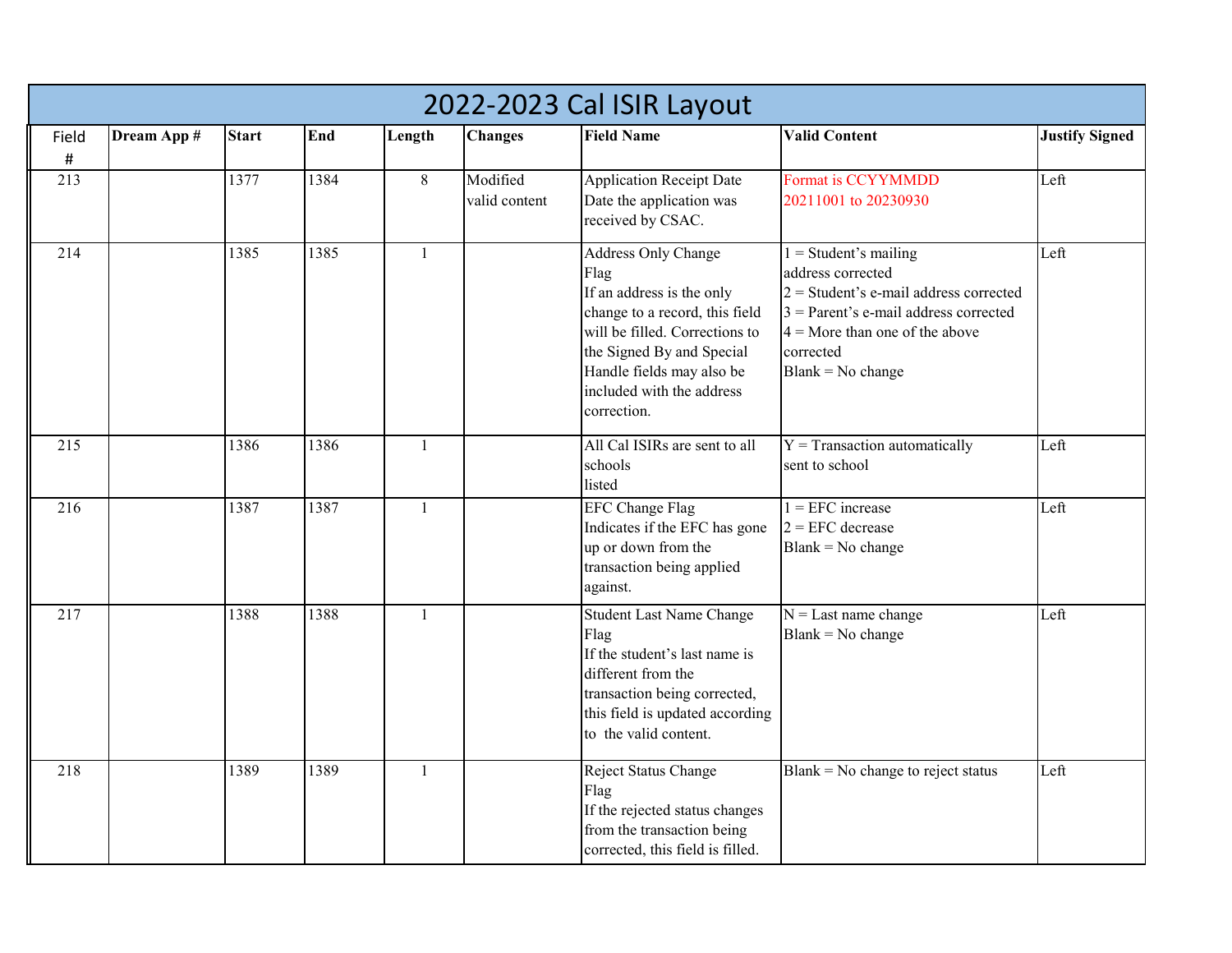|            | 2022-2023 Cal ISIR Layout |              |      |                |                |                                                                                                                                                                                                                                                                                                           |                                                                                                                                                                                                                     |                       |  |  |  |  |
|------------|---------------------------|--------------|------|----------------|----------------|-----------------------------------------------------------------------------------------------------------------------------------------------------------------------------------------------------------------------------------------------------------------------------------------------------------|---------------------------------------------------------------------------------------------------------------------------------------------------------------------------------------------------------------------|-----------------------|--|--|--|--|
| Field<br># | Dream App #               | <b>Start</b> | End  | Length         | <b>Changes</b> | <b>Field Name</b>                                                                                                                                                                                                                                                                                         | <b>Valid Content</b>                                                                                                                                                                                                | <b>Justify Signed</b> |  |  |  |  |
| 219        |                           | 1390         | 1390 | $\mathbf{1}$   |                | <b>SAR C Change Flag</b><br>If the SAR C flag is set or<br>removed from the transaction<br>being corrected, this field is<br>filled.                                                                                                                                                                      | Blank = $No$ change to<br><b>SAR C flag</b>                                                                                                                                                                         | Left                  |  |  |  |  |
| 220        |                           | 1391         | 1391 | 1              |                | Verification Selection<br>Change Flag<br>Identifies a transaction that is<br>selected for verification, if the<br>transaction being corrected<br>was not initially selected for<br>verification.<br>This flag<br>is set to a Y only on the<br>transaction that is initially<br>selected for verification. | $Y =$ Transaction is now<br>selected for verification when the<br>transaction being corrected was not<br>selected<br>$Blank = Verification selection status has$<br>not changed from transaction being<br>corrected | Left                  |  |  |  |  |
| 221        |                           | 1392         | 1394 | $\overline{3}$ |                | Compute Number                                                                                                                                                                                                                                                                                            | 000 is default value                                                                                                                                                                                                | Right                 |  |  |  |  |
| 222        |                           | 1395         | 1395 | 1              |                | Source of Correction                                                                                                                                                                                                                                                                                      | $A = Applicant$<br>$D = CSAC$<br>$S =$ School<br>$Blank = No$ correction                                                                                                                                            | Left                  |  |  |  |  |
| 223        |                           | 1396         | 1396 | 1              |                | <b>Duplicate PSSN</b><br>Indicator<br>Indicates if another filer is<br>using this original SSN in his<br>or her original SSN field.                                                                                                                                                                       | $Blank = N/A$                                                                                                                                                                                                       | Left                  |  |  |  |  |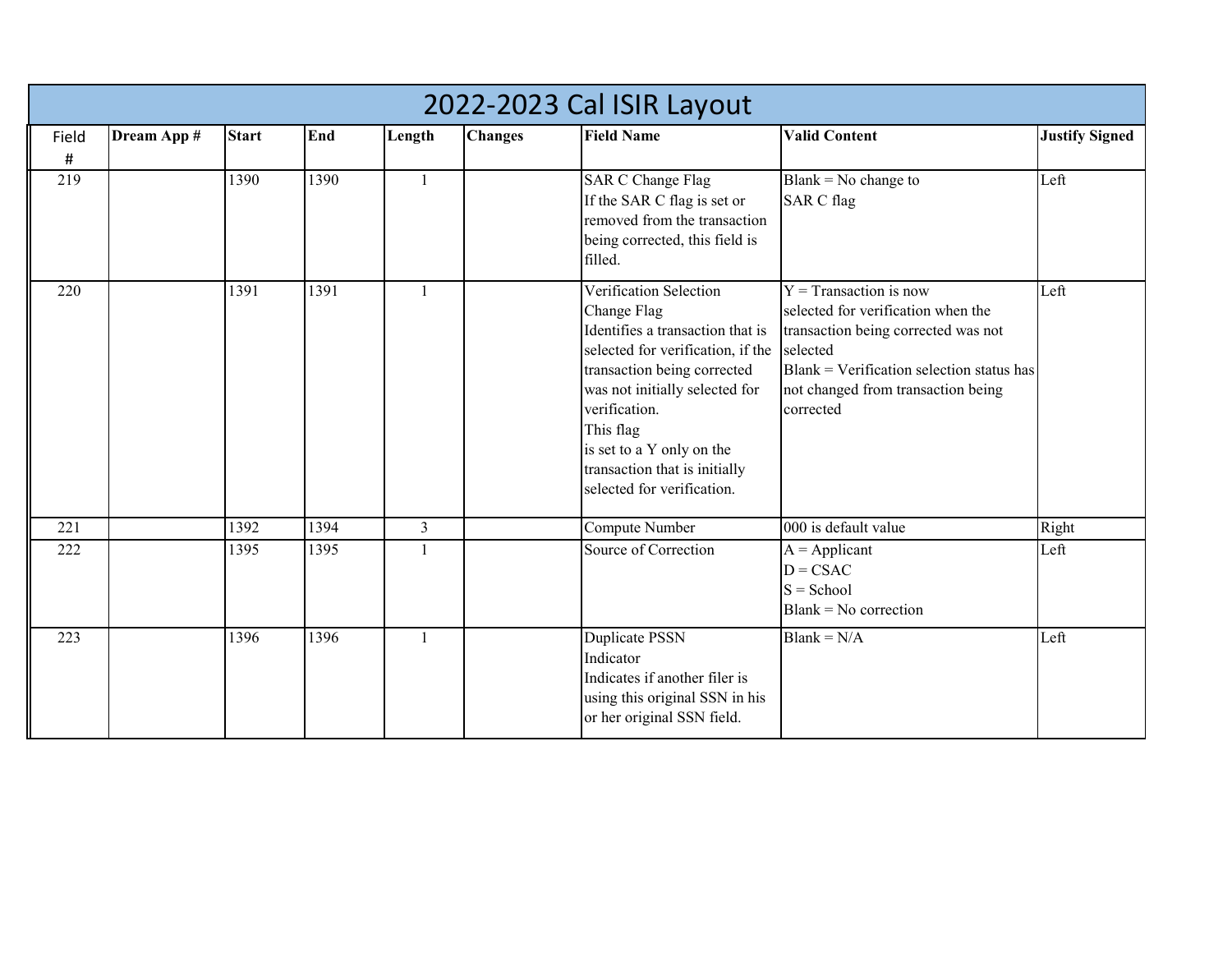|                         | 2022-2023 Cal ISIR Layout |              |      |                |                                          |                                                                                                                                                                                                        |                                                                                                                                                               |                       |  |  |  |  |
|-------------------------|---------------------------|--------------|------|----------------|------------------------------------------|--------------------------------------------------------------------------------------------------------------------------------------------------------------------------------------------------------|---------------------------------------------------------------------------------------------------------------------------------------------------------------|-----------------------|--|--|--|--|
| Field<br>$\pmb{\sharp}$ | Dream App #               | <b>Start</b> | End  | Length         | <b>Changes</b>                           | <b>Field Name</b>                                                                                                                                                                                      | <b>Valid Content</b>                                                                                                                                          | <b>Justify Signed</b> |  |  |  |  |
| 224                     |                           | 1397         | 1397 | $\mathbf{1}$   | Modified<br>field name year<br>reference | Graduate Flag                                                                                                                                                                                          | $Y = Yes$ response to<br><b>First Bachelor's Degree</b><br>By 07-01-2022 question<br>and/or graduate status<br>question<br>$Blank = Graduate flag$<br>not set | Left                  |  |  |  |  |
| 225                     |                           | 1398         | 1398 | $\mathbf{1}$   |                                          | Pell Grant Eligibility<br>Flag<br>Not used by CSAC                                                                                                                                                     | $Blank = This transaction determined$<br>ineligible for a Federal Pell Grant                                                                                  | Left                  |  |  |  |  |
| 226                     |                           | 1399         | 1406 | 8              | Modified<br>valid content                | <b>Transaction Processed</b><br>Date<br>Date that CSAC computed this<br>transaction.                                                                                                                   | <b>Format is CCYYMMDD</b><br>20211001 to 20230930                                                                                                             | Left                  |  |  |  |  |
| 227                     |                           | 1407         | 1407 | $\mathbf{1}$   |                                          | Processed Record Type                                                                                                                                                                                  | $\overline{H}$ = Correction<br>Blank = Initial application                                                                                                    | Left                  |  |  |  |  |
| 228                     |                           | 1408         | 1421 | 14             |                                          | Reject Reason Codes<br>Alpha/numeric character<br>indicating why an application<br>or correction has been<br>rejected.<br>See the Processing Codes<br>section for specific code tables<br>and details. | Uppercase letters A to Z<br>Numbers 1 to 99<br>Blank = Applicant not rejected $Up$ to<br>seven one to two character codes                                     | Left                  |  |  |  |  |
| 229                     |                           | 1422         | 1423 | $\overline{2}$ |                                          | Reprocessed Reason<br>Code                                                                                                                                                                             | Not Used<br>$Blank = Not$ a reprocessed transaction                                                                                                           | Left                  |  |  |  |  |
| 230                     |                           | 1424         | 1424 | 1              |                                          | <b>SAR C Flag</b>                                                                                                                                                                                      | $Blank = No Flag Set$                                                                                                                                         | Left                  |  |  |  |  |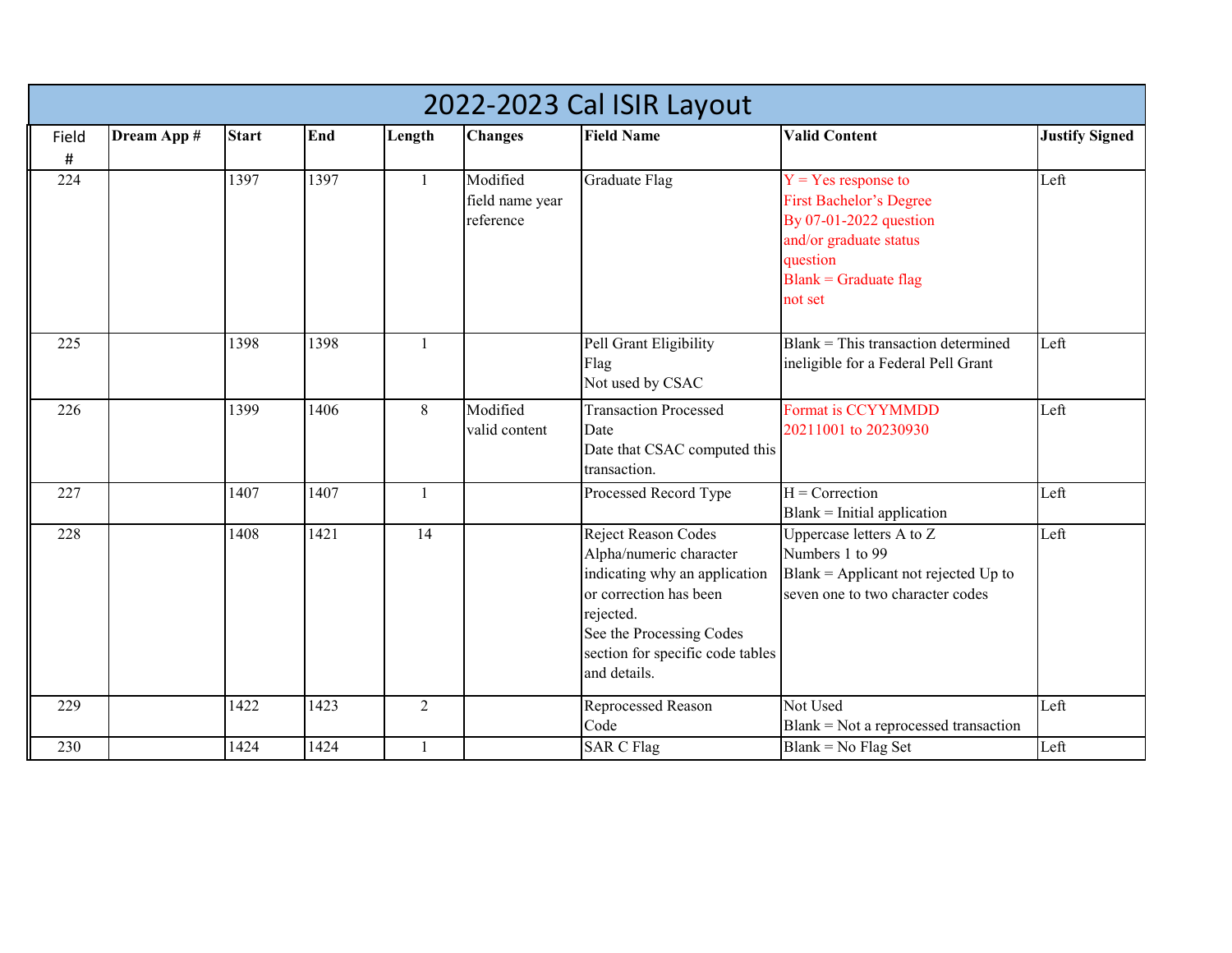|             | 2022-2023 Cal ISIR Layout |              |      |              |                                                              |                                                                                                                                                                         |                                                                                                |                       |  |  |  |  |
|-------------|---------------------------|--------------|------|--------------|--------------------------------------------------------------|-------------------------------------------------------------------------------------------------------------------------------------------------------------------------|------------------------------------------------------------------------------------------------|-----------------------|--|--|--|--|
| Field       | Dream App #               | <b>Start</b> | End  | Length       | <b>Changes</b>                                               | <b>Field Name</b>                                                                                                                                                       | <b>Valid Content</b>                                                                           | <b>Justify Signed</b> |  |  |  |  |
| $\#$<br>231 |                           | 1425         | 1425 | $\mathbf{1}$ | Modified field<br>name and taxable Indicator<br>income limit | <b>Automatic Zero EFC</b><br>The Automatic Zero EFC<br>Indicator is automatically set if<br>simplified needs test<br>met and taxable income is<br>\$27,000 or less.     | $Y = EFC$ set to zero<br>based on income criteria<br>$Blank = Flag$ not set                    | Left                  |  |  |  |  |
| 232         |                           | 1426         | 1426 | 1            |                                                              | Simplified Needs Test<br>(SNT)<br>Applicant meets certain<br>criteria for tax filing status and<br>income level and is not<br>required to provide asset<br>information. | $Y = SNT$ met<br>$N = SNT$ not met or insufficient<br>information to determine SNT eligibility | Left                  |  |  |  |  |
| 233         |                           | 1427         | 1427 | 1            | Modified<br>field name year<br>reference                     | <b>Parents' Calculated</b><br>2020 Tax Status<br><b>CSAC</b> determination of tax<br>filing status.                                                                     | 1, 2, or $3 =$ Tax filer<br>4 or $5 =$ Non-tax filer Blank                                     | Left                  |  |  |  |  |
| 234         |                           | 1428         | 1428 | $\mathbf{1}$ | Modified<br>field name year<br>reference                     | <b>Student's Calculated</b><br>2020 Tax Status<br><b>CSAC</b> determination of tax<br>filing status.                                                                    | $1, 2,$ or $3 =$ Tax filer<br>4 or $5 =$ Non-tax filer Blank                                   | Left                  |  |  |  |  |
| 235         |                           | 1429         | 1436 | 8            |                                                              | Student's Additional<br>Financial Information Total<br>Calculated by CSAC<br>This amount is calculated by<br>the CSAC.                                                  | 00000000 to 99999999<br><b>Blank</b>                                                           | Right                 |  |  |  |  |
| 236         |                           | 1437         | 1444 | 8            |                                                              | Student's Untaxed<br>Income Total Calculated by<br>CSAC This amount is<br>calculated by CSAC.                                                                           | 00000000 to 99999999<br><b>Blank</b>                                                           | Right                 |  |  |  |  |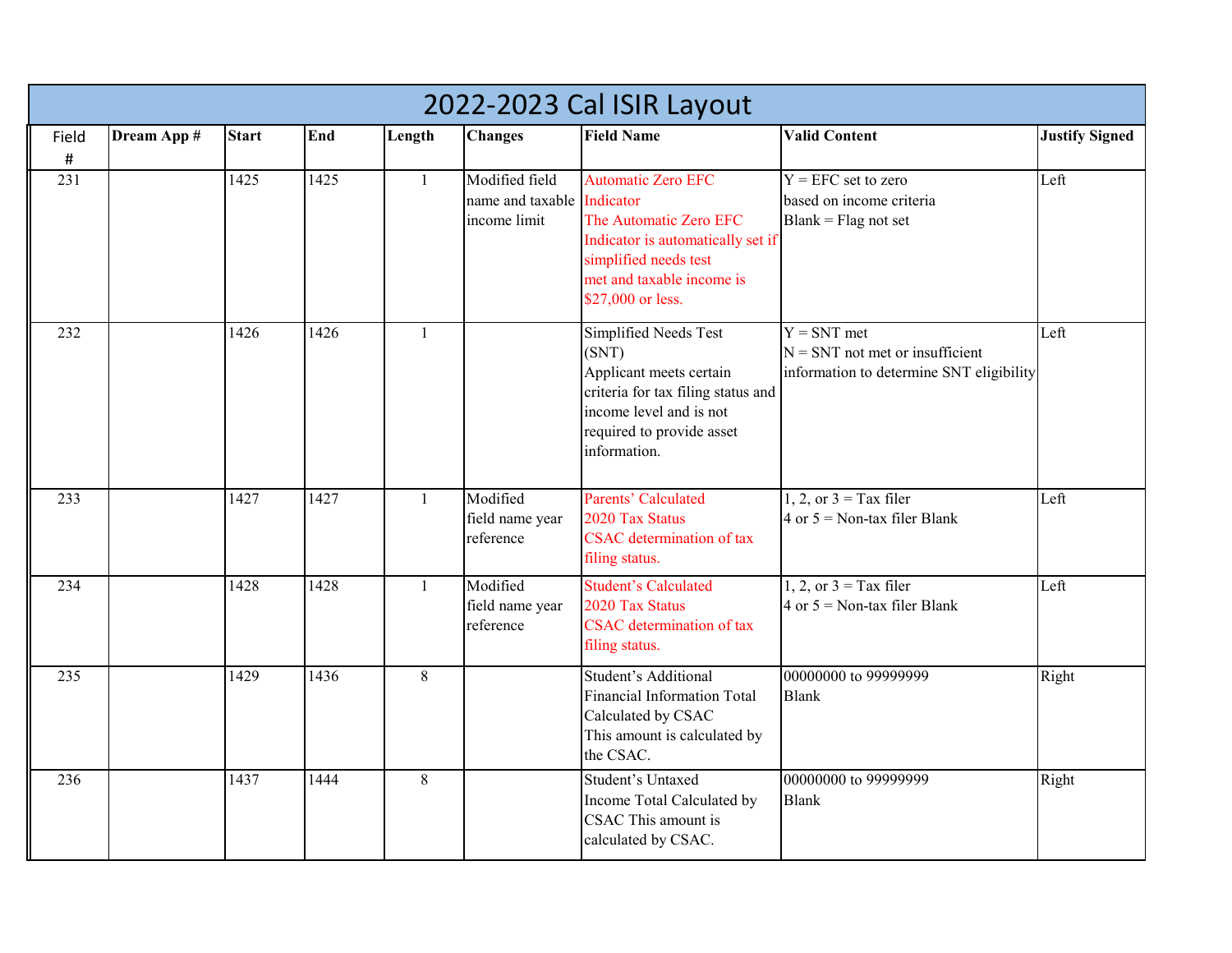|       | 2022-2023 Cal ISIR Layout |              |      |                 |                |                                                                                                                       |                                                                                                                        |                       |  |  |  |  |
|-------|---------------------------|--------------|------|-----------------|----------------|-----------------------------------------------------------------------------------------------------------------------|------------------------------------------------------------------------------------------------------------------------|-----------------------|--|--|--|--|
| Field | Dream App #               | <b>Start</b> | End  | Length          | <b>Changes</b> | <b>Field Name</b>                                                                                                     | <b>Valid Content</b>                                                                                                   | <b>Justify Signed</b> |  |  |  |  |
| #     |                           |              |      |                 |                |                                                                                                                       |                                                                                                                        |                       |  |  |  |  |
| 237   |                           | 1445         | 1452 | 8               |                | Parents' Additional<br>Financial Information Total<br>Calculated by CSAC<br>This amount is calculated by<br>the CSAC. | 00000000 to 99999999<br><b>Blank</b>                                                                                   | Right                 |  |  |  |  |
| 238   |                           | 1453         | 1460 | 8               |                | Parents' Untaxed<br>Income Total Calculated by<br>CSAC This amount is<br>calculated by CSAC.                          | 00000000 to 99999999<br><b>Blank</b>                                                                                   | Right                 |  |  |  |  |
| 239   |                           | 1461         | 1461 | $\mathbf{1}$    |                | High School Flag                                                                                                      | $Y =$ Reported High<br>School not found on valid high school<br>file<br><b>Blank</b>                                   | Left                  |  |  |  |  |
| 240   |                           | 1462         | 1471 | 10              |                | Filler                                                                                                                | For CSAC use only                                                                                                      | Left                  |  |  |  |  |
| 241   |                           | 1472         | 1472 | 1               |                | Assumed Citizenship                                                                                                   | $1 =$ Assumed student is a<br>citizen<br>$2$ = Assumed student is an eligible<br>noncitizen<br>$Blank = No$ assumption | Left                  |  |  |  |  |
| 242   |                           | 1473         | 1473 | $\mathbf{1}$    |                | Assumed Student's<br><b>Marital Status</b>                                                                            | $1 =$ Assumed single<br>$2 =$ Assumed married/remarried<br>$Blank = No$ assumption                                     | Left                  |  |  |  |  |
| 243   |                           | 1474         | 1480 | $7\phantom{.0}$ |                | Assumed Student's<br>AGI                                                                                              | -9999999 to 9999999<br>$Blank = No$ assumption                                                                         | <b>Right Signed</b>   |  |  |  |  |
| 244   |                           | 1481         | 1487 | $\overline{7}$  |                | Assumed Student's<br>U.S. Tax Paid                                                                                    | 0000000 to 9999999<br>$Blank = No$ assumption                                                                          | Right                 |  |  |  |  |
| 245   |                           | 1488         | 1494 | $\overline{7}$  |                | Assumed Student's<br>Income from Work                                                                                 | -9999999 to 9999999<br>$Blank = No$ assumption                                                                         | <b>Right Signed</b>   |  |  |  |  |
| 246   |                           | 1495         | 1501 | $\tau$          |                | Assumed Spouse's<br>Income from Work                                                                                  | 9999999 to 9999999<br>$Blank = No$ assumption                                                                          | <b>Right Signed</b>   |  |  |  |  |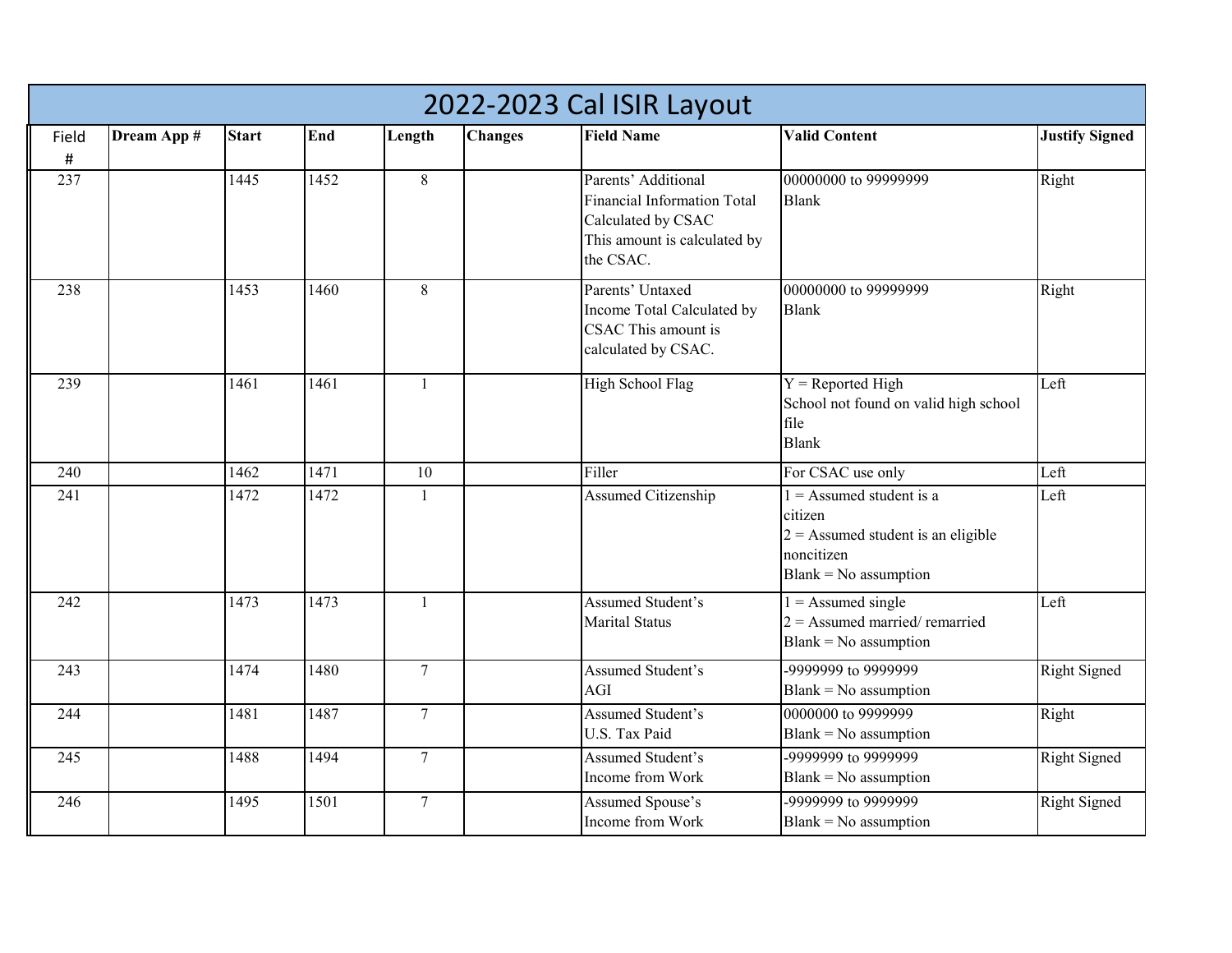|                  | 2022-2023 Cal ISIR Layout |              |      |                |                |                                                                              |                                                                  |                       |  |  |  |  |
|------------------|---------------------------|--------------|------|----------------|----------------|------------------------------------------------------------------------------|------------------------------------------------------------------|-----------------------|--|--|--|--|
| Field            | Dream App #               | <b>Start</b> | End  | Length         | <b>Changes</b> | <b>Field Name</b>                                                            | <b>Valid Content</b>                                             | <b>Justify Signed</b> |  |  |  |  |
| $\#$             |                           |              |      |                |                |                                                                              |                                                                  |                       |  |  |  |  |
| 247              |                           | 1502         | 1509 | $\,8\,$        |                | Assumed Student's<br><b>Additional Financial</b><br><b>Information Total</b> | 00000000 to 99999999<br>$Blank = No$ assumption                  | Right                 |  |  |  |  |
| 248              |                           | 1510         | 1510 | $\mathbf{1}$   |                | Assumed Date of Birth<br>Prior                                               | $1 =$ Assumed yes<br>$2 =$ Assumed no<br>$Blank = No$ assumption | Left                  |  |  |  |  |
| 249              |                           | 1511         | 1511 | $\mathbf{1}$   |                | <b>Assumed Student Is</b><br>Married/Remarried                               | $1 =$ Assumed yes<br>$2 =$ Assumed no<br>$Blank = No$ assumption | Left                  |  |  |  |  |
| 250              |                           | 1512         | 1512 | $\mathbf{1}$   |                | <b>Assumed Have</b><br>Children You Support?                                 | $1 =$ Assumed yes<br>$2 =$ Assumed no<br>$Blank = No$ assumption | Left                  |  |  |  |  |
| 251              |                           | 1513         | 1513 | $\mathbf{1}$   |                | <b>Assumed Have Legal</b><br>Dependents Other than<br>Children or Spouse?    | $2 =$ Assumed no legal dependents<br>$Blank = No$ assumption     | Left                  |  |  |  |  |
| $\overline{252}$ |                           | 1514         | 1515 | $\overline{2}$ |                | Assumed Student's # in<br>Family                                             | 00 to 99<br>$Blank = No$ assumption                              | Left                  |  |  |  |  |
| 253              |                           | 1516         | 1516 | $\mathbf{1}$   |                | Assumed Student's # in<br>College                                            | $0 \text{ to } 9$<br>$Blank = No$ assumption                     | Left                  |  |  |  |  |
| 254              |                           | 1517         | 1517 | $\mathbf{1}$   |                | Filler                                                                       | For CSAC use only                                                | Left                  |  |  |  |  |
| $\overline{255}$ |                           | 1518         | 1518 | $\mathbf{1}$   |                | Filler                                                                       | For CSAC use only                                                | Left                  |  |  |  |  |
| 256              |                           | 1519         | 1519 | $\mathbf{1}$   |                | Filler                                                                       | For CSAC use only                                                | Left                  |  |  |  |  |
| 257              |                           | 1520         | 1520 | $\mathbf{1}$   |                | <b>Assumed Student Asset</b><br>Threshold Exceeded                           | $Y =$ Assumed blank<br>$Blank = No$ assumption                   | Left                  |  |  |  |  |
| 258              |                           | 1521         | 1529 | 9              |                | Filler                                                                       | For CSAC<br>use only                                             | Left                  |  |  |  |  |
| 259              |                           | 1530         | 1530 | $\mathbf{1}$   |                | <b>Assumed Parent's</b><br><b>Marital Status</b>                             | $1 =$ Assumed<br>married/remarried<br>$2 =$ Assumed single       | Left                  |  |  |  |  |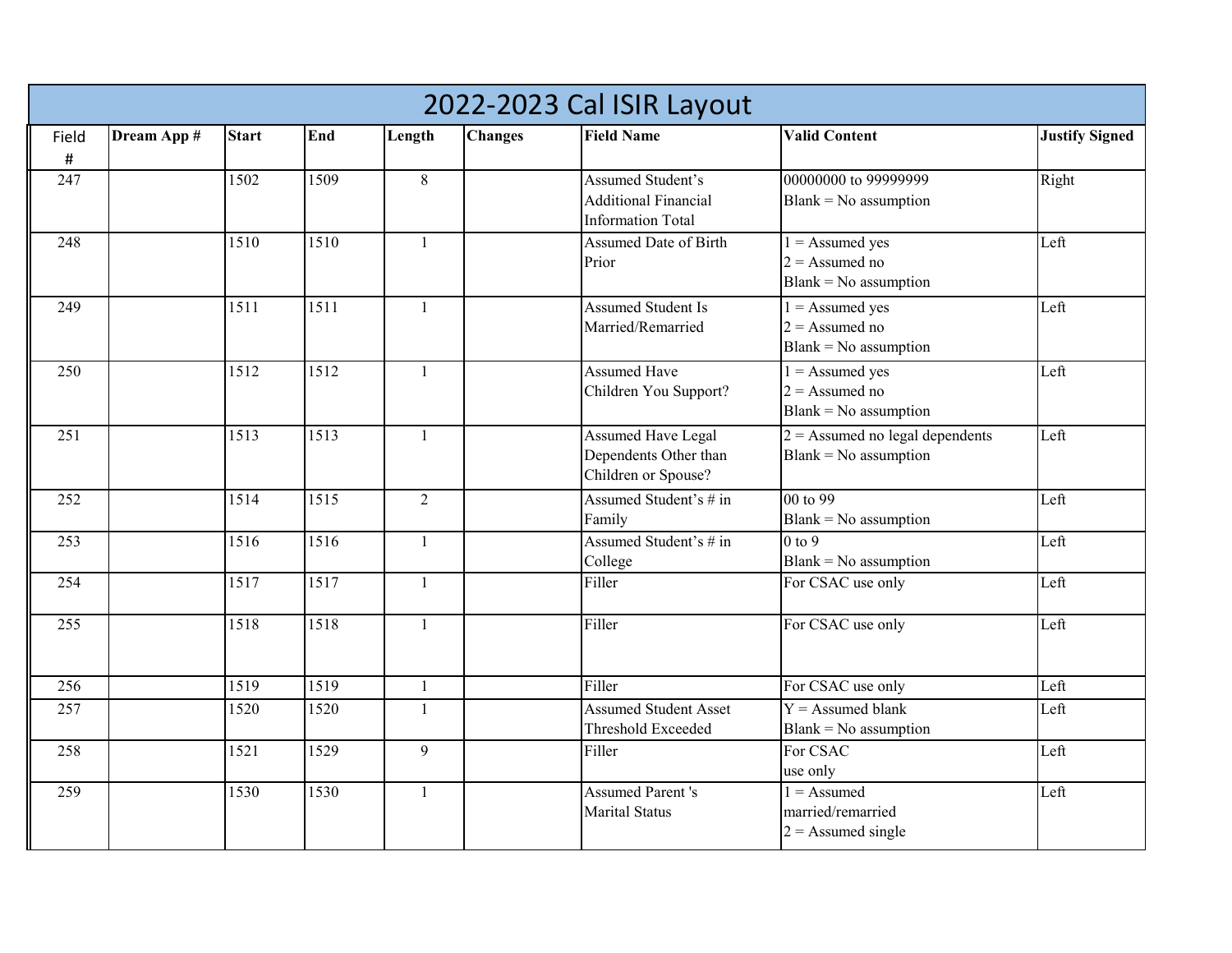|                 | 2022-2023 Cal ISIR Layout |              |      |                |                |                                                                                                                            |                                                 |                       |  |  |  |  |
|-----------------|---------------------------|--------------|------|----------------|----------------|----------------------------------------------------------------------------------------------------------------------------|-------------------------------------------------|-----------------------|--|--|--|--|
| Field           | Dream App #               | <b>Start</b> | End  | Length         | <b>Changes</b> | <b>Field Name</b>                                                                                                          | <b>Valid Content</b>                            | <b>Justify Signed</b> |  |  |  |  |
| $\sharp$<br>260 |                           | 1531         | 1531 | $\mathbf{1}$   |                | <b>Assumed Parent 1 SSN</b>                                                                                                | $Y =$ Assumed SSN<br><b>Blank</b>               | Left                  |  |  |  |  |
| 261             |                           | 1532         | 1532 | $\mathbf{1}$   |                | <b>Assumed Parent 2 SSN</b>                                                                                                | $Y =$ Assumed SSN<br><b>Blank</b>               | Left                  |  |  |  |  |
| 262             |                           | 1533         | 1534 | $\overline{2}$ |                | Assumed Parents' # in<br>Family                                                                                            | 00 to 99<br>$Blank = No$ assumption             | Left                  |  |  |  |  |
| 263             |                           | 1535         | 1535 | 1              |                | Assumed Parents' # in<br>College                                                                                           | $0$ to $9$<br>$Blank = No$ assumption           | Left                  |  |  |  |  |
| 264             |                           | 1536         | 1542 | $\overline{7}$ |                | <b>Assumed Parents' AGI</b>                                                                                                | -9999999 to 9999999<br>$Blank = No$ assumption  | Right Signed          |  |  |  |  |
| 265             |                           | 1543         | 1549 | $\overline{7}$ |                | Assumed Parents' U.S.<br>Tax Paid                                                                                          | 0000000 to 9999999<br>$Blank = No$ assumption   | Right                 |  |  |  |  |
| 266             |                           | 1550         | 1556 | $\overline{7}$ |                | Assumed Parent 1/<br>Income<br>Earned from Work                                                                            | -9999999 to 9999999<br>$Blank = No$ assumption  | <b>Right Signed</b>   |  |  |  |  |
| 267             |                           | 1557         | 1563 | $\overline{7}$ |                | <b>Assumed Parent 2/</b><br>Income<br>Earned from Work                                                                     | -9999999 to 9999999<br>$Blank = No$ assumption  | <b>Right Signed</b>   |  |  |  |  |
| 268             |                           | 1564         | 1571 | 8              |                | <b>Assumed Parents'</b><br><b>Additional Financial</b>                                                                     | 00000000 to 99999999<br>$Blank = No$ assumption | Right                 |  |  |  |  |
| 269             |                           | 1572         | 1572 | $\mathbf{1}$   |                | <b>Assumed Parents' Asset</b><br>Threshold Exceeded                                                                        | $Y =$ Assumed blank<br>$Blank = No$ assumption  | Left                  |  |  |  |  |
| 270             |                           | 1573         | 1581 | 9              |                | $\overline{\leq}$ Filler>                                                                                                  | <for csac="" only="" use=""></for>              | Left                  |  |  |  |  |
| 271             |                           | 1582         | 1587 | 6              |                | Primary EFC<br>The primary 9-month EFC<br>calculated. Full Needs Test<br>(FNT), unless Simplified<br>Needs Test (SNT) met. | 000000 to 999999<br>$Blank = None calculated$   | Left                  |  |  |  |  |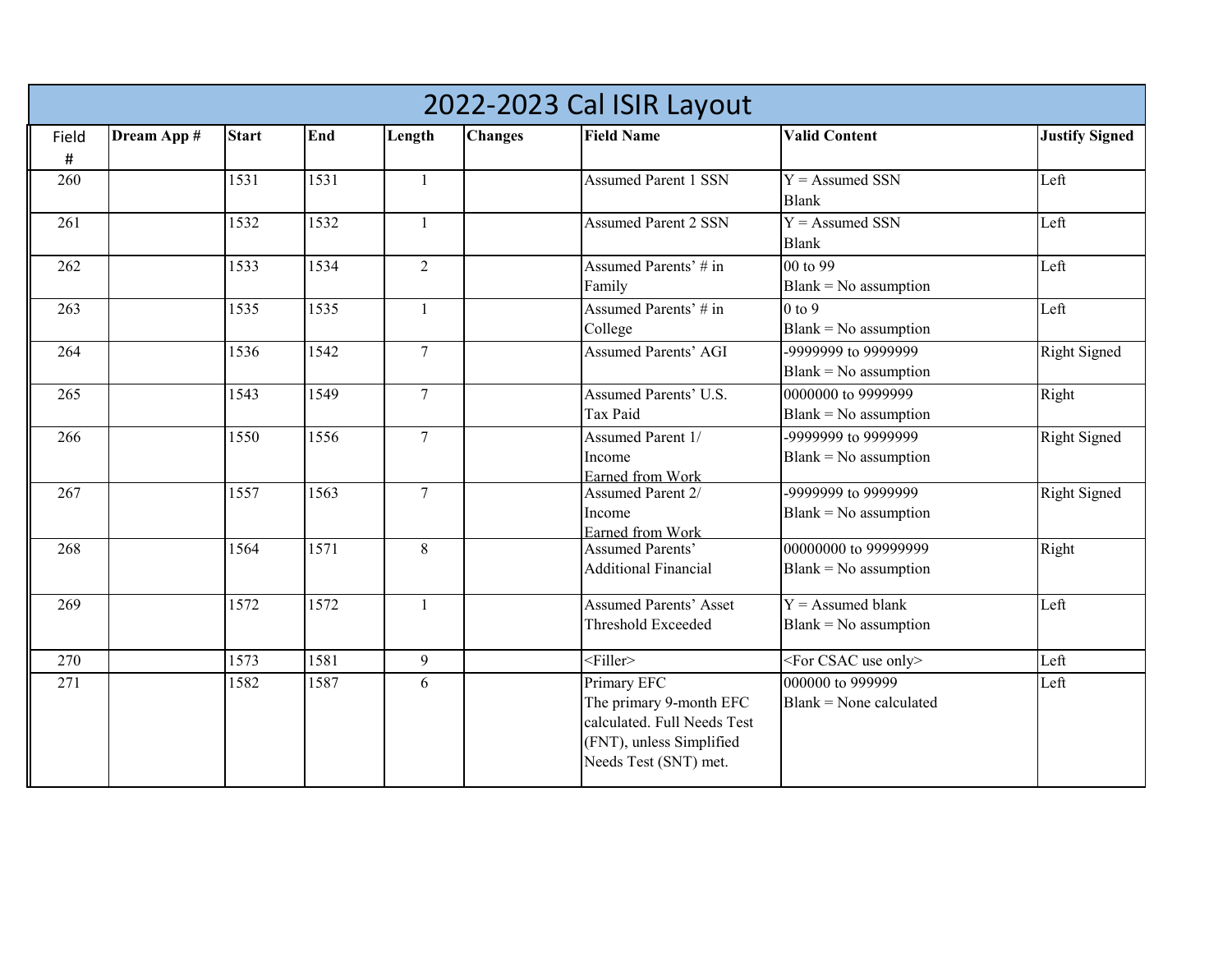|            | 2022-2023 Cal ISIR Layout |              |      |              |                |                                                                                                                                                                                                             |                                                                                                                                                                                                                                                                                                                             |                       |  |  |  |  |
|------------|---------------------------|--------------|------|--------------|----------------|-------------------------------------------------------------------------------------------------------------------------------------------------------------------------------------------------------------|-----------------------------------------------------------------------------------------------------------------------------------------------------------------------------------------------------------------------------------------------------------------------------------------------------------------------------|-----------------------|--|--|--|--|
| Field<br># | Dream App #               | <b>Start</b> | End  | Length       | <b>Changes</b> | <b>Field Name</b>                                                                                                                                                                                           | <b>Valid Content</b>                                                                                                                                                                                                                                                                                                        | <b>Justify Signed</b> |  |  |  |  |
| 272        |                           | 1588         | 1593 | 6            |                | Secondary EFC<br>The secondary 9-month EFC<br>calculated. Full Needs Test<br>(FNT) provided only if<br>Simplified Needs Test (SNT)<br>is met and asset information is<br>provided.                          | 000000 to 999999<br>$Blank = None$ calculated                                                                                                                                                                                                                                                                               | Left                  |  |  |  |  |
| 273        |                           | 1594         | 1599 | 6            |                | Signature Reject EFC<br>Calculated when all data is<br>provided except valid<br>signatures. The primary 9-<br>month EFC calculated. Full<br>Needs Test (FNT), unless<br>Simplified Needs Test (SNT)<br>met. | $Blank = None calculated$                                                                                                                                                                                                                                                                                                   | Left                  |  |  |  |  |
| 274        |                           | 1600         | 1600 | $\mathbf{1}$ |                | Primary EFC Type<br>Identifies formula type used to $2 = FNT$ : independent without<br>calculate the primary EFC.<br>Full Needs Test (FNT)<br>Simplified Needs Test (SNT)                                   | $1 = FNT: dependent$<br>dependents other than a spouse<br>$3 = FNT$ : independent with dependents<br>other than a spouse<br>$4 = SNT$ : dependent<br>$5 = SNT$ : independent without<br>dependents other than a spouse<br>$6 = \text{SNT}:$ independent with dependents<br>other than a spouse<br>$Blank = None calculated$ | Left                  |  |  |  |  |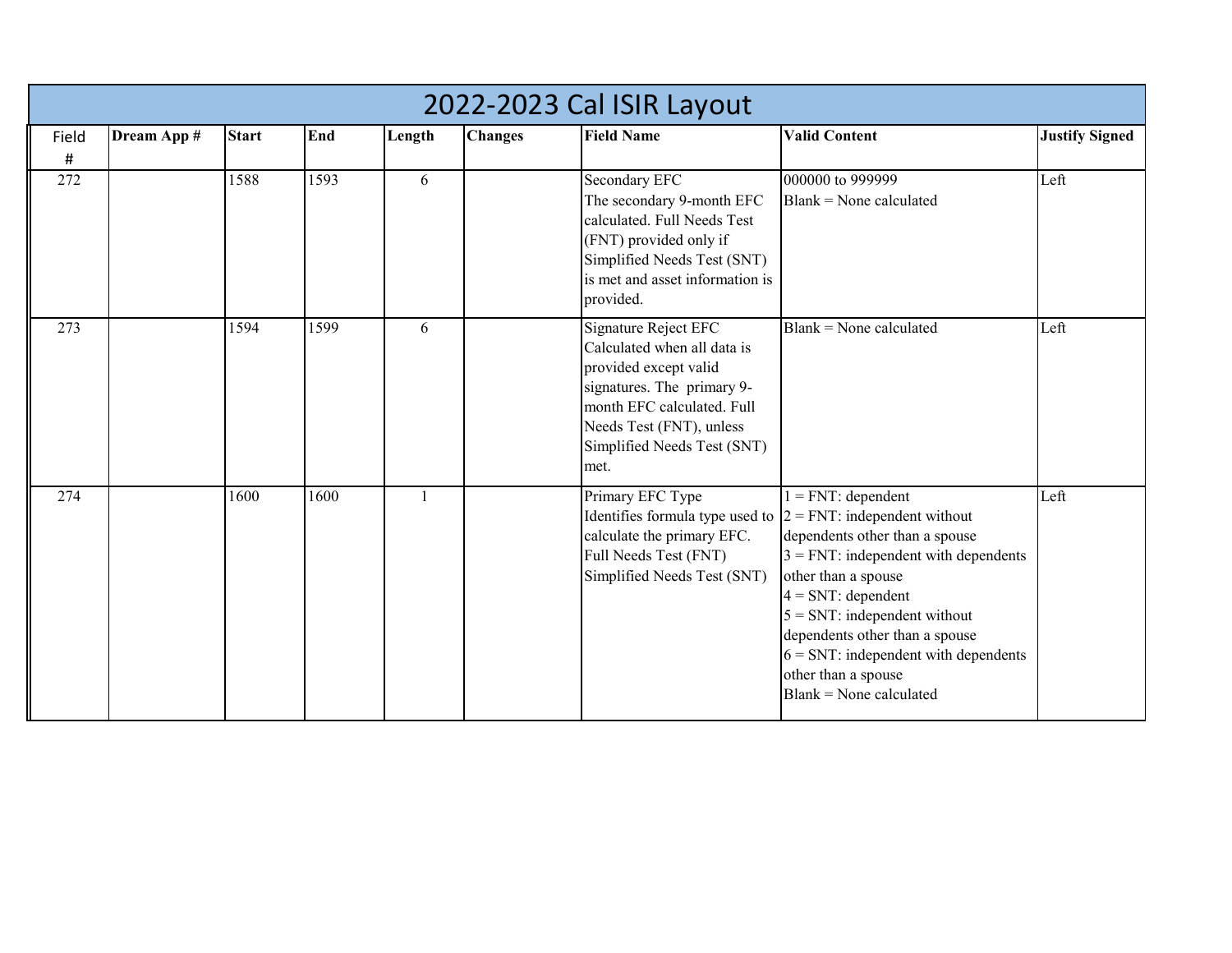|       | 2022-2023 Cal ISIR Layout |              |      |              |                |                                                                                                                                                 |                                                                                                                                                                                                                                                                                                                                                               |                       |  |  |  |  |
|-------|---------------------------|--------------|------|--------------|----------------|-------------------------------------------------------------------------------------------------------------------------------------------------|---------------------------------------------------------------------------------------------------------------------------------------------------------------------------------------------------------------------------------------------------------------------------------------------------------------------------------------------------------------|-----------------------|--|--|--|--|
| Field | Dream App #               | <b>Start</b> | End  | Length       | <b>Changes</b> | <b>Field Name</b>                                                                                                                               | <b>Valid Content</b>                                                                                                                                                                                                                                                                                                                                          | <b>Justify Signed</b> |  |  |  |  |
| #     |                           |              |      |              |                |                                                                                                                                                 |                                                                                                                                                                                                                                                                                                                                                               |                       |  |  |  |  |
| 275   |                           | 1601         | 1601 | $\mathbf{1}$ |                | Secondary EFC Type<br>Identifies formula type used to<br>calculate secondary EFC.<br>Full Needs Test (FNT)<br>Simplified Needs Test (SNT)       | $1 = FNT$ : dependent<br>$2 = FNT$ : independent without<br>dependents other than a spouse<br>$3 = FNT$ : independent with dependents<br>other than a spouse<br>$4 = SNT$ : dependent<br>$5 = \text{SNT}:$ independent without<br>dependents other than a spouse<br>$6 = SNT$ : independent<br>with dependents other than a spouse<br>Blank = None calculated | Left                  |  |  |  |  |
| 276   |                           | 1602         | 1607 | 6            |                | Primary Alternate<br>Month 1<br>The primary alternate EFC<br>used by FAO in determining<br>eligibility based on periods<br>other than 9 months. | 000000 to 999999<br>$Blank = None$ calculated                                                                                                                                                                                                                                                                                                                 | Left                  |  |  |  |  |
| 277   |                           | 1608         | 1613 | 6            |                | Primary Alternate<br>Month 2                                                                                                                    | 000000 to 999999<br>Blank = None calculated                                                                                                                                                                                                                                                                                                                   | Left                  |  |  |  |  |
| 278   |                           | 1614         | 1619 | 6            |                | Primary Alternate<br>Month 3                                                                                                                    | 000000 to 999999<br>$Blank = None calculated$                                                                                                                                                                                                                                                                                                                 | Left                  |  |  |  |  |
| 279   |                           | 1620         | 1625 | 6            |                | Primary Alternate<br>Month 4                                                                                                                    | 000000 to 999999<br>Blank = None calculated                                                                                                                                                                                                                                                                                                                   | Left                  |  |  |  |  |
| 280   |                           | 1626         | 1631 | 6            |                | Primary Alternate<br>Month 5                                                                                                                    | 000000 to 999999<br>Blank = None calculated                                                                                                                                                                                                                                                                                                                   | Left                  |  |  |  |  |
| 281   |                           | 1632         | 1637 | 6            |                | Primary Alternate<br>Month 6                                                                                                                    | 000000 to 999999<br>$Blank = None calculated$                                                                                                                                                                                                                                                                                                                 | Left                  |  |  |  |  |
| 282   |                           | 1638         | 1643 | 6            |                | Primary Alternate<br>Month 7                                                                                                                    | 000000 to 999999<br>Blank = None calculated                                                                                                                                                                                                                                                                                                                   | Left                  |  |  |  |  |
| 283   |                           | 1644         | 1649 | 6            |                | Primary Alternate<br>Month 8                                                                                                                    | 000000 to 999999<br>$Blank = None$ calculated                                                                                                                                                                                                                                                                                                                 | Left                  |  |  |  |  |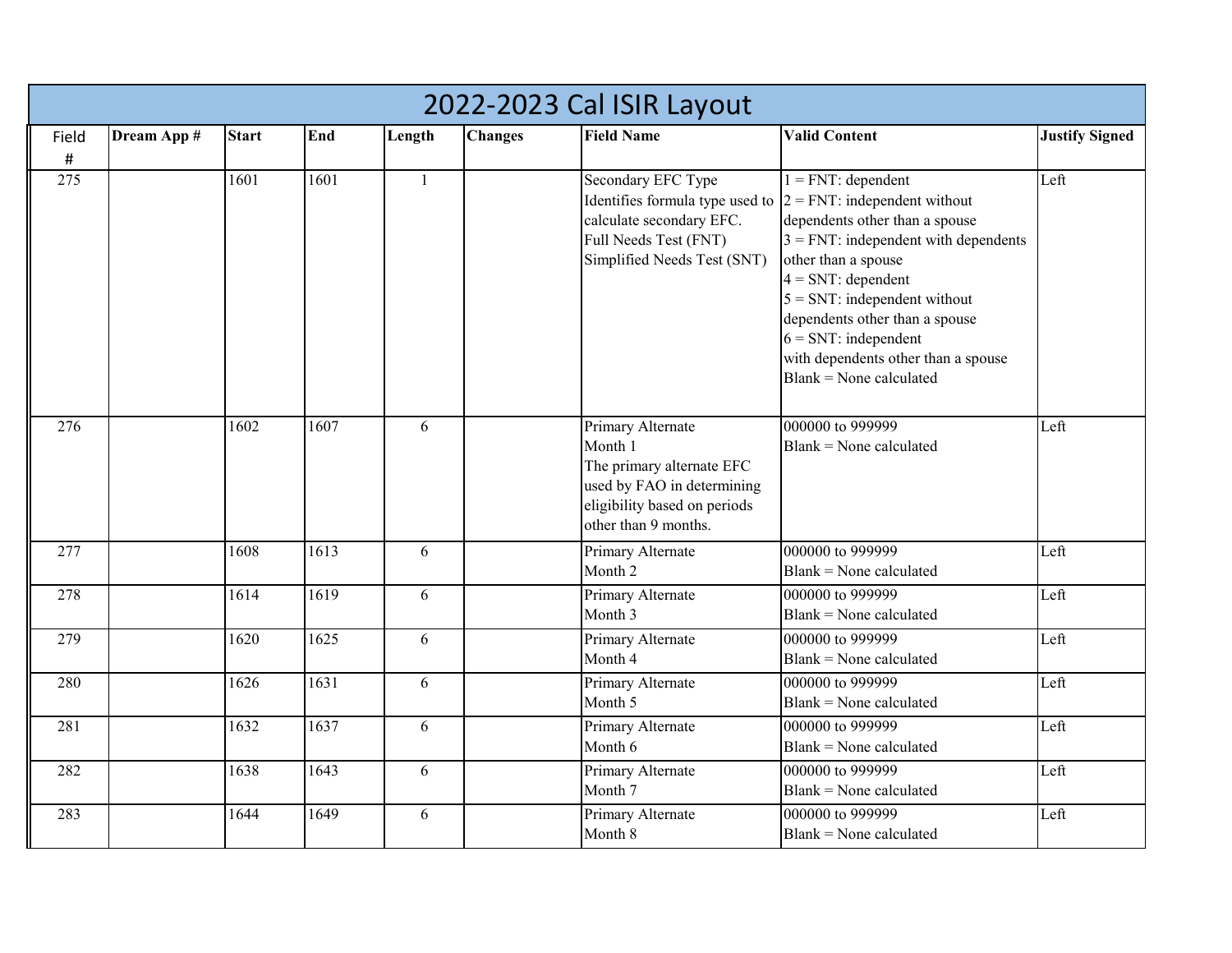|       | 2022-2023 Cal ISIR Layout |                 |      |        |                |                              |                           |                       |  |  |  |  |  |
|-------|---------------------------|-----------------|------|--------|----------------|------------------------------|---------------------------|-----------------------|--|--|--|--|--|
| Field | Dream App #               | <b>Start</b>    | End  | Length | <b>Changes</b> | <b>Field Name</b>            | <b>Valid Content</b>      | <b>Justify Signed</b> |  |  |  |  |  |
| $\#$  |                           |                 |      |        |                |                              |                           |                       |  |  |  |  |  |
| 284   |                           | 1650            | 1655 | 6      |                | Primary Alternate            | 000000 to 999999          | Left                  |  |  |  |  |  |
|       |                           |                 |      |        |                | Month 10                     | $Blank = None calculated$ |                       |  |  |  |  |  |
| 285   |                           | 1656            | 1661 | 6      |                | Primary Alternate            | 000000 to 999999          | Left                  |  |  |  |  |  |
|       |                           |                 |      |        |                | Month 11                     | $Blank = None calculated$ |                       |  |  |  |  |  |
| 286   |                           | 1662            | 1667 | 6      |                | Primary Alternate            | 000000 to 999999          | Left                  |  |  |  |  |  |
|       |                           |                 |      |        |                | Month 12                     | $Blank = None calculated$ |                       |  |  |  |  |  |
| 287   |                           | 1668            | 1673 | 6      |                | Secondary Alternate          | 000000 to 999999          | Left                  |  |  |  |  |  |
|       |                           |                 |      |        |                | Month 1                      | $Blank = None calculated$ |                       |  |  |  |  |  |
|       |                           |                 |      |        |                | The secondary alternate EFC  |                           |                       |  |  |  |  |  |
|       |                           |                 |      |        |                | used by FAO in determining   |                           |                       |  |  |  |  |  |
|       |                           |                 |      |        |                | eligibility based on periods |                           |                       |  |  |  |  |  |
|       |                           |                 |      |        |                | other than 9 months.         |                           |                       |  |  |  |  |  |
| 288   |                           | 1674            | 1679 | 6      |                | <b>Secondary Alternate</b>   | 000000 to 999999          | Left                  |  |  |  |  |  |
|       |                           |                 |      |        |                | Month 2                      | $Blank = None calculated$ |                       |  |  |  |  |  |
| 289   |                           | 1680            | 1685 | 6      |                | Secondary Alternate          | 000000 to 999999          | Left                  |  |  |  |  |  |
|       |                           |                 |      |        |                | Month 3                      | $Blank = None$ calculated |                       |  |  |  |  |  |
| 290   |                           | 1686            | 1691 | 6      |                | Secondary Alternate          | 000000 to 999999          | Left                  |  |  |  |  |  |
|       |                           |                 |      |        |                | Month 4                      | $Blank = None$ calculated |                       |  |  |  |  |  |
| 291   |                           | 1692            | 1697 | 6      |                | Secondary Alternate          | 000000 to 999999          | Left                  |  |  |  |  |  |
|       |                           |                 |      |        |                | Month 5                      | $Blank = None calculated$ |                       |  |  |  |  |  |
| 292   |                           | 1698            | 1703 | 6      |                | <b>Secondary Alternate</b>   | 000000 to 999999          | Left                  |  |  |  |  |  |
|       |                           |                 |      |        |                | Month 6                      | $Blank = None calculated$ |                       |  |  |  |  |  |
| 293   |                           | 1704            | 1709 | 6      |                | <b>Secondary Alternate</b>   | 000000 to 999999          | Left                  |  |  |  |  |  |
|       |                           |                 |      |        |                | Month 7                      | Blank = None calculated   |                       |  |  |  |  |  |
| 294   |                           | $\frac{1}{710}$ | 1715 | 6      |                | Secondary Alternate          | 000000 to 999999          | Left                  |  |  |  |  |  |
|       |                           |                 |      |        |                | Month 8                      | Blank = None calculated   |                       |  |  |  |  |  |
| 295   |                           | 1716            | 1721 | 6      |                | Secondary Alternate          | 000000 to 999999          | Left                  |  |  |  |  |  |
|       |                           |                 |      |        |                | Month 10                     | $Blank = None calculated$ |                       |  |  |  |  |  |
| 296   |                           | 1722            | 1727 | 6      |                | Secondary Alternate          | 000000 to 999999          | Left                  |  |  |  |  |  |
|       |                           |                 |      |        |                | Month 11                     | Blank = None calculated   |                       |  |  |  |  |  |
| 297   |                           | 1728            | 1733 | 6      |                | Secondary Alternate          | 000000 to 999999          | Left                  |  |  |  |  |  |
|       |                           |                 |      |        |                | Month 12                     | Blank = None calculated   |                       |  |  |  |  |  |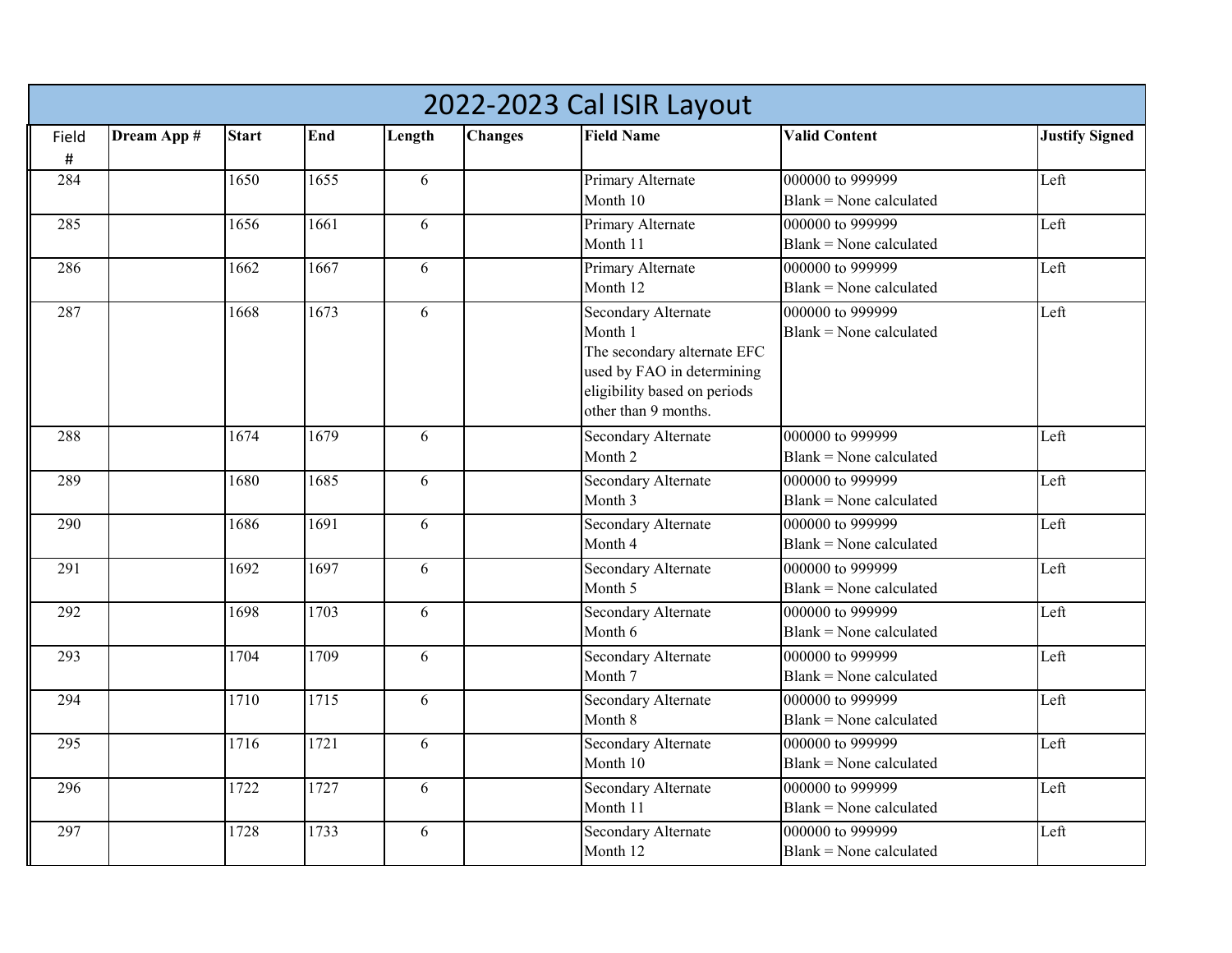|       | 2022-2023 Cal ISIR Layout |              |      |                  |                |                                 |                           |                       |  |  |  |  |
|-------|---------------------------|--------------|------|------------------|----------------|---------------------------------|---------------------------|-----------------------|--|--|--|--|
| Field | Dream App #               | <b>Start</b> | End  | Length           | <b>Changes</b> | <b>Field Name</b>               | <b>Valid Content</b>      | <b>Justify Signed</b> |  |  |  |  |
| #     |                           |              |      |                  |                |                                 |                           |                       |  |  |  |  |
| 298   |                           | 1734         | 1741 | 8                |                | TI: Total Income                | -99999999 to 99999999     | <b>Right Signed</b>   |  |  |  |  |
|       |                           |              |      |                  |                |                                 | Blank = None calculated   |                       |  |  |  |  |
| 299   |                           | 1742         | 1748 | $\overline{7}$   |                | <b>ATI: Allowances</b>          | 0000000 to 9999999        | Left                  |  |  |  |  |
|       |                           |              |      |                  |                | <b>Against Total Income</b>     | $Blank = None$ calculated |                       |  |  |  |  |
| 300   |                           | 1749         | 1755 | $\overline{7}$   |                | STX: State and Other            | -9999999 to 9999999       | <b>Right Signed</b>   |  |  |  |  |
|       |                           |              |      |                  |                | Tax Allowance                   | $Blank = None calculated$ |                       |  |  |  |  |
| 301   |                           | 1756         | 1762 | $\overline{7}$   |                | EA: Employment                  | 0000000 to 9999999        | Left                  |  |  |  |  |
|       |                           |              |      |                  |                | Allowance                       | Blank = None calculated   |                       |  |  |  |  |
| 302   |                           | 1763         | 1769 | $\overline{7}$   |                | <b>IPA</b> : Income             | 0000000 to 9999999        | Left                  |  |  |  |  |
|       |                           |              |      |                  |                | Protection Allowance            | $Blank = None calculated$ |                       |  |  |  |  |
| 303   |                           | 1770         | 1777 | 8                |                | AI: Available Income            | -99999999 to 99999999     | <b>Right Signed</b>   |  |  |  |  |
|       |                           |              |      |                  |                |                                 | $Blank = None calculated$ |                       |  |  |  |  |
| 304   |                           | 1778         | 1784 | $\boldsymbol{7}$ |                | CAI: Contribution               | 9999999 to 9999999        | <b>Right Signed</b>   |  |  |  |  |
|       |                           |              |      |                  |                | From Available Income           | $Blank = None$ calculated |                       |  |  |  |  |
| 305   |                           | 1785         | 1793 | 9                |                | <b>DNW: Discretionary</b>       | 9999999 to 9999999        | <b>Right Signed</b>   |  |  |  |  |
|       |                           |              |      |                  |                | Net Worth                       | Blank = None calculated   |                       |  |  |  |  |
| 306   |                           | 1794         | 1802 | 9                |                | NW: Net Worth                   | -9999999 to 9999999       | Left                  |  |  |  |  |
|       |                           |              |      |                  |                |                                 | $Blank = None calculated$ |                       |  |  |  |  |
| 307   |                           | 1803         | 1811 | 9                |                | <b>APA: Asset Protection</b>    | 9999999 to 9999999        | Left                  |  |  |  |  |
|       |                           |              |      |                  |                | Allowance                       | $Blank = None$ calculated |                       |  |  |  |  |
| 308   |                           | 1812         | 1818 | $\overline{7}$   |                | PCA: Parents'                   | $-99999996$ to 9999999    | Right                 |  |  |  |  |
|       |                           |              |      |                  |                | <b>Contribution from Assets</b> | $Blank = None calculated$ | Signed                |  |  |  |  |
| 309   |                           | 1819         | 1826 | 8                |                | AAI: Adjusted                   | -99999999 to 99999999     | <b>Right Signed</b>   |  |  |  |  |
|       |                           |              |      |                  |                | Available Income                | $Blank = None calculated$ |                       |  |  |  |  |
| 310   |                           | 1827         | 1833 | $7\overline{ }$  |                | TSC: Total Student's            | 0000000 to 9999999        | Left                  |  |  |  |  |
|       |                           |              |      |                  |                | Contribution                    | $Blank = None calculated$ |                       |  |  |  |  |
| 311   |                           | 1834         | 1840 | $\overline{7}$   |                | TPC: Total Parents'             | 0000000 to 9999999        | Left                  |  |  |  |  |
|       |                           |              |      |                  |                | Contribution                    | Blank = None calculated   |                       |  |  |  |  |
| 312   |                           | 1841         | 1847 | $\tau$           |                | PC: Parents'                    | 0000000 to 9999999        | Left                  |  |  |  |  |
|       |                           |              |      |                  |                | Contribution                    | Blank = None calculated   |                       |  |  |  |  |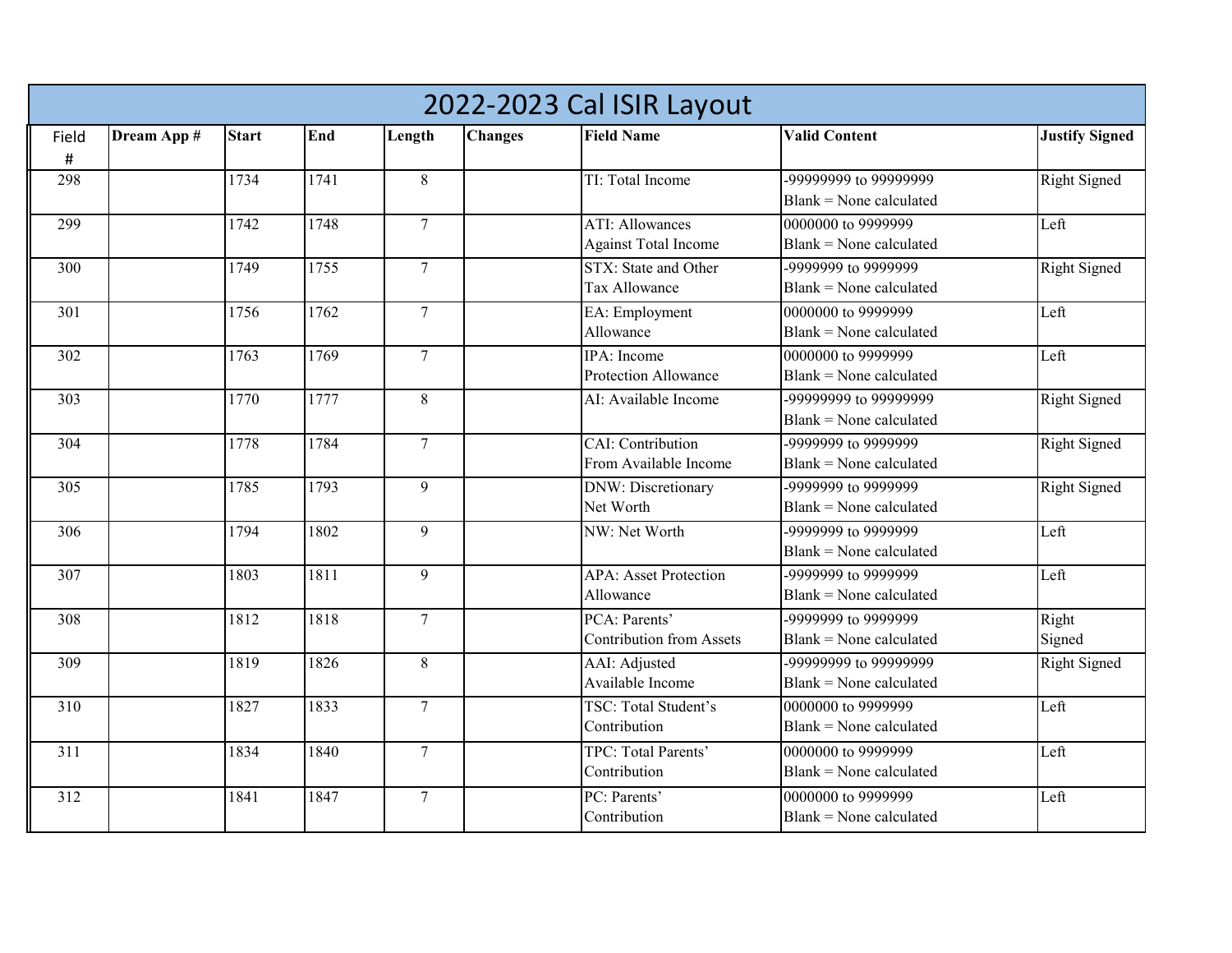|       | 2022-2023 Cal ISIR Layout |              |      |                 |                |                                                                           |                                                       |                       |  |  |  |  |
|-------|---------------------------|--------------|------|-----------------|----------------|---------------------------------------------------------------------------|-------------------------------------------------------|-----------------------|--|--|--|--|
| Field | Dream App #               | <b>Start</b> | End  | Length          | <b>Changes</b> | <b>Field Name</b>                                                         | <b>Valid Content</b>                                  | <b>Justify Signed</b> |  |  |  |  |
| #     |                           |              |      |                 |                |                                                                           |                                                       |                       |  |  |  |  |
| 313   |                           | 1848         | 1855 | 8               |                | STI: Student's Total<br>Income                                            | -99999999 to 99999999<br>$Blank = None calculated$    | Right Signed          |  |  |  |  |
| 314   |                           | 1856         | 1862 | $7\phantom{.0}$ |                | SATI: Student's<br>Allowance against Total                                | 9999999 to 9999999<br>$Blank = None calculated$       | <b>Right Signed</b>   |  |  |  |  |
| 315   |                           | 1863         | 1869 | $\overline{7}$  |                | SIC: Dependent<br>Student's Income Contribution                           | 0000000 to 9999999<br>Blank = None calculated         | Left                  |  |  |  |  |
| 316   |                           | 1870         | 1878 | 9               |                | SDNW: Student's<br>Discretionary Net Worth                                | 9999999 to 9999999<br>Blank = None calculated         | <b>Right Signed</b>   |  |  |  |  |
| 317   |                           | 1879         | 1885 | $\tau$          |                | SCA: Student's<br><b>Contribution from Assets</b>                         | -9999999 to 9999999<br>$Blank = None calculated$      | <b>Right Signed</b>   |  |  |  |  |
| 318   |                           | 1886         | 1893 | 8               |                | FTI: FISAP Total<br>Income                                                | -99999999 to 99999999<br>Blank = None calculated      | <b>Right Signed</b>   |  |  |  |  |
| 319   |                           | 1894         | 1901 | 8               |                | <b>SEC TI: Secondary</b><br>Total Income                                  | -99999999 to 99999999<br>$Blank = None calculated$    | <b>Right Signed</b>   |  |  |  |  |
| 320   |                           | 1902         | 1908 | $\overline{7}$  |                | <b>SEC ATI: Secondary</b><br>Allowances Against Total<br>Income           | 0000000 to 9999999<br>Blank = None calculated         | Left                  |  |  |  |  |
| 321   |                           | 1909         | 1915 | $\tau$          |                | <b>SEC STX: Secondary</b><br><b>State Tax Allowance</b>                   | -9999999 to 9999999<br>$Blank = None calculated$      | <b>Right Signed</b>   |  |  |  |  |
| 322   |                           | 1916         | 1922 | $\tau$          |                | <b>SEC EA: Secondary</b><br><b>Employment Allowance</b>                   | 0000000 to 9999999<br>$Blank = None calculated$       | Left                  |  |  |  |  |
| 323   |                           | 1923         | 1929 | $\overline{7}$  |                | <b>SEC IPA: Secondary</b><br>Income Protection Allowance                  | 0000000 to 9999999<br>$Blank = None$ calculated       | Left                  |  |  |  |  |
| 324   |                           | 1930         | 1937 | 8               |                | <b>SEC AI: Secondary</b><br>Available Income                              | -99999999 to 99999999<br>$Blank = None calculated$    | <b>Right Signed</b>   |  |  |  |  |
| 325   |                           | 1938         | 1944 | $\overline{7}$  |                | <b>SEC CAI: Secondary</b><br><b>Contribution From Available</b><br>Income | -9999999 to 9999999<br>$Blank = None calculated$      | <b>Right Signed</b>   |  |  |  |  |
| 326   |                           | 1945         | 1953 | 9               |                | <b>SEC DNW: Secondary</b><br>Discretionary Net Worth                      | -999999999 to<br>999999999<br>Blank = None calculated | <b>Right Signed</b>   |  |  |  |  |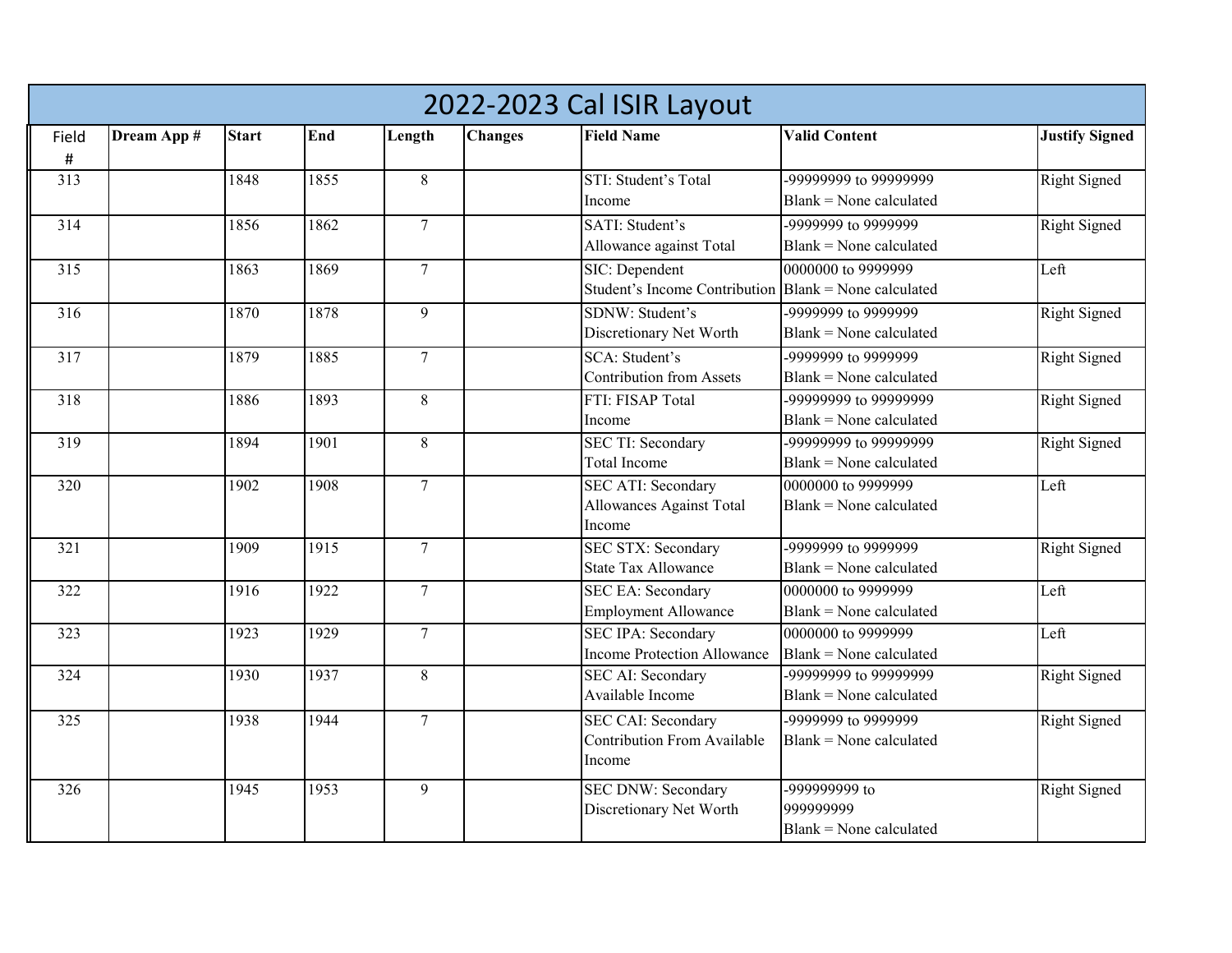|       | 2022-2023 Cal ISIR Layout |              |      |                 |                |                                                          |                                                 |                       |  |  |  |  |
|-------|---------------------------|--------------|------|-----------------|----------------|----------------------------------------------------------|-------------------------------------------------|-----------------------|--|--|--|--|
| Field | Dream App #               | <b>Start</b> | End  | Length          | <b>Changes</b> | <b>Field Name</b>                                        | <b>Valid Content</b>                            | <b>Justify Signed</b> |  |  |  |  |
| $\#$  |                           |              |      |                 |                |                                                          |                                                 |                       |  |  |  |  |
| 327   |                           | 1954         | 1962 | 9               |                | <b>SEC NW: Secondary</b>                                 | 000000000 to                                    | Left                  |  |  |  |  |
|       |                           |              |      |                 |                | Net Worth                                                | 999999999                                       |                       |  |  |  |  |
|       |                           |              |      |                 |                |                                                          | $Blank = None calculated$                       |                       |  |  |  |  |
| 328   |                           | 1963         | 1971 | 9               |                | <b>SEC APA: Secondary</b>                                | 000000000 to                                    | Left                  |  |  |  |  |
|       |                           |              |      |                 |                | <b>Asset Protection Allowance</b>                        | 999999999                                       |                       |  |  |  |  |
|       |                           |              |      |                 |                |                                                          | $Blank = None calculated$                       |                       |  |  |  |  |
| 329   |                           | 1972         | 1978 | $7\phantom{.0}$ |                | <b>SEC PCA: Secondary</b>                                | -9999999 to 9999999                             | <b>Right Signed</b>   |  |  |  |  |
|       |                           |              |      |                 |                | Parents' Contribution from                               | $Blank = None calculated$                       |                       |  |  |  |  |
|       |                           |              |      |                 |                | Assets                                                   |                                                 |                       |  |  |  |  |
| 330   |                           | 1979         | 1986 | 8               |                | <b>SEC AAI: Secondary</b>                                | -9999999 to 9999999                             | <b>Right Signed</b>   |  |  |  |  |
|       |                           |              |      |                 |                | Adjusted Available Income                                | $Blank = None calculated$                       |                       |  |  |  |  |
| 331   |                           | 1987         | 1993 | $7\phantom{.0}$ |                | <b>SEC TSC: Secondary</b>                                | 0000000 to 9999999                              | Left                  |  |  |  |  |
|       |                           |              |      |                 |                | Total Student's Contribution                             | $Blank = None calculated$                       |                       |  |  |  |  |
| 332   |                           | 1994         | 2000 | $7\phantom{.0}$ |                | <b>SEC TPC: Secondary</b><br>Total Parents' Contribution | 0000000 to 9999999<br>$Blank = None calculated$ | Left                  |  |  |  |  |
| 333   |                           | 2001         | 2007 | $\overline{7}$  |                |                                                          | 0000000 to 9999999                              | Left                  |  |  |  |  |
|       |                           |              |      |                 |                | <b>SEC PC: Secondary</b><br>Parents' Contribution        | $Blank = None$ calculated                       |                       |  |  |  |  |
| 334   |                           | 2008         | 2015 | 8               |                | <b>SEC STI: Secondary</b>                                | -9999999 to 9999999                             | <b>Right Signed</b>   |  |  |  |  |
|       |                           |              |      |                 |                | Student's Total Income                                   | $Blank = None$ calculated                       |                       |  |  |  |  |
| 335   |                           | 2016         | 2022 | $\tau$          |                | <b>SEC SATI: Secondary</b>                               | -9999999 to 9999999                             | <b>Right Signed</b>   |  |  |  |  |
|       |                           |              |      |                 |                | Student's Allowance Against                              | $Blank = None calculated$                       |                       |  |  |  |  |
|       |                           |              |      |                 |                | <b>Total Income</b>                                      |                                                 |                       |  |  |  |  |
| 336   |                           | 2023         | 2029 | $\tau$          |                | <b>SEC SIC: Secondary</b>                                | 0000000 to 9999999                              | Left                  |  |  |  |  |
|       |                           |              |      |                 |                | Student's Dependent Income                               | $Blank = None calculated$                       |                       |  |  |  |  |
|       |                           |              |      |                 |                | Contribution                                             |                                                 |                       |  |  |  |  |
| 337   |                           | 2030         | 2038 | 9               |                | <b>SEC SDNW: Secondary</b>                               | -999999999 to 999999999                         | <b>Right Signed</b>   |  |  |  |  |
|       |                           |              |      |                 |                | Student's Discretionary Net                              | Blank = None calculated                         |                       |  |  |  |  |
|       |                           |              |      |                 |                | Worth                                                    |                                                 |                       |  |  |  |  |
| 338   |                           | 2039         | 2045 | $\tau$          |                | <b>SEC SCA: Secondary</b>                                | 9999999 to 9999999                              | <b>Right Signed</b>   |  |  |  |  |
|       |                           |              |      |                 |                | Student's Contribution from                              | $Blank = None calculated$                       |                       |  |  |  |  |
|       |                           |              |      |                 |                | Assets                                                   |                                                 |                       |  |  |  |  |
| 339   |                           | 2046         | 2053 | $8\,$           |                | <b>SEC FTI: Secondary</b>                                | -9999999 to 9999999                             | <b>Right Signed</b>   |  |  |  |  |
|       |                           |              |      |                 |                | <b>FISAP</b> Total Income                                | $Blank = None$ calculated                       |                       |  |  |  |  |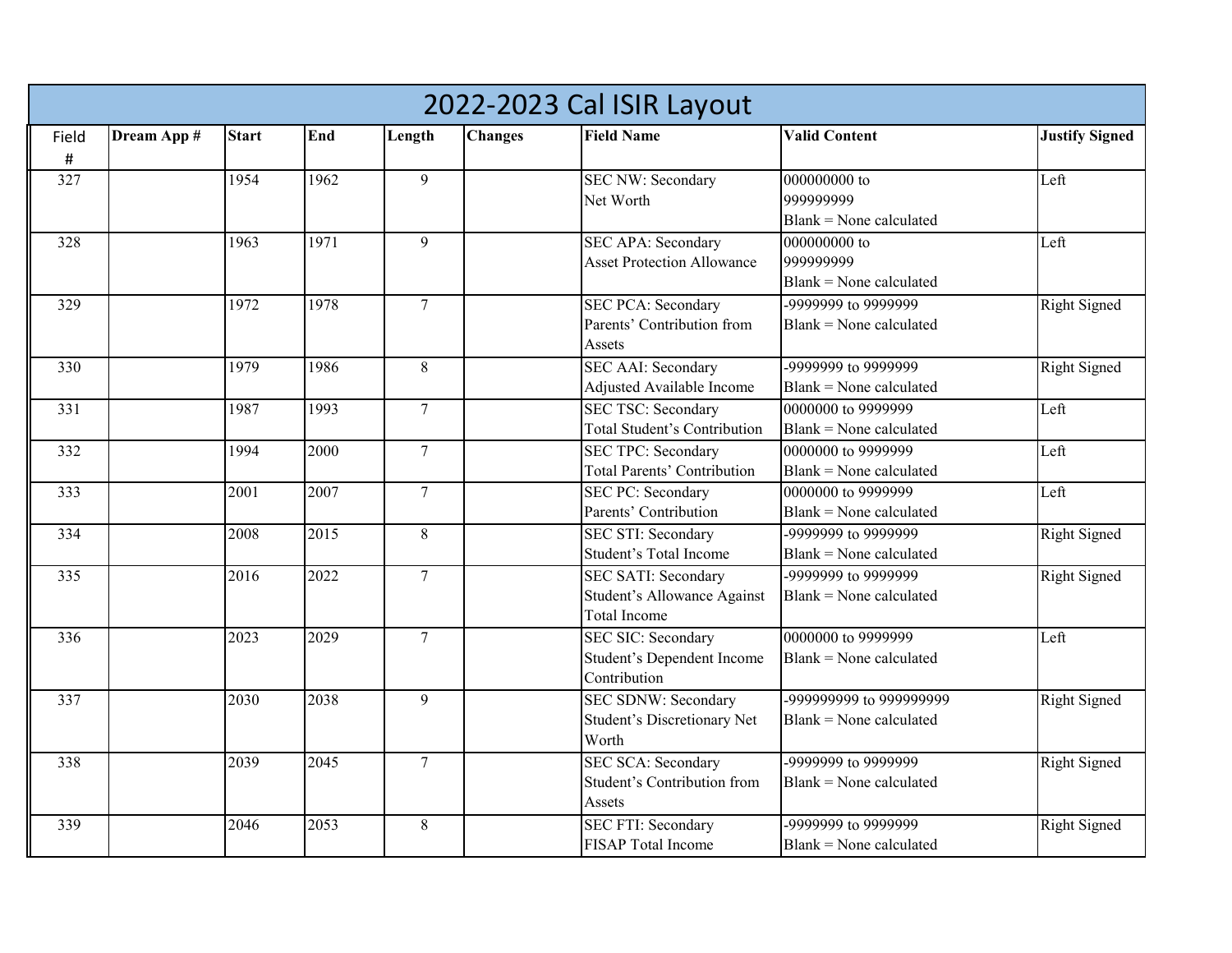|       | 2022-2023 Cal ISIR Layout |              |      |        |                |                                                                                                                                                                                                                                                                                                      |                                                                                                                                                                                                                                                                                                                                   |                       |  |  |  |  |  |  |
|-------|---------------------------|--------------|------|--------|----------------|------------------------------------------------------------------------------------------------------------------------------------------------------------------------------------------------------------------------------------------------------------------------------------------------------|-----------------------------------------------------------------------------------------------------------------------------------------------------------------------------------------------------------------------------------------------------------------------------------------------------------------------------------|-----------------------|--|--|--|--|--|--|
| Field | Dream App #               | <b>Start</b> | End  | Length | <b>Changes</b> | <b>Field Name</b>                                                                                                                                                                                                                                                                                    | <b>Valid Content</b>                                                                                                                                                                                                                                                                                                              | <b>Justify Signed</b> |  |  |  |  |  |  |
| #     |                           |              |      |        |                |                                                                                                                                                                                                                                                                                                      |                                                                                                                                                                                                                                                                                                                                   |                       |  |  |  |  |  |  |
| 340   |                           | 2054         | 2103 | 50     |                | $<$ Filler $>$                                                                                                                                                                                                                                                                                       | <for csac="" only="" use=""></for>                                                                                                                                                                                                                                                                                                | Left                  |  |  |  |  |  |  |
| 341   |                           | 2104         | 2298 | 195    |                | <b>Correction Flags</b><br>See the Field Name and<br><b>Position Cross-Reference</b><br>table in the Processing Codes<br>section of this technical<br>reference.<br>Each correction flag byte<br>corresponds to a specific SAR<br>field and indicates fields that<br>have been corrected.            | $0 = No$ correction made<br>1= Field corrected on this transaction<br>(i.e. changed to another value;<br>correction from blank to zero is not<br>considered a correction)<br>$2$ = Field corrected on previous<br>transaction (i.e. changed to another<br>value; correction from blank to zero is<br>not considered a correction) | Right                 |  |  |  |  |  |  |
| 342   |                           | 2299         | 2313 | 15     |                | $\leq$ Filler>                                                                                                                                                                                                                                                                                       | <for csac="" only="" use=""></for>                                                                                                                                                                                                                                                                                                | Left                  |  |  |  |  |  |  |
| 343   |                           | 2314         | 2508 | 195    |                | <b>Highlight Flags</b><br>See the Field Name and<br><b>Position Cross-Reference</b><br>table in the Processing Codes<br>section of this technical<br>reference.<br>Each highlight flag byte<br>corresponds to a<br>specific SAR field and<br>indicates fields highlighted in<br>boldface on the SAR. | $0 =$ No highlight made                                                                                                                                                                                                                                                                                                           | Right                 |  |  |  |  |  |  |
| 344   |                           | 2509         | 2523 | 15     |                | <filler></filler>                                                                                                                                                                                                                                                                                    | <for csac="" only="" use=""></for>                                                                                                                                                                                                                                                                                                | Left                  |  |  |  |  |  |  |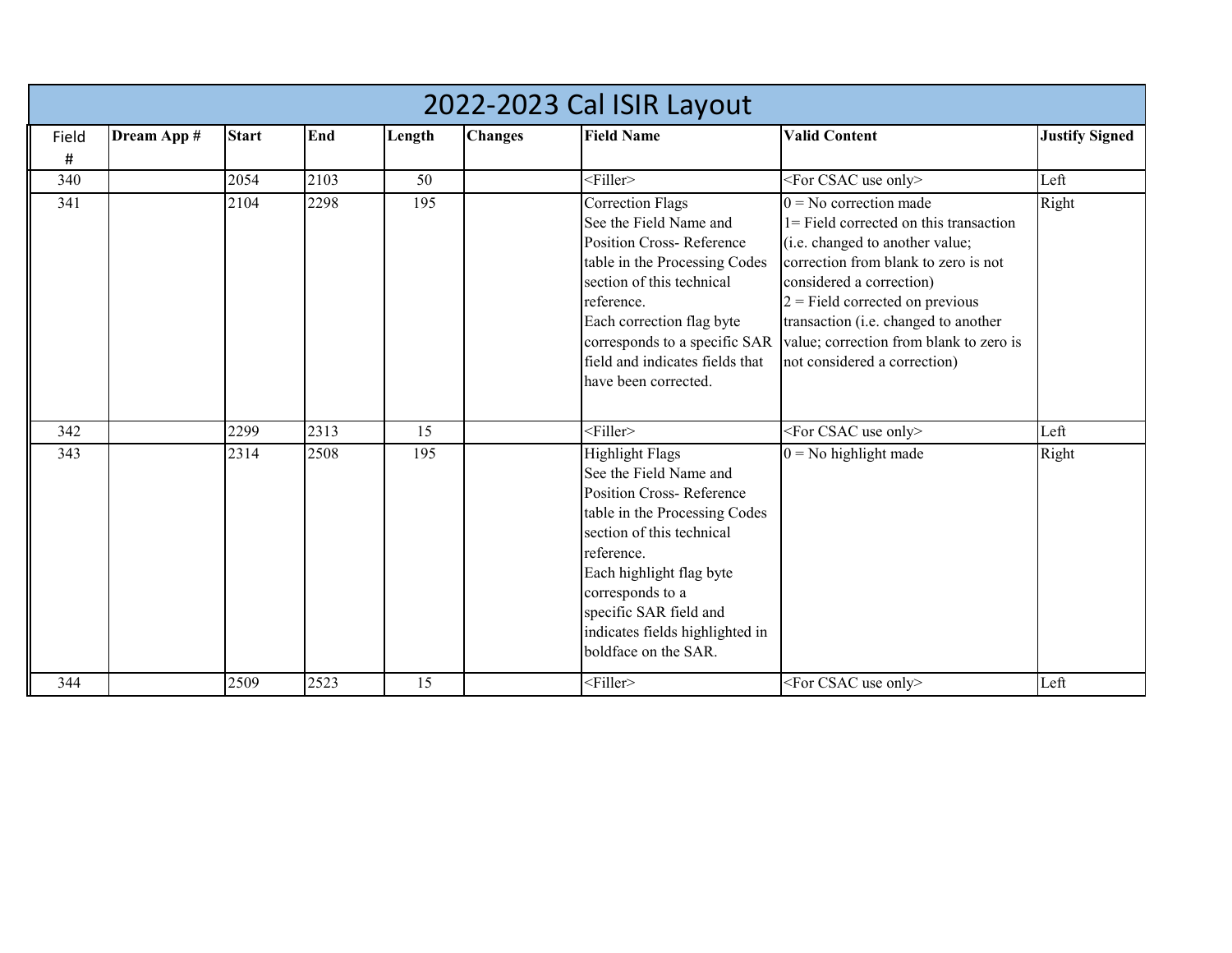|       | 2022-2023 Cal ISIR Layout |              |      |              |                |                                                                                                                                                                                                                                                                                                                                  |                                       |                       |  |  |  |  |  |
|-------|---------------------------|--------------|------|--------------|----------------|----------------------------------------------------------------------------------------------------------------------------------------------------------------------------------------------------------------------------------------------------------------------------------------------------------------------------------|---------------------------------------|-----------------------|--|--|--|--|--|
| Field | Dream App #               | <b>Start</b> | End  | Length       | <b>Changes</b> | <b>Field Name</b>                                                                                                                                                                                                                                                                                                                | <b>Valid Content</b>                  | <b>Justify Signed</b> |  |  |  |  |  |
| $\#$  |                           |              |      |              |                |                                                                                                                                                                                                                                                                                                                                  |                                       |                       |  |  |  |  |  |
| 345   |                           | 2524         | 2718 | 195          |                | Data Verify Flags<br>See the Field Name and<br><b>Position Cross-Reference</b><br>table in the Processing Codes<br>section of this technical<br>reference.<br>Each Data Verify flag byte<br>corresponds to a specific SAR<br>field and indicates fields<br>corrected to the same<br>value on the transaction being<br>corrected. | $0 =$ Not corrected to the same value | Right                 |  |  |  |  |  |
| 346   |                           | 2719         | 2733 | 15           |                | $<$ Filler>                                                                                                                                                                                                                                                                                                                      | <for csac="" only="" use=""></for>    | Left                  |  |  |  |  |  |
| 347   |                           | 2734         | 2734 | $\mathbf{1}$ |                | <b>DHS</b> Match Flag<br>Results from DHS Match for<br>applicants who met criteria to<br>be sent to match.                                                                                                                                                                                                                       | $Blank = Record$ not sent to DHS      | Left                  |  |  |  |  |  |
| 348   |                           | 2735         | 2735 | $\mathbf{1}$ |                | Secondary DHS Match<br>Flag<br>Results from DHS<br>Confirmation for applicants<br>who failed Primary<br>Confirmation.                                                                                                                                                                                                            | $Blank = Record$ not sent to DHS      | Left                  |  |  |  |  |  |
| 349   |                           | 2736         | 2750 | 15           |                | $<$ Filler>                                                                                                                                                                                                                                                                                                                      | <for csac="" only="" use=""></for>    | Left                  |  |  |  |  |  |
| 350   |                           | 2751         | 2765 | 15           |                | <b>DHS</b> Verification<br>Number<br>Identification # provided by<br>the Department of Homeland<br>Security indicating that<br>primary verification was<br>performed.                                                                                                                                                            | $Blank = Record$ not sent to DHS      | Left                  |  |  |  |  |  |
| 351   |                           | 2766         | 2766 | $\mathbf{1}$ |                | $<$ Filler>                                                                                                                                                                                                                                                                                                                      | <for csac="" only="" use=""></for>    | Left                  |  |  |  |  |  |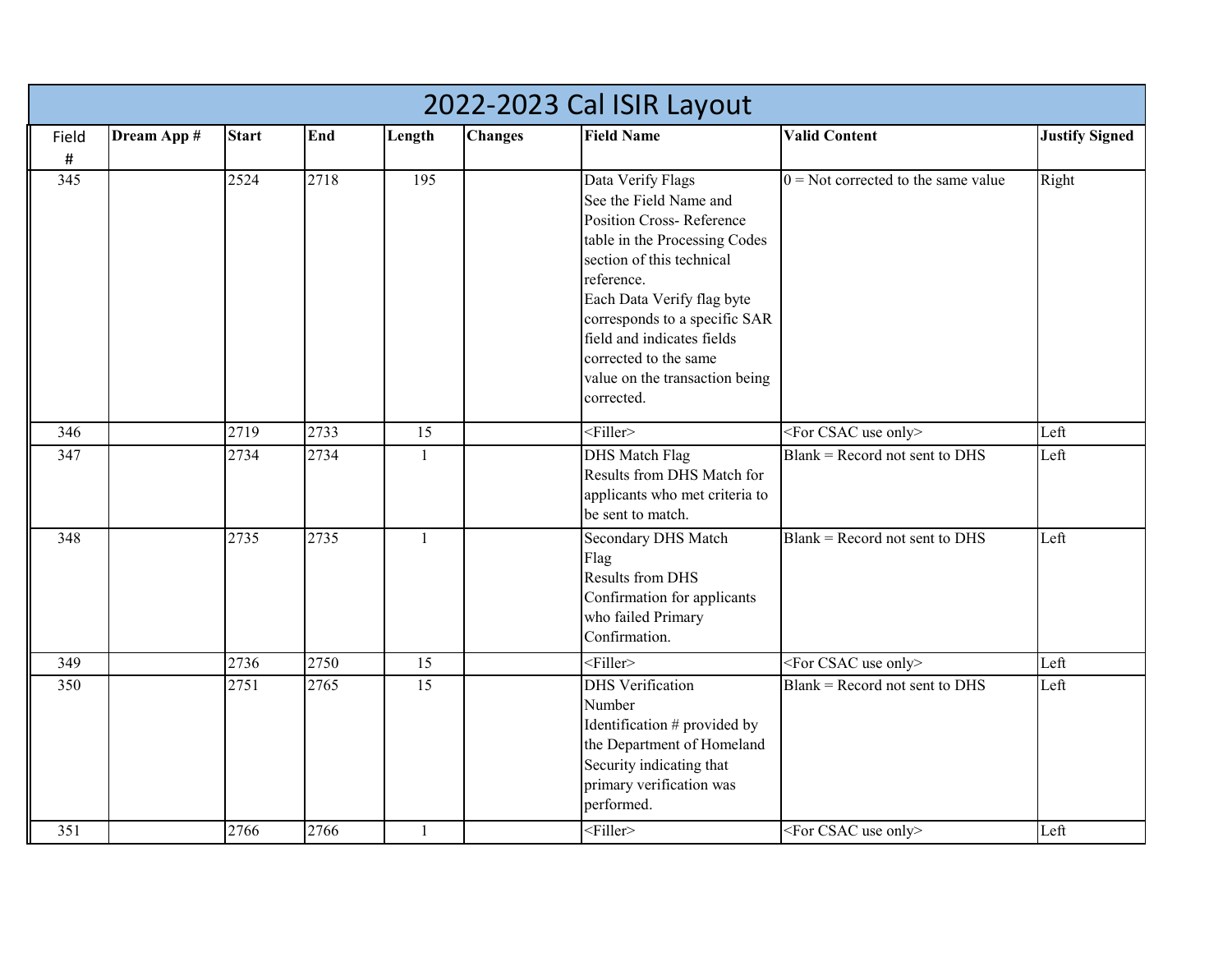|            | 2022-2023 Cal ISIR Layout |              |      |              |                |                                                                                                        |                                                                                         |                       |  |  |  |  |
|------------|---------------------------|--------------|------|--------------|----------------|--------------------------------------------------------------------------------------------------------|-----------------------------------------------------------------------------------------|-----------------------|--|--|--|--|
| Field<br># | Dream App #               | <b>Start</b> | End  | Length       | <b>Changes</b> | <b>Field Name</b>                                                                                      | <b>Valid Content</b>                                                                    | <b>Justify Signed</b> |  |  |  |  |
| 352        |                           | 2767         | 2767 | $\mathbf{1}$ |                | <b>NSLDS</b> Match Flag<br>Results of the NSLDS Match.                                                 | $8 =$ Record not sent to NSLDS                                                          | Left                  |  |  |  |  |
| 353        |                           | 2768         | 2773 | 6            |                | <b>NSLDS</b> Post screening<br>Reason Code<br>Not used by CSAC                                         | Blank = Not an NSLDS post screening<br>transaction                                      | Left                  |  |  |  |  |
| 354        |                           | 2774         | 2782 | 9            |                | $\leq$ Filler>                                                                                         | <for csac="" only="" use=""></for>                                                      | Left                  |  |  |  |  |
| 355        |                           | 2783         | 2783 | $\mathbf{1}$ |                | Parent 1<br><b>SSN Match Flag</b><br>Results from SSN Match with<br>Social Security<br>Administration. | $8$ = Record not sent to<br><b>SSA</b>                                                  | Left                  |  |  |  |  |
| 356        |                           | 2784         | 2792 | 9            |                | $\leq$ Filler>                                                                                         | $\sqrt{\sqrt{F}}$ CSAC use only>                                                        | Left                  |  |  |  |  |
| 357        |                           | 2793         | 2793 | $\mathbf{1}$ |                | Parent 2<br><b>SSN Match Flag</b><br>Results from SSN Match with<br>Social Security<br>Administration. | $8 =$ Record not sent to<br><b>SSA</b>                                                  | Left                  |  |  |  |  |
| 358        |                           | 2794         | 2794 | $\mathbf{1}$ |                | $<$ Filler>                                                                                            | $\overline{\text{For CSAC}}$ use only>                                                  | Left                  |  |  |  |  |
| 359        |                           | 2795         | 2795 | $\mathbf{1}$ |                | $<$ Filler>                                                                                            | <for csac="" only="" use=""></for>                                                      | Left                  |  |  |  |  |
| 360        |                           | 2796         | 2796 | $\mathbf{1}$ |                | SSA Citizenship Flag<br>Results from Citizenship<br>Match with Social Security<br>Administration.      | $N =$ Unable to confirm citizenship due<br>to no match on SSN, name or date of<br>birth | Left                  |  |  |  |  |
| 361        |                           | 2797         | 2804 | $8\,$        |                | $\leq$ Filler>                                                                                         | <for csac="" only="" use=""></for>                                                      | Left                  |  |  |  |  |
| 362        |                           | 2805         | 2805 | 1            |                | <b>SSN Match Flag</b><br>Results from SSN Match with<br>Social Security<br>Administration.             | $8 =$ Record not sent to<br><b>SSA</b>                                                  | Left                  |  |  |  |  |
| 363        |                           | 2806         | 2806 | $\mathbf{1}$ |                | VA Match Flag<br>Results of the Veterans Affairs<br>Match.                                             | $8 =$ Record not sent to VA                                                             | Left                  |  |  |  |  |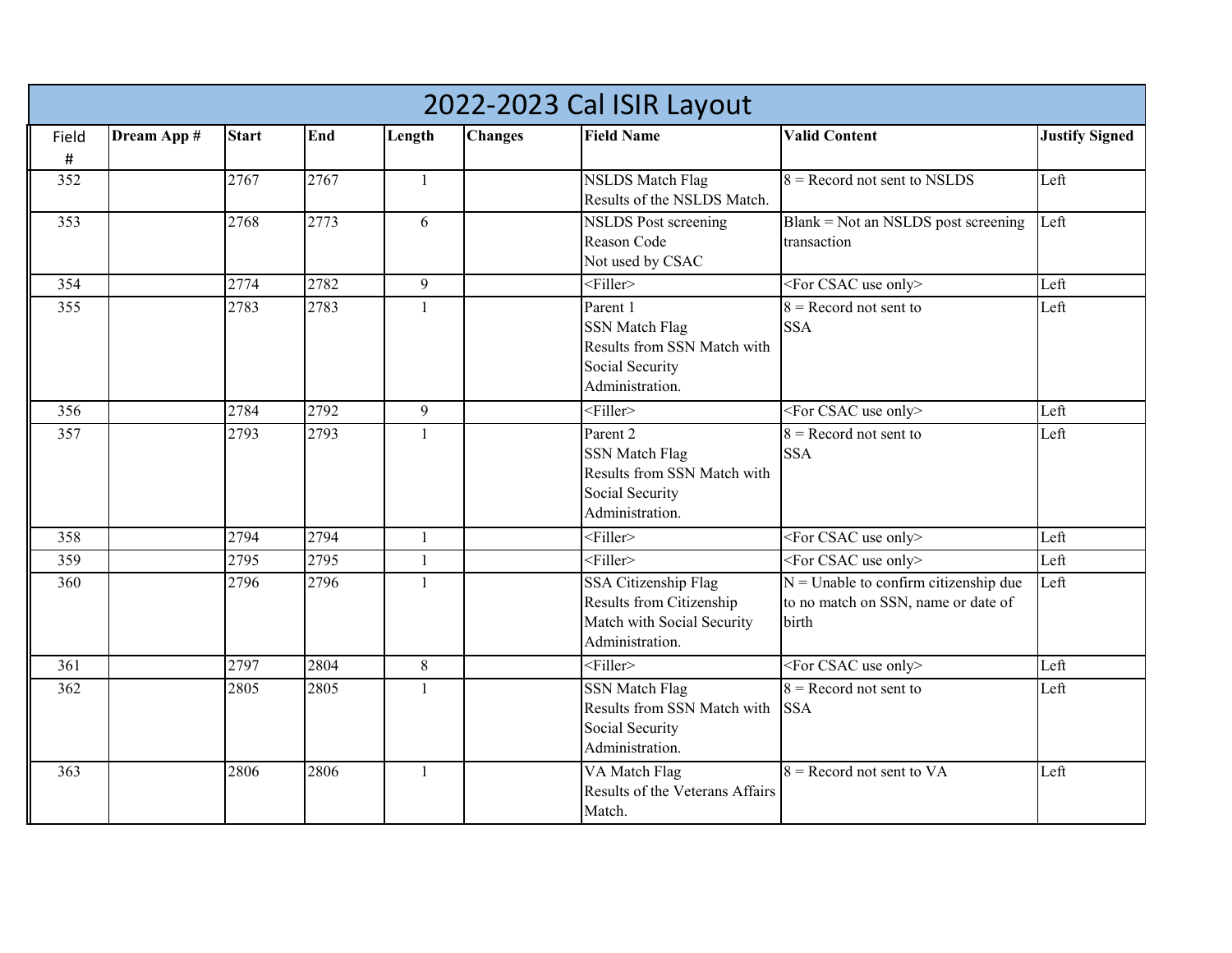|            | 2022-2023 Cal ISIR Layout |              |      |        |                |                                                                                                                                                                                                                                                       |                                                                                                                                                                                            |                       |  |  |  |  |  |
|------------|---------------------------|--------------|------|--------|----------------|-------------------------------------------------------------------------------------------------------------------------------------------------------------------------------------------------------------------------------------------------------|--------------------------------------------------------------------------------------------------------------------------------------------------------------------------------------------|-----------------------|--|--|--|--|--|
| Field<br># | Dream App #               | <b>Start</b> | End  | Length | <b>Changes</b> | <b>Field Name</b>                                                                                                                                                                                                                                     | <b>Valid Content</b>                                                                                                                                                                       | <b>Justify Signed</b> |  |  |  |  |  |
| 364        |                           | 2807         | 2807 | -1     |                | Department of Defense<br>(DOD) Match Flag Match with<br>the DOD to determine if the<br>applicant's parent was a<br>member of the Armed Forces<br>who died as a result of service<br>in Iraq or Afghanistan after<br>09/11/01.<br>(Not in use by CSAC) | <b>Blank</b>                                                                                                                                                                               | Left                  |  |  |  |  |  |
| 365        |                           | 2808         | 2815 | 8      |                | Department of Defense<br>(DOD) Parent Date of Death<br>The date the parent of the<br>applicant died.<br>(Not in use by CSAC)                                                                                                                          | <b>Blank</b>                                                                                                                                                                               | Left                  |  |  |  |  |  |
| 366        |                           | 2816         | 2865 | 50     |                | $<$ Filler>                                                                                                                                                                                                                                           | <for csac="" only="" use=""></for>                                                                                                                                                         | Left                  |  |  |  |  |  |
| 367        |                           | 2866         | 2925 | 60     |                | <b>Comment Codes</b><br>Comments provided by CSAC<br>to communicate important<br>results and processing<br>information.                                                                                                                               | Twenty 3-digit numeric<br>comment codes. (See comment code<br>text information in the Processing<br>Codes section of this technical<br>reference.)<br>Unused positions contain all zeroes. | Left                  |  |  |  |  |  |
| 368        |                           | 2926         | 2940 | 15     |                | <filler></filler>                                                                                                                                                                                                                                     | <for csac="" only="" use=""></for>                                                                                                                                                         | Left                  |  |  |  |  |  |
| 369        |                           | 2941         | 2941 | 1      |                | <b>Electronic Federal</b><br>School Code Indicator                                                                                                                                                                                                    | <b>Blank</b>                                                                                                                                                                               |                       |  |  |  |  |  |